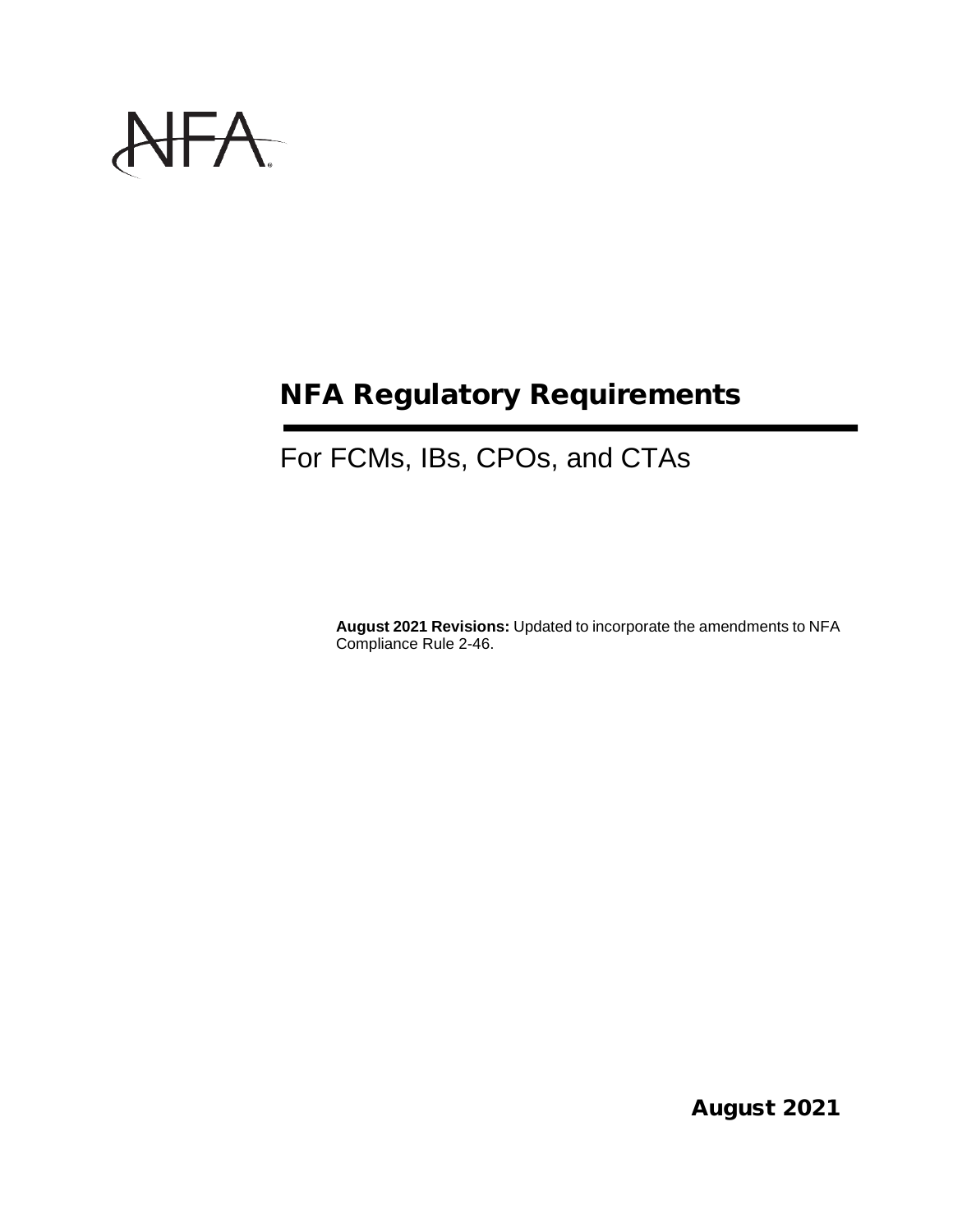| Disclosure of Costs Associated with Futures Transactions  18 |  |
|--------------------------------------------------------------|--|
|                                                              |  |
| Business Continuity and Disaster Recovery Planning  20       |  |
|                                                              |  |
|                                                              |  |
|                                                              |  |
|                                                              |  |
|                                                              |  |
|                                                              |  |
|                                                              |  |
|                                                              |  |
|                                                              |  |
|                                                              |  |
|                                                              |  |
|                                                              |  |
|                                                              |  |
|                                                              |  |
|                                                              |  |
|                                                              |  |
|                                                              |  |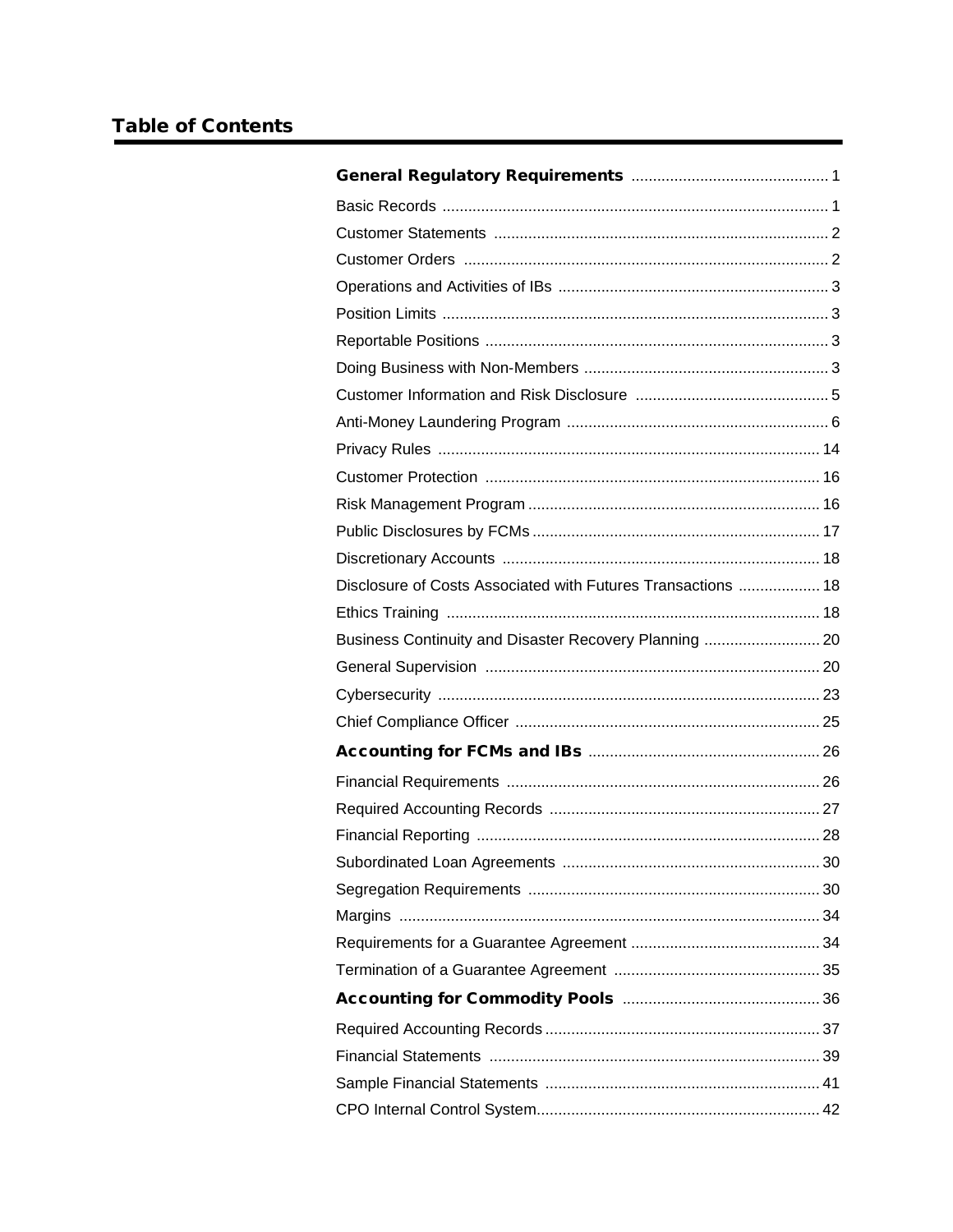| Reporting for Commodity Trading Advisors  46                 |  |
|--------------------------------------------------------------|--|
|                                                              |  |
|                                                              |  |
|                                                              |  |
|                                                              |  |
|                                                              |  |
| Appendix B: Anti-Money Laundering Questionnaire  53          |  |
| <b>Appendix C: Business Continuity and Disaster Recovery</b> |  |
|                                                              |  |
| Appendix D: Ethics Training Policy Questionnaire  65         |  |
|                                                              |  |
|                                                              |  |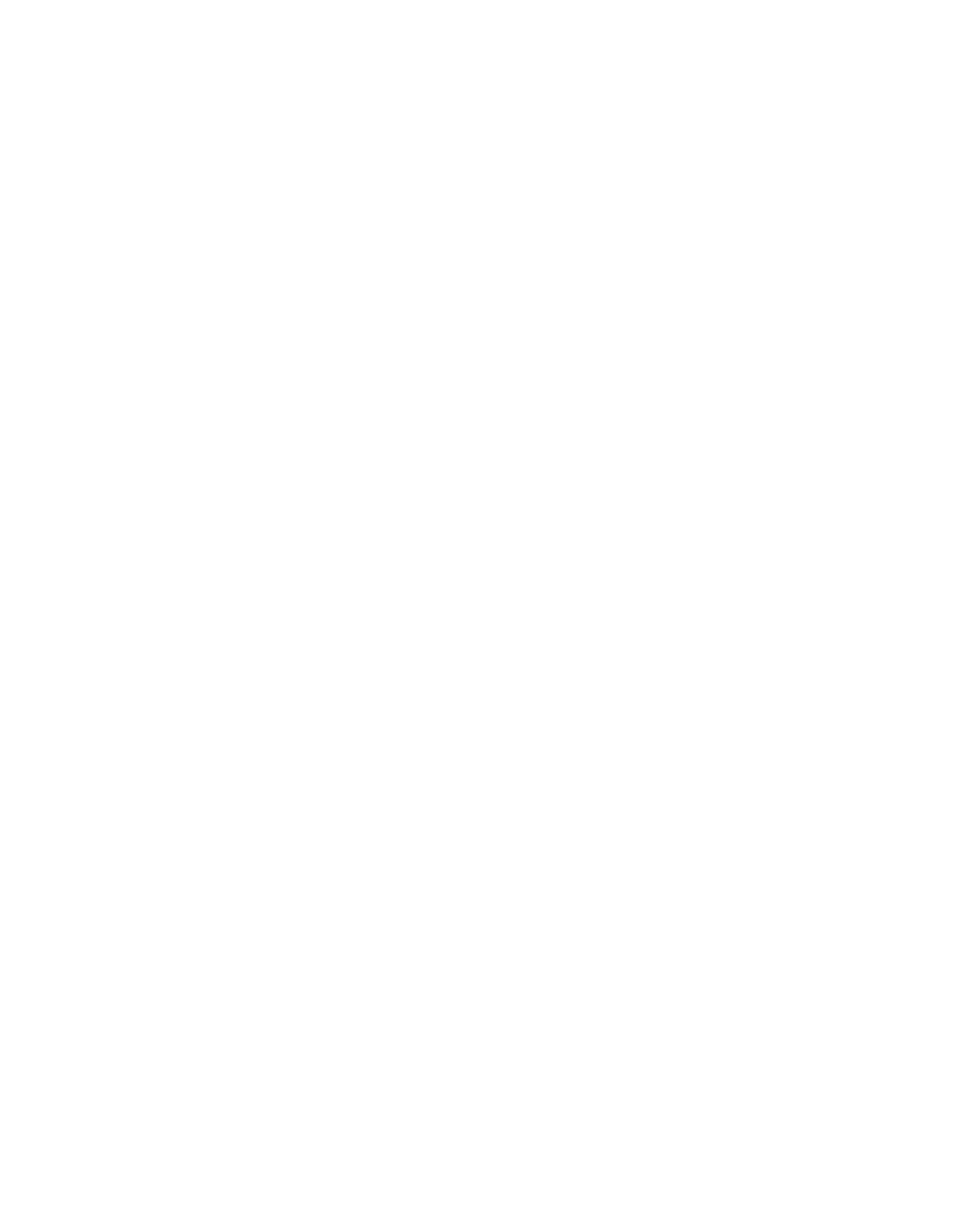This guide is an overview of the regulatory requirements that apply to NFA FCM, IB, CPO and CTA Members; it is not an in-depth discussion. Although the guide is intended to offer useful and practical information, it should not be used as a substitute for reading NFA's Rules. If any of the information in this guide is inconsistent with NFA's Rules—which could occur due to Rule changes taking place after this guide has been updated—the Rules are the final word. This guide also does not cover those Rules that apply to security futures products. However, security futures product resources can be found in the [FCM](https://www.nfa.futures.org/members/fcm/regulatory-obligations/security-futures-products.html) and [IB](https://www.nfa.futures.org/members/ib/regulatory-obligations/security-futures-products.html) Regulatory Obligations sections of NFA's website.

# Basic Records

Every FCM and IB registered or required to be registered with the CFTC must maintain, and have available for inspection, certain records that support and explain its activities. Such records must be maintained in an orderly fashion at the FCM's or IB's main business.

All required books and records must be kept for five years and must be readily accessible for the most recent two years of the five-year period. Members are allowed to store most required records on either micro-graphic (e.g., microfilm, microfiche and other similar media) or electronic storage media (i.e., any digital storage medium or system that preserves in a permanent format, indexes the data and records the data's date and can be converted to hard copy immediately) for the entire five-year maintenance period. However, trading cards and customer order tickets must be retained in hard copy form for the above required time period.

FCMs must maintain their books and records in an office located in the U.S. or in a Part 30 jurisdiction (e.g., Great Britain, Canada) if it is subject to regulation there. The office must be supervised by a person who is a listed principal and registered associated person present in that office. FCMs that maintain their books and records in a Part 30 jurisdiction are required to reimburse NFA for any additional travel and other expenses incurred travelling to the foreign jurisdiction.

FCMs and IBs are also required to prepare financial and other required reports in English, using U.S. dollars and U.S. accounting standards. FCMs and IBs must also maintain a general ledger in English using U.S. dollars.

All documents filed with NFA by NFA Members must be in English. All Members are also required to maintain English translations of foreign-related promotional material, maintain required procedures in English and provide English translations when NFA requests. NFA Members must also ensure that an English-speaking individual who is knowledgeable of the firm's business is available to assist NFA during an exam.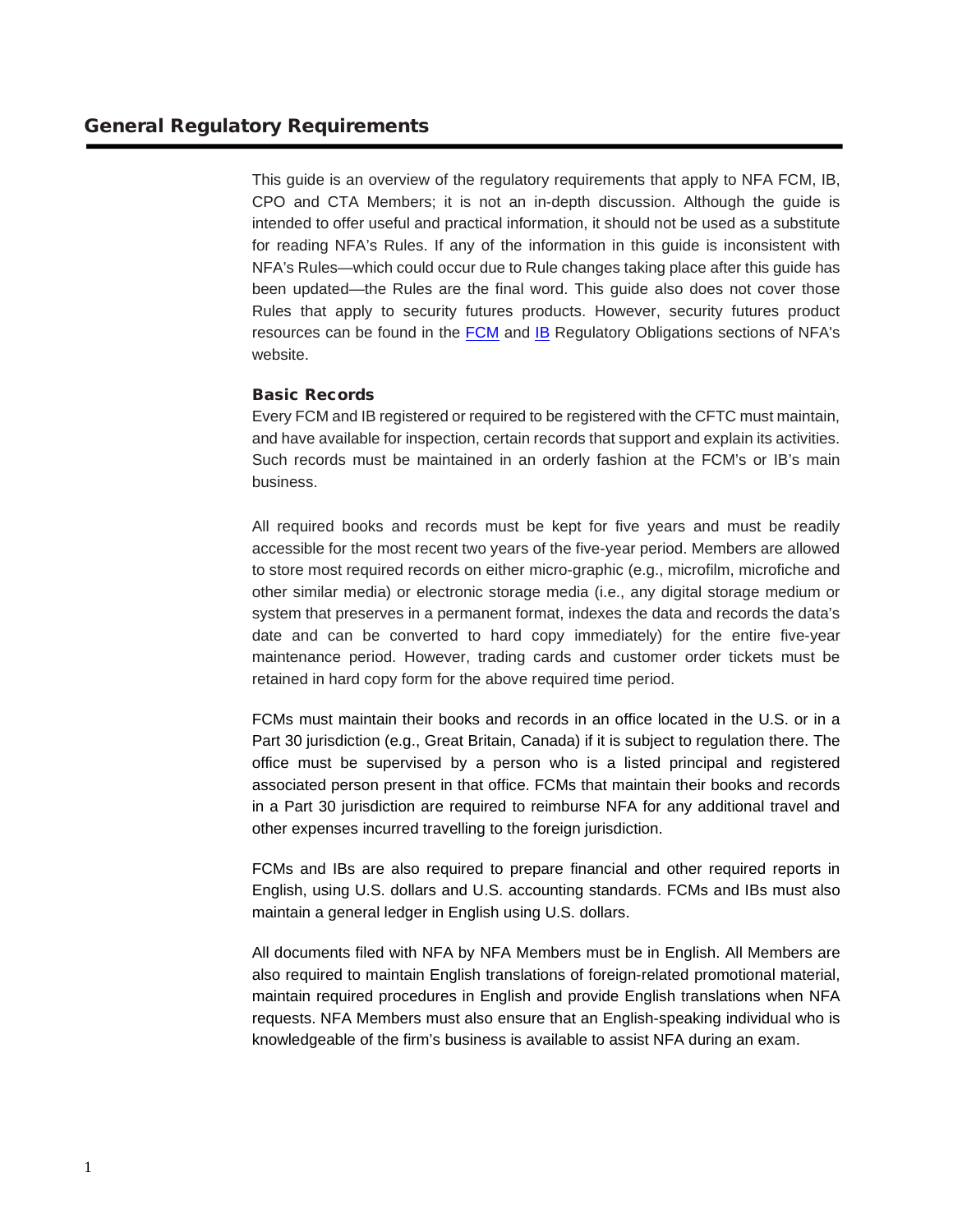# Customer Statements

Daily and monthly trade confirmation statements sent to customers must identify the FCM, and where applicable, indicate that the account is introduced and identify the IB introducing the account. If more than one IB will receive per-trade compensation on an account, the IB primarily involved in the order flow should be disclosed to the customers. The FCM is required to keep these statements, but NFA recommends that the IB also keep a copy.

An FCM can forward daily and monthly trade confirmations by means of electronic media to any customer who consents to delivery by that method, subject to certain conditions. Electronic media encompasses facsimiles, electronic mail, Internet websites and computer networks. The customer consent must contain sufficient information about the following:

- the electronic medium or source through which the statements will be delivered;
- the period through which the consent will be effective;
- the statements that will be delivered electronically;
- the costs, if any, charged to the customer to deliver statements via electronic medium; and
- a statement that gives the customer the right to revoke at any time the consent to receive statements by electronic medium.

For customers who are deemed "eligible customers," a consent can be oral, by means of electronic medium or hard copy. The FCM should document the consent with a written confirmation and retain it as part of its records. Eligible customers include any person who: 1) is an eligible swap participant as defined by CFTC Regulation 35.1(b)(2); 2) is an institutional customer as defined by Federal Reserve Board Rule 225.2(g); or 3) is a Commission registrant. For "non-eligible" customers, the FCM must maintain the customer's signed, hard-copy, revocable consent prior to transmission of any statements electronically.

# Customer Orders

At the time an order is received, the FCM must time-stamp the order and note the account number and order number. Option orders must also be time-stamped upon transmittal for execution. Any IB involved in placing a customer order must make and keep the same written record of the order. If the account is an introduced account, but the IB is not involved in placing an order for the customer (e.g., the customer calls the FCM directly or a CTA has discretionary authority over the account and the CTA calls the FCM directly), then the IB is not required to make or keep a written record of the order.

A journal or record must be kept which shows, for each day, all commodity transactions executed for both futures and options. For IBs, the name of the carrying FCM must also be shown. A listing of daily trades received from the FCM is considered to be an acceptable record if it includes date, price, quantity, market, commodity, contract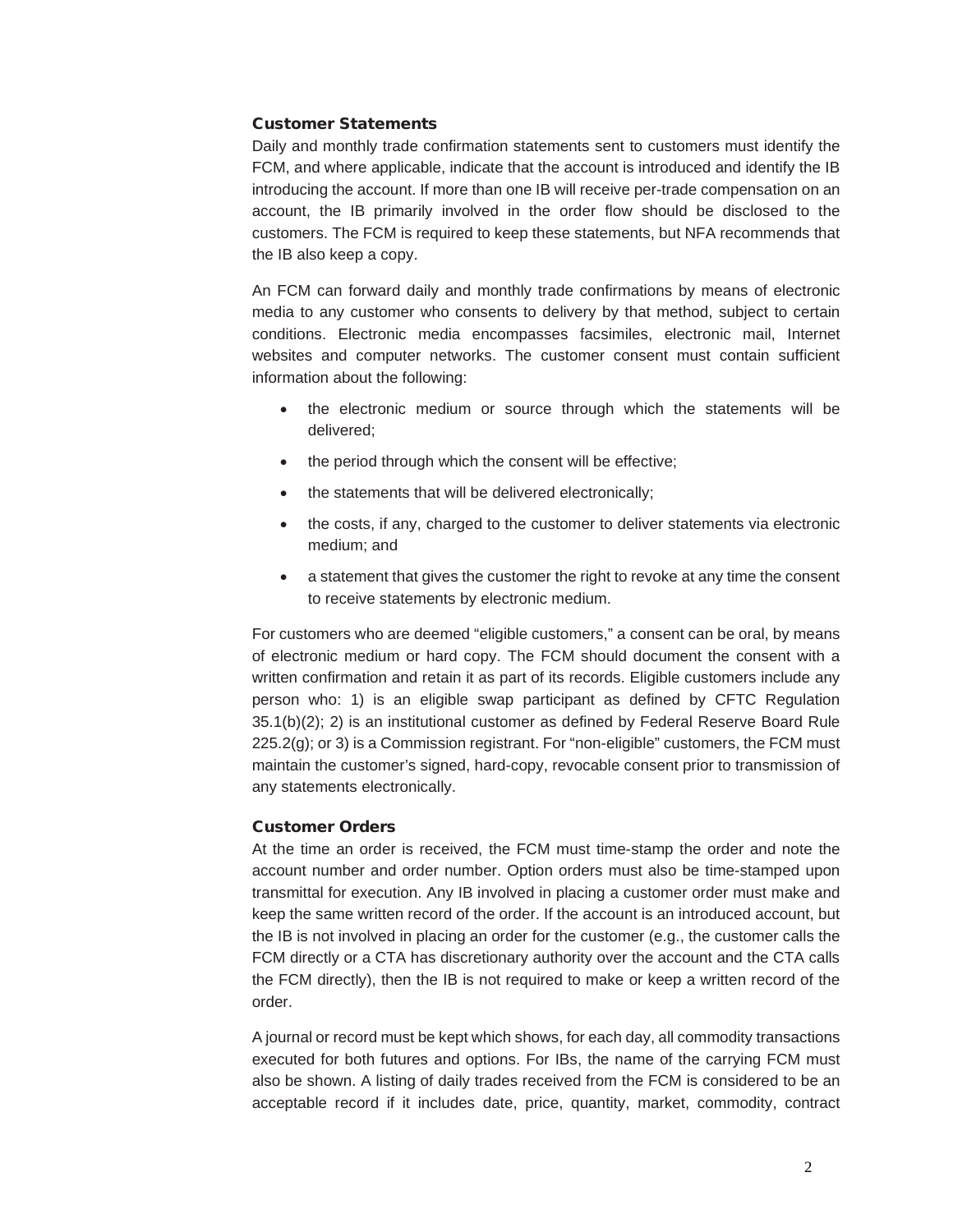month and the person for whom the transaction was made. For options, the put, call, strike price, premium, mark-up, commission and fees are acceptable.

Again, an exception is made for this requirement in the case of the IB who refers a customer to an FCM but is not involved in the order flow, though the IB may render advice, etc., to the customer. An IB who does not place orders for a particular customer would not be required to keep this journal for that customer. An IB who does place some orders for a particular customer would be required to keep a journal for all trades but would not be required to have the order ticket for orders which the IB did not place.

## Operations and Activities of IBs

IBs must carry all accounts, including customer, proprietary and foreign futures, with an FCM on a fully disclosed basis. Accounts of customers of guaranteed IBs must be carried by the guarantor FCM.

IBs are also prohibited from accepting customer funds in the name of the IB. An IB may, however, accept checks made out in the name of the FCM if the FCM gives the IB written authorization to do so and the checks are forwarded to the FCM or deposited in a qualifying bank account on the day the checks are received. The IB must maintain this written authorization on file.

In order for a bank account to be a qualifying bank account, the account must be in the name of the FCM, must be titled "customer segregated funds" and must only allow the FCM to withdraw from the account. The FCM must obtain an acknowledgment from the bank stating the bank was informed that the account is a customer-segregated account.

## Position Limits

Many futures and options contracts are subject to limits on the number of contracts that may be held or controlled by any one person. Certain limits are set forth in Part 150 of CFTC Regulations, while others are set by the exchange where the contract is traded. FCMs and IBs should be aware of these limits in order to properly monitor the positions of their customers as well as their own positions.

### Reportable Positions

Part 15 of CFTC Regulations sets forth requirements for reporting "special accounts" to the CFTC. A "special account" is any account which has a reportable position as defined in Part 15. The quantities of each contract, which have been fixed for reporting, are listed in CFTC Regulation 15.03. FCMs must report to the CFTC and NFA any account in which the positions equal or exceed limits.

#### Doing Business with Non-Members

Mandatory membership in NFA is the cornerstone of NFA's regulatory structure. A meaningful and effective industry-wide self-regulatory organization would be impossible unless all persons required to be registered as FCMs, IBs, CPOs and CTAs were required to be Members. NFA Bylaw 1101 prohibits Members from conducting customer business with non-Members unless such non-Member is notice-registered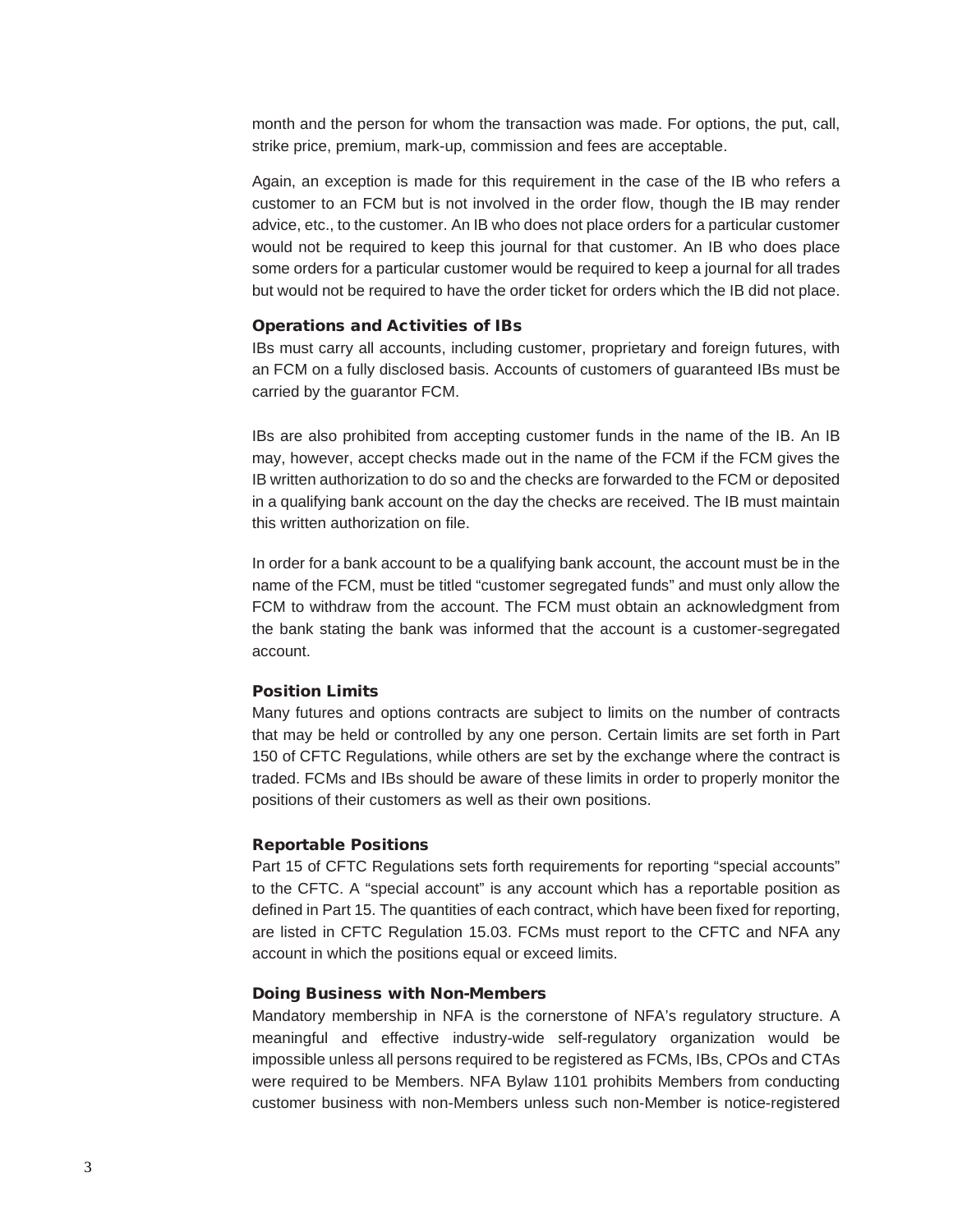with the Commission as an FCM or IB and the account, order or transaction involves only security futures products.

Though it would be impossible to describe all of the situations which should put a Member on notice that a person is required to be a Member of NFA, there are certain minimal steps a Member should take to reduce the possibility of violating NFA Bylaw 1101.

- 1) FCM Members should ensure that all omnibus accounts they carry are held by FCM Members of NFA.
- 2) Each Member should review the list of CFTC registrants with which it does business to determine if they are NFA Members. This review can be done through BASIC (Background Affiliation Status Information Center), which is accessible through NFA's website. BASIC contains Commodity Futures Trading Commission registration and NFA membership information, as well as futures-related regulatory and non-regulatory actions contributed by NFA, the CFTC and the U.S. futures exchanges.
- 3) Each Member should review its list of customers and, if there is any indication that a customer may be engaged in commodity interest business, the Member should inquire as to its registration and membership status.
- 4) NFA Compliance Rule 2-8(d) requires Members who accept an order from a third party who is not an Associate of the Member to first obtain a copy of the account controller's written trading authorization or a written acknowledgment from the customer that this authorization has been given. The Member should check the account controller's membership status. If the account controller claims to be exempt from registration as a CTA, the Member should determine whether the exemption claim on its face is valid.
- 5) If any customer is operating a commodity pool but claims to be exempt from registration as a CPO, the Member should verify that the customer has made the required filings with the CFTC and NFA.
- 6) Members should monitor deposits to customer accounts to ensure they are received from customers and not third parties.
- 7) Members should ensure that their branch offices are doing business in the name of the Member and are not separately incorporated entities. Branch offices which are separately incorporated are required to be registered as IBs.
- 8) If a foreign broker with whom the Member does business solicits U.S. customers for transactions on U.S. exchanges, the Member should ensure the foreign broker is an NFA Member.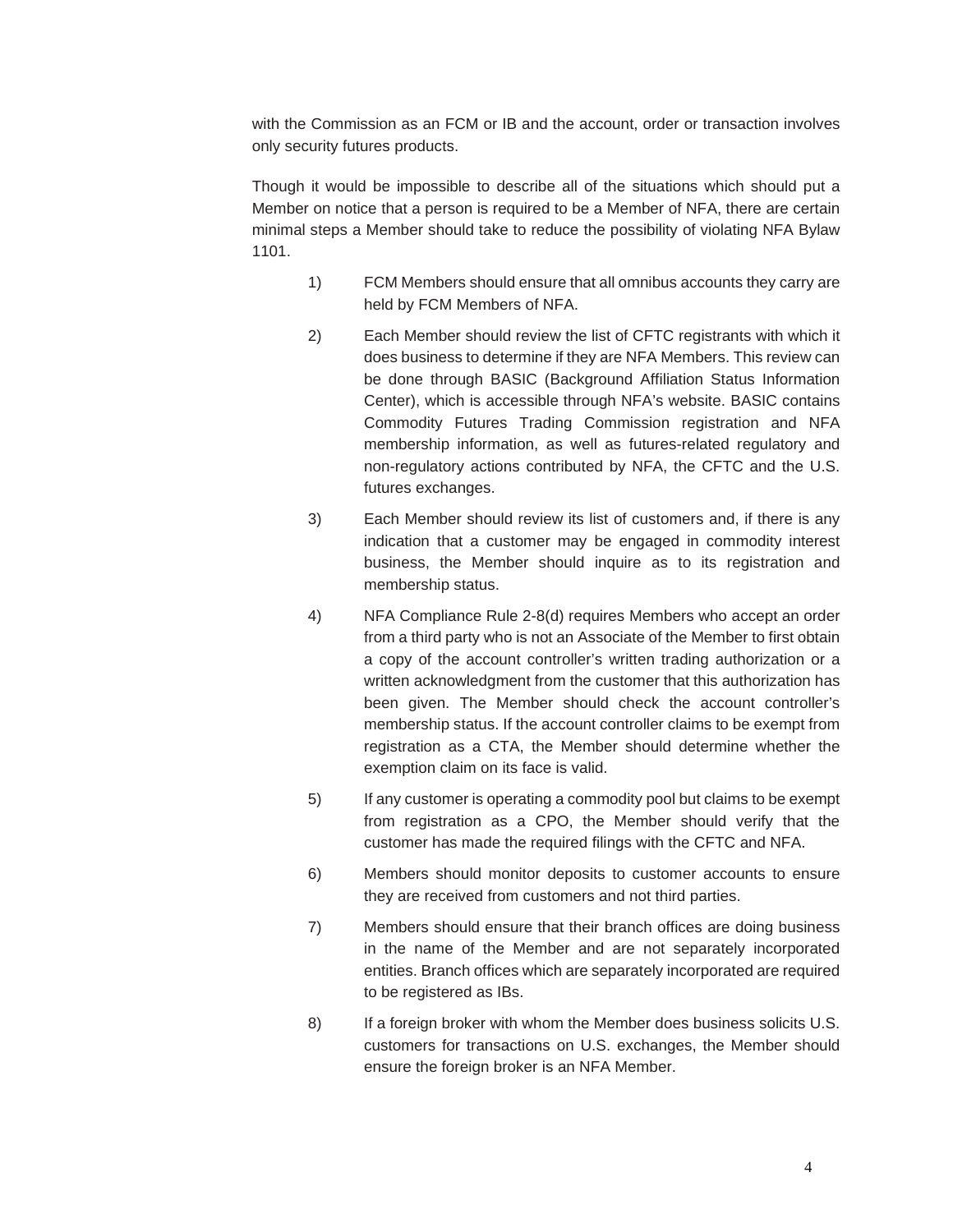## Customer Information and Risk Disclosure

NFA Compliance Rule 2-30 requires each Member or Associate soliciting all individual customers and any other customers who are not eligible contract participants to obtain certain information about each customer and to provide disclosure of the risks of futures trading in light of that information at or before the time the customer opens an account. The basic risk disclosure statements for futures, options, security futures products and non-cash margins must at a minimum be provided to the customer.

The rule provides that Members or Associates must collect certain information from all customers and more specific types of information depending on whether the customer is an individual or not. Members or Associates are required to obtain from all customers at least the customer's true name and address, principal occupation or business, an indication of the customer's previous investment and futures trading experience and any other information deemed appropriate by a Member or Associate to disclose the risks of futures trading. Furthermore, if the customer is an individual, the Member or Associate must also obtain the customer's current estimated annual income and net worth and the customer's approximate age or date of birth. In those cases where the customer is not an individual, the Member or Associate is also required to obtain the customer's net worth or net assets and current estimated annual income or where not available, the previous year's annual income.

In addition, a Member or Associate must obtain from each customer who is an individual if the customer trades security futures products whether the customer's account is for speculative or hedge purposes, employment status, estimated liquid net worth, marital status and number of dependents and such other information used or considered in making recommendations to the customer.

The rule further requires that for an active customer who is an individual the FCM Member carrying the customer account shall contact the customer, at least annually, to verify that the information previously obtained from that customer remains materially accurate, and provide the customer with an opportunity to correct and complete the information. Whenever the customer notifies the FCM Member carrying the customer's account of any material changes to the information, a determination must be made as to whether additional risk disclosure is required to be provided to the customer based on the changed information.

If another FCM or IB introduces the customer's account on a fully disclosed basis or a CTA directs trading in the account, then the carrying FCM must notify that Member of the changes to the customer's information. The Member or Associate who currently solicits and communicates with the customer is responsible for determining if additional risk disclosure is required to be provided based on the changed information. In some cases, this may be the Member introducing or controlling the account; in other cases, it may be the carrying FCM.

The Member or Associate is entitled to rely on the customer for information. If the customer declines to provide the information required under NFA Compliance Rule 2- 30, the Member may still agree to open the trading account, but only if the Member or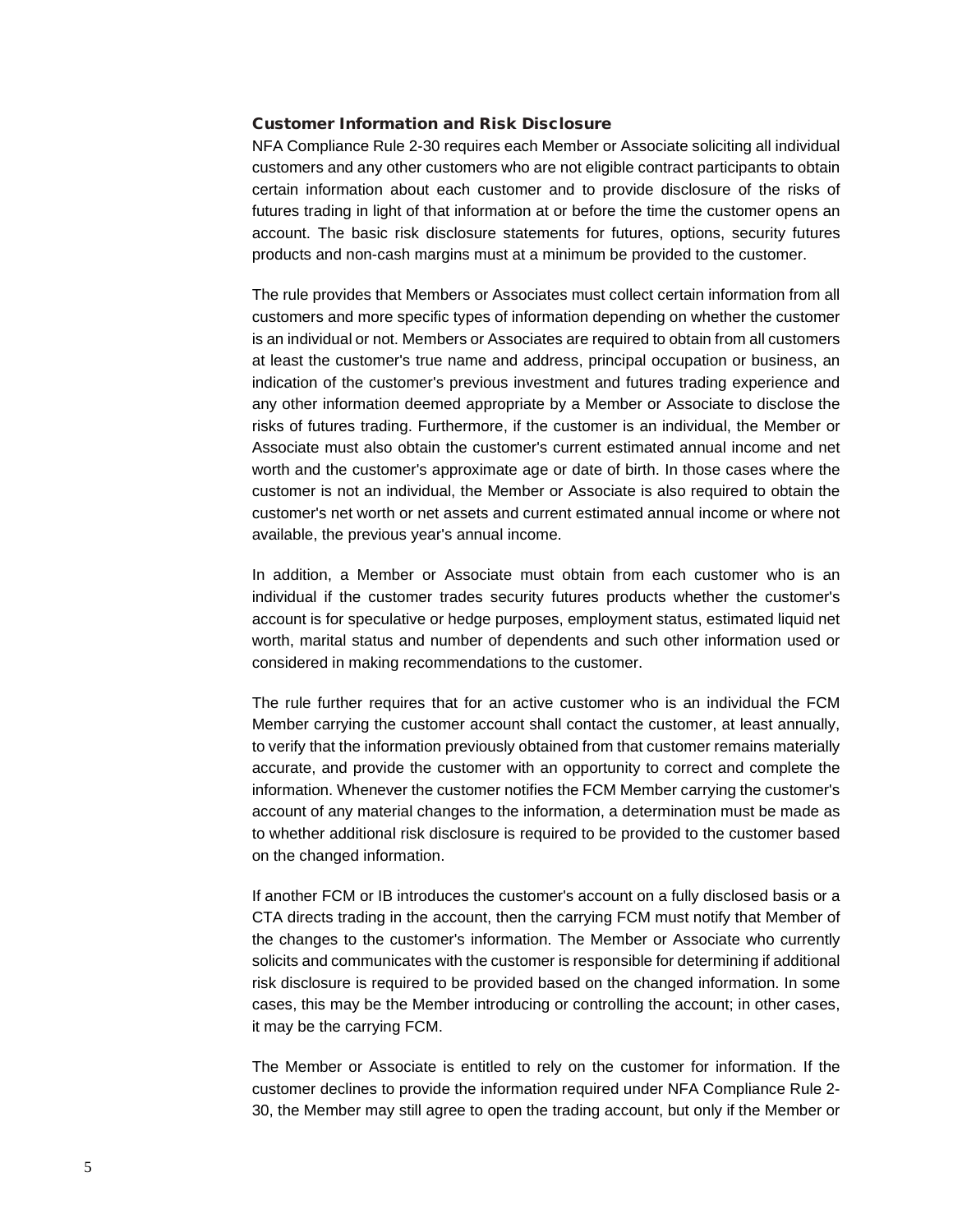Associate makes a record that the customer declined and only with the approval of a partner, officer, director, branch office manager or supervisory employee of the Member. If an account is intended to trade security futures products, this account must be approved or disapproved in writing by a designated security futures principal.

Under NFA Compliance Rule 2-30, once a Member or Associate "knows the customer," appropriate disclosures of the risks of futures trading must be made to the customer. The required risk disclosure must be supplemented by whatever additional disclosures may be necessary in a particular instance including, in appropriate cases, information that makes clear that futures trading is too risky for that particular customer. Once that has been done, and the customer has been given adequate risk disclosure, the customer is free to make the decision whether to trade futures (other than security futures) and the Member is permitted to accept the account. Members and Associates, however, are prohibited from making individualized recommendations to any customer for which the Member or Associate has or should have advised that futures trading is too risky for that customer.

The rule recognizes that the identification of customers who require additional risk disclosure can only be done on a case-by-case basis and that the determination of whether additional risk disclosure is required for a given customer is best left to the Member. The rule does not require Members to provide their APs with any sort of gridlike formula to identify those customers who require additional risk disclosure; however, it does require that a Member be able to articulate the general factors its APs are instructed to consider in determining whether additional risk disclosure is required.

Additional guidance on the Interpretation of Compliance Rule 2-30 may be gained from decisions of NFA's Business Conduct Committee (BCC). The most serious violations of the rule have involved either failing to provide additional risk disclosures when necessary or inducing customers to provide false information on their account opening forms. Though risk disclosure is the heart of the rule, certain recordkeeping and supervisory requirements are also imposed.

#### Anti-Money Laundering Program

The *International Money Laundering Abatement and Anti-Terrorist Financing Act of 2001* (Title III), which was signed into law on October 26, 2001, imposes significant anti-money laundering requirements on all "financial institutions," as defined under the Bank Secrecy Act ("BSA"), including FCMs and IBs. In particular, Section 352 of Title III requires all financial institutions to establish an anti-money laundering program by April 24, 2002. CPOs and CTAs are also defined as "financial institutions" under the BSA; however, the Secretary of Treasury has deferred applications of these requirements for an unspecified period. Consequently, NFA adopted NFA Compliance Rule 2-9(c) to impose AML requirements on NFA Member FCMs and IBs. For further assistance in drafting an anti-money laundering program, see Appendix B.

NFA also issued Interpretive Notice 9045 - *NFA Compliance Rule 2-9: FCM and IB Anti-Money Laundering Program*, which specifically highlights certain minimum standards that must be a part of any adequate program and provides Members with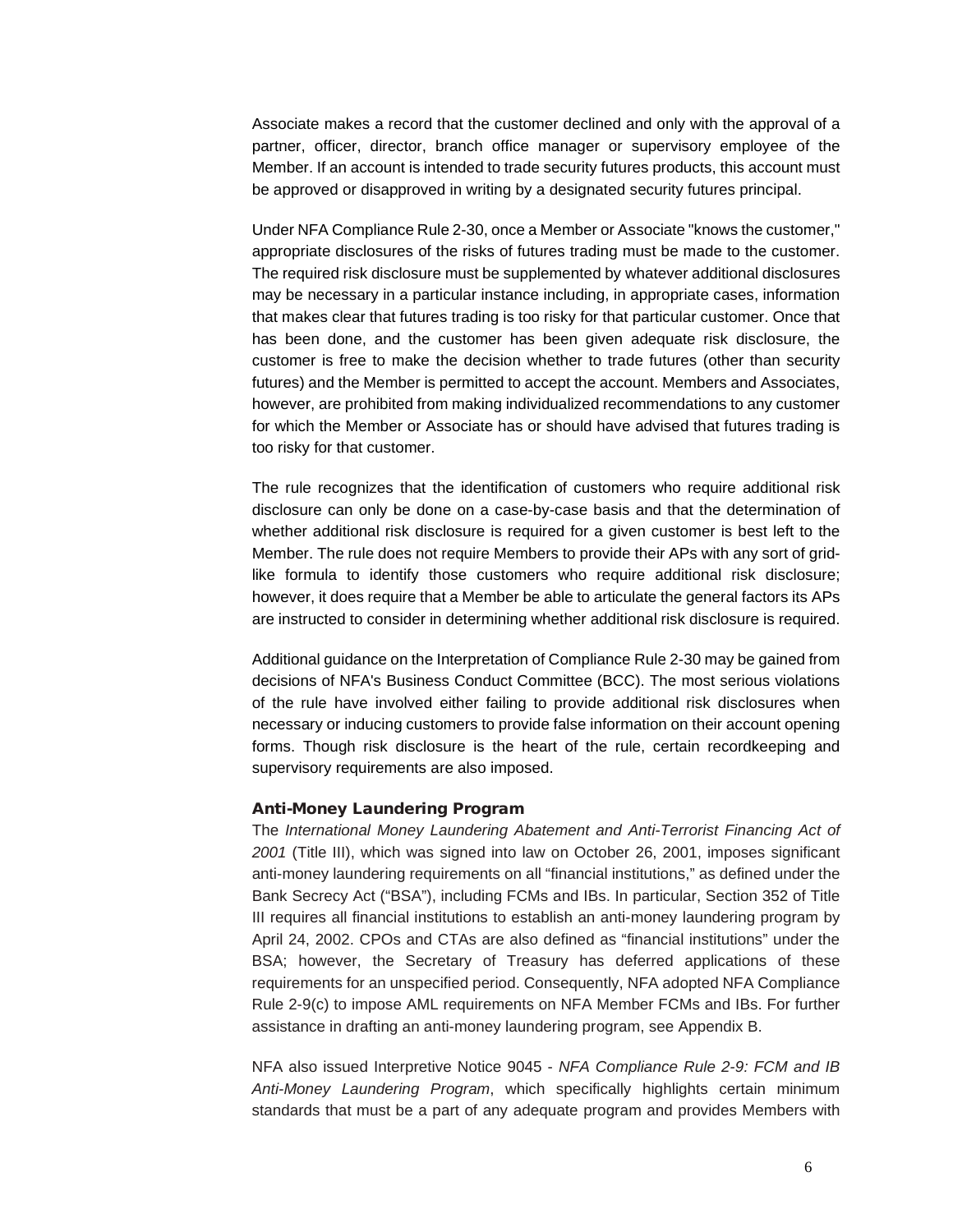additional guidance on satisfying the requirements of NFA Compliance Rule 2-9(c). Although Members may tailor the anti-money laundering program based on the Member's type of business, size and complexity of its operations, breadth and scope of its customer base, number of firm employees and firm's resources, any adequate program must include certain key components. These key components include policies, procedures and internal controls; a designated compliance officer; an employee training program and an independent audit function to test the adequacy of the anti-money laundering program. Additionally, regulations adopted by FinCEN under the BSA require an FCM's and IB's AML program to have appropriate risk-based procedures for conducting ongoing customer due diligence, including, but not limited to: i) understanding the nature and purpose of developing a customer risk profile; and ii) conducting ongoing monitoring to identify and report suspicious transactions and, on a risk basis, to maintain and update customer information, including information regarding the beneficial owners of legal entity customers.

#### **Developing AML Policies, Procedures and Internal Controls**

## *Policy Statement*

The Member should adopt a policy statement that clearly outlines the following:

- The firm is against money laundering and is committed to following all applicable laws and regulations to ensure its business is not used to facilitate money laundering or the financing of terrorist activities.
- All employees are required to follow the firm's anti-money laundering procedures.
- Consequences of not following the anti-money laundering procedures.

#### *Customer Identification Program*

FCM and IB anti-money laundering programs must include a written customer identification program (CIP). The CIP must include procedures that enable the FCM or IB to form a reasonable belief that it knows the true identity of the customer. The CIP must specify the identifying information that the FCM or IB will require from its customers and the methods (documentary, non-documentary, combination of both) that it will use to verify the customer's identity. The CIP must include procedures related to recordkeeping, comparing customers to certain government lists, notifying customers that the firm is seeking information to verify their identity and, if applicable, relying on other firms to conduct the CIP.

At a minimum, the CIP must require the FCM or IB to obtain the customer's name, customer's date of birth and residential or business address (for individuals) or customer's principal place of business, local office or other physical location (for nonnatural persons). The CIP must also require that the FCM or IB obtain the customer's social security number or taxpayer identification number for U.S. persons. For non-U.S. persons, the CIP must require that that FCM or IB obtain some type of government issued document evidencing nationality or residence and bearing a photograph or similar safeguard, such as a passport or alien identification card. For non-U.S., non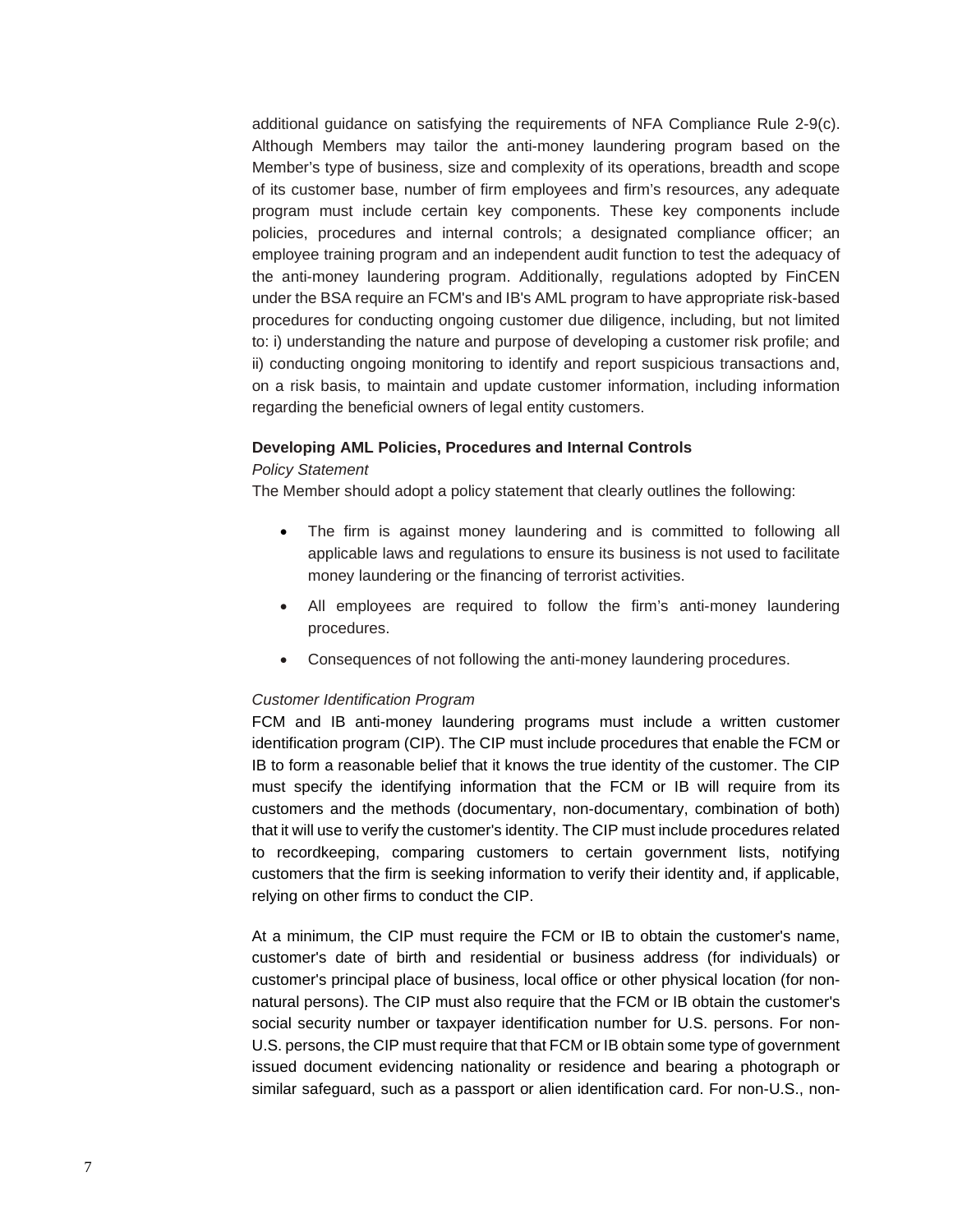natural persons, the CIP must require the firm to obtain a government issued identification number.

Each firm's CIP should identify the documents that will be used for documentary verification, and firms are encouraged to obtain more than one document. The CIP should also identify the types of non-documentary methods the firm will use and the circumstances where these methods will be used.

The firm's CIP should also include a mechanism to identify potentially high-risk accounts in the account opening process. FCMs and IBs should consult the Financial Action Task Force's (FATF) Public Statements of jurisdictions with strategic anti-money laundering and combating the financing of terrorism deficiencies (AML/CFT) to determine whether a customer is from one those countries or territories, and if so, what additional due diligence must be done before opening the account and what additional monitoring should be done if the account is accepted.

FCMs and IBs should also consult the Office of Foreign Assets Control (OFAC) lists of blocked persons, restricted countries and specially designated nationals. Firms should consult these lists both in the account opening process and throughout the life of the account.

An FCM and IB may share a customer relationship with other FCMs or IBs. In those situations, it may be appropriate for one of those FCMs or IBs to be responsible for all or part of the identification and verification process. An FCM or IB may use another FCM or IB to conduct some or all of the CIP in one of two ways. The FCM or IB may enter into a reliance agreement with the other FCM or it may enter into an allocation agreement with the FCM or IB or third party service provider.

An FCM or IB may rely on another FCM or IB and not be held responsible if the other FCM or IB does not fulfill its responsibilities under the following circumstances: (1) the reliance is reasonable under the circumstances; (2) the other FCM or IB is subject to an AML compliance program under the Bank Secrecy Act; and (3) the other FCM or IB enters into a contract requiring it to certify annually to the FCM or IB that it has implemented an AML program and that it will perform the specified requirements of its own CIP.

An FCM or IB may also delegate some or all of CIP implementation to another FCM or IB or third party service provider. The FCM or IB should have a written agreement with the other entity outlining the other entity's responsibilities. The FCM or IB, however, remains responsible for assuring that compliance with the CIP requirements and therefore should monitor the delegation.

The focus of the CIP procedures is different from the focus of NFA Compliance Rule 2-30. Rule 2-30 applies only to accounts owned by individuals and requires a Member to obtain sufficient information to provide adequate risk disclosure. In contrast, Rule 2- 9 procedures apply to all accounts and are focused on learning the true identity of the account owner.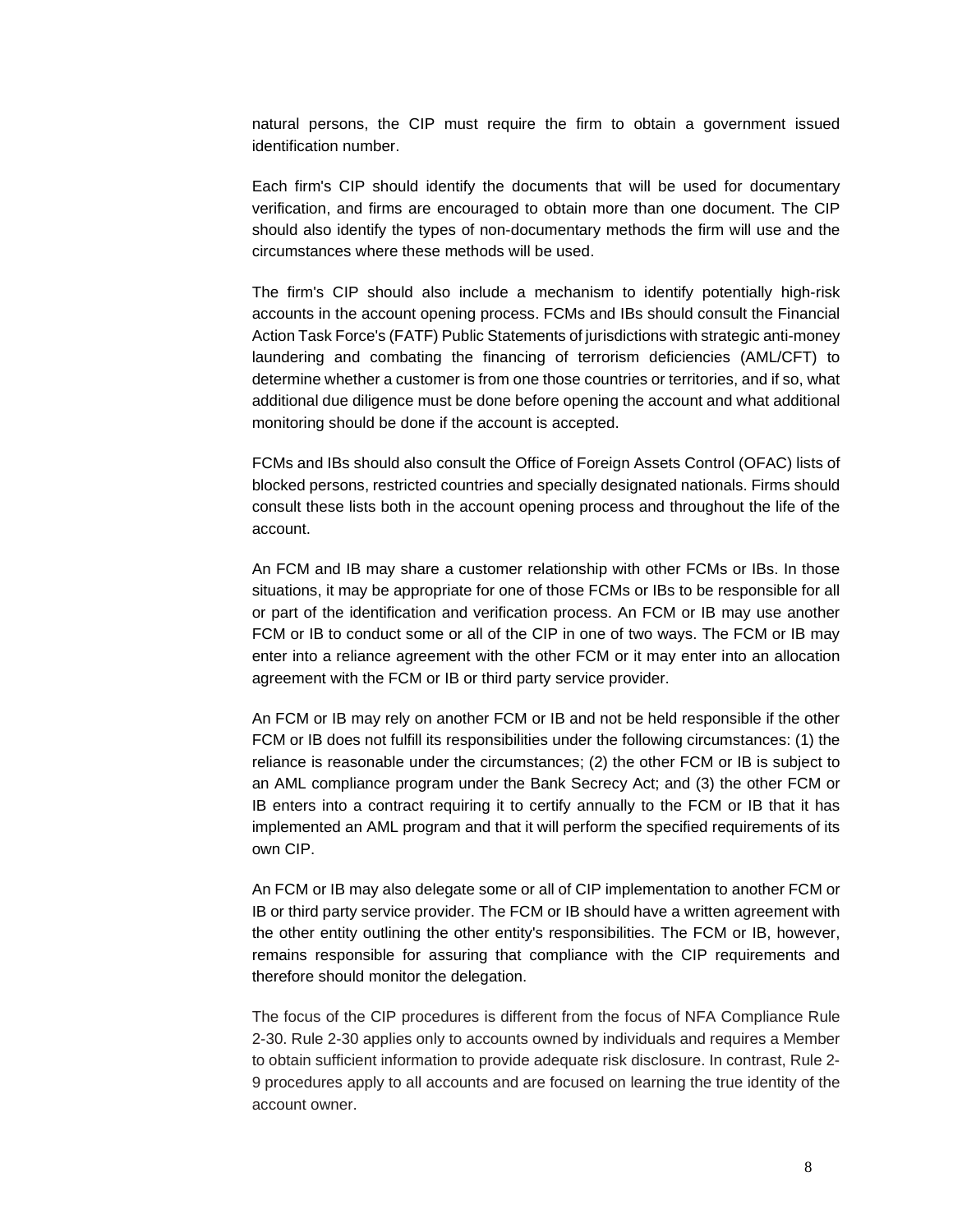## *Identifying and Verifying Beneficial Owners*

A Member's anti-money laundering program must include written procedures that are reasonably designed to identify and verify beneficial owners of legal entity customers for which a new account is opened on or after May 11, 2018. Although the number of beneficial owners for each legal entity customer may vary, each FCM and IB is required to identify at least one beneficial owner under the control prong test. See Interpretive Notice 9045 – *NFA Compliance Rule 2-9 to FCM and IB Anti-Money Laundering Program* for the definition of a beneficial owner.

FCMs and IBs should refer to the Interpretive Notice as it discusses, in depth, the required identification and verification procedures; recordkeeping; and reliance on other financial institutions' procedures regarding beneficial owners.

# *Ongoing Customer Due Diligence (CDD) and Detecting and Reporting Suspicious Activity*

A Member's anti-money laundering program must include systems and procedures designed to detect and require reporting of suspicious activity. A Member's procedures should specify how it will monitor for this activity. Examples of suspicious transactions are those that have no business or apparent lawful purpose, are unusual for the customer, or lack any reasonable explanation. A Member's familiarity with customer's business practices and trading activity and patterns will assist a firm in identifying activity that is unusual or inconsistent with a customer's practices. In addition, firms should provide employees with examples of behavior or activity that should raise a "red flag" and cause further inquiry. Each firm's program must require employees to promptly notify identified firm personnel of any potential suspicious activity. The appropriate supervisory personnel must evaluate the activity and decide whether a suspicious activity report should be filed with FinCEN.

FCMs and IBs are required to file form SAR with FinCEN to report suspicious transactions that are conducted, or attempted by, at, or through an FCM or IB, involve an aggregate of at least \$5,000 in funds or other assets, and the FCM or IB knows, suspects or has reason to suspect that the transaction or pattern of transactions:

- Involves funds that come from illegal activity or are part of a transaction designed to conceal that the funds are from illegal activity;
- Is designed, such as through structuring, to evade the reporting requirements of the BSA;
- Does not appear to serve any business or apparent lawful purpose; or
- Involves the use of the FCM or IB to facilitate a criminal transaction.

Generally, a SAR is due within 30 days after the firm becomes aware of the suspicious transaction. A copy of the SAR and all supporting documentation must be maintained for five years from the date the SAR was filed.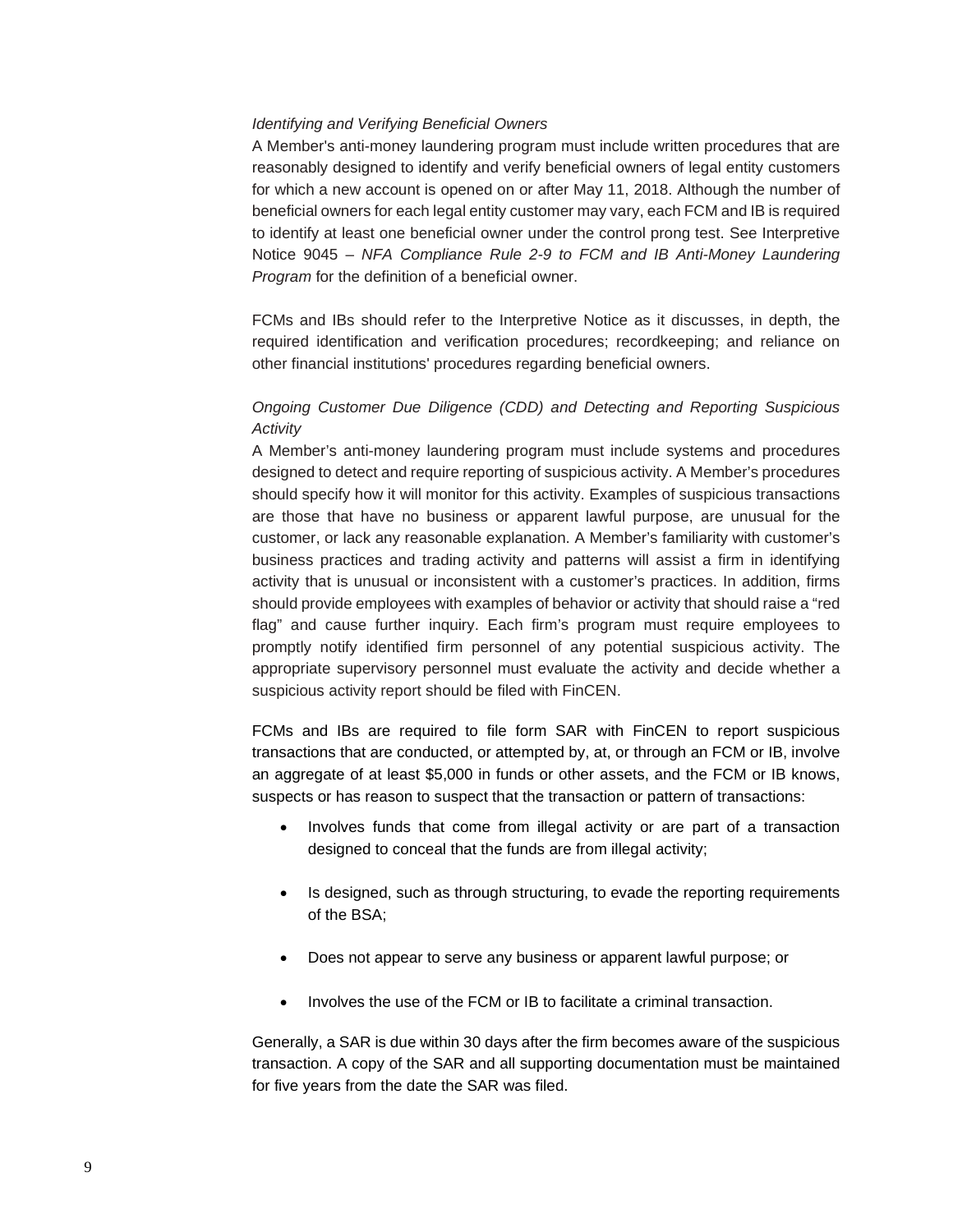FCMs and IBs must develop risk-based ongoing customer due diligence procedures that are designed to:

- Understand the nature and purpose of customer relationships for purposes of developing a customer risk profile; and
- Conduct ongoing monitoring to identify and report suspicious transactions, and on a risk basis, to maintain and update customer information, including information regarding the beneficial owner of a legal entity customer.

FCMs or IBs are not expected to update customer information on a continuous basis. However, a firm should update customer information when it detects information relevant to assessing the risk of a customer relationship during the course of the firm's normal monitoring.

In most cases, FCMs and IBs are prohibited from disclosing that a SAR was filed, or any information that would reveal the existence of a SAR to the person involved in the transaction, as well as any other persons except as specifically authorized by regulation. Firms should develop additional risk-based measures to help ensure the confidentiality of SARs, including limiting access to a "need-to-know" basis, establishing restricted areas for reviewing SARs, maintaining a log of access to SARs, as well as other protective measures. Firms should also consider including information on SAR confidentiality and the penalties associated with unauthorized disclosure in its ongoing training.

If more than one FCM and/or IB is involved in a particular transaction, the firms may file one form provided that the form contains all the relevant information. The firms may also share information, including the form itself, in order to complete and file a single SAR. FCMs and IBs may also share information, including the SAR itself, with parent entities for the purpose of the parent entity fulfilling its obligation to review compliance by its subsidiaries in meeting the legal requirements to identify and report suspicious activity. FCMs and IBs must have a written confidentiality agreement or other arrangement in place specifying that the parent entity (or entities) must protect the confidentiality of a SAR through appropriate internal controls.

FCMs and IBs may share a SAR, or any information that might reveal the existence of a SAR, with an affiliate, provided the affiliate is subject to a SAR regulation issued by FinCEN or another regulatory agency. The affiliate may not share the existence of a SAR, or any information that would reveal the existence of that SAR, with another affiliate, even if that affiliate is subject to a SAR rule. In addition, the FCM or IB, as part of its internal controls, must have policies and procedures in place which ensure that its affiliates protect the confidentiality of the SAR.

In the event an FCM or IB receives a request from an authorized law enforcement agency to keep open an account that has suspicious activity, FinCEN recommends that the firm ask for a written request from the law enforcement agency. This request should be issued by a supervisory agent or by an attorney within a U.S. Attorney's Office or the Department of Justice. If the request is made by a state or local law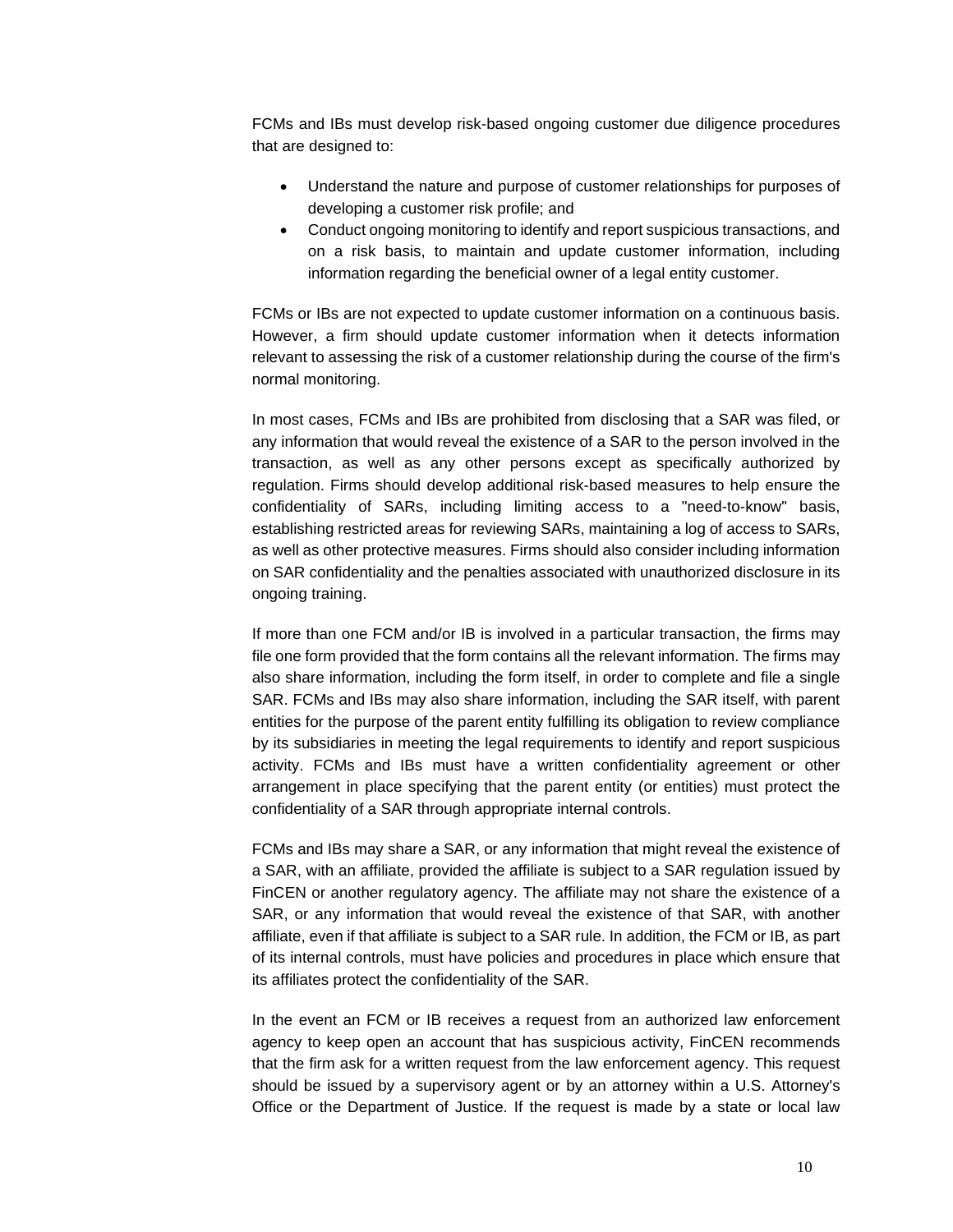enforcement agency, the request should be from a supervisor of the state or local law enforcement agency or from an attorney within a state or local prosecutor's office. The request should indicate that the agency requested that the firm maintain the account and the purpose of the request. The request should also indicate the duration of the request, not to exceed six months; however, law enforcement may issue a subsequent request for a longer duration. FinCEN also recommends that the FCM or IB maintain the request for five years after the request has expired.

#### *Section 314(a) Information Request*

FCM Members are required to develop procedures to access and respond to FinCEN's 314(a) biweekly lists that are published on FinCEN's website. These lists identify individuals, entities or organizations that are suspected by various law enforcement agencies of engaging in money laundering or terrorist financing. FCMs are required to access FinCEN's website to obtain the most recent lists and search their records for any current accounts and accounts maintained by a named subject during the preceding 12 months and for transactions conducted by the named subject within the preceding 6 months. The firm must report any matches to FinCEN within 14 days of the list being posted on FinCEN's website. For matches involving introduced accounts, FCMs should inform FinCEN or the appropriate law enforcement agency. FCMs are not required to respond to FinCEN if no matches are found. At a minimum, FCMs should maintain the following records: a record of the date of request, the tracking numbers within the request and the date the request was searched; and the date the match was reported to FinCEN (if applicable). FCMs must ensure that FinCEN's requests are kept confidential. FCMs and IBs are not expected to search beneficial ownership information when responding to 3.14(a) information request.

FCMs are required to designate a point of contact (POC) person(s) to handle matters involving 314(a) and provide NFA with that information. Any changes to the firm's POC information must be immediately reported to NFA.

## *Foreign Correspondent and Private Banking Accounts*

FCMs and IBs are required to establish due diligence programs for correspondent accounts established or maintained for foreign financial institutions and private banking accounts established or maintained for non-U.S. persons.

FCMs and IBs must establish appropriate, specific and risk based procedures and controls that will allow the firm to reasonably detect and report, on an ongoing basis, any known or suspected money laundering activity conducted through or involving a correspondent account of a foreign financial institution.

In determining the appropriate procedures, FCMs and IBs should consider a number of factors. These factors include: (1) the nature of the foreign financial institution's business and the markets it serves; (2) the type, purpose and anticipated activity of the correspondent account; (3) the nature and duration of the firm's relationship with the foreign financial institution; (4) the anti-money laundering and supervisory regime in which the foreign financial institution is chartered or licensed; and (5) information known or reasonably available to the firm about the foreign financial institution's anti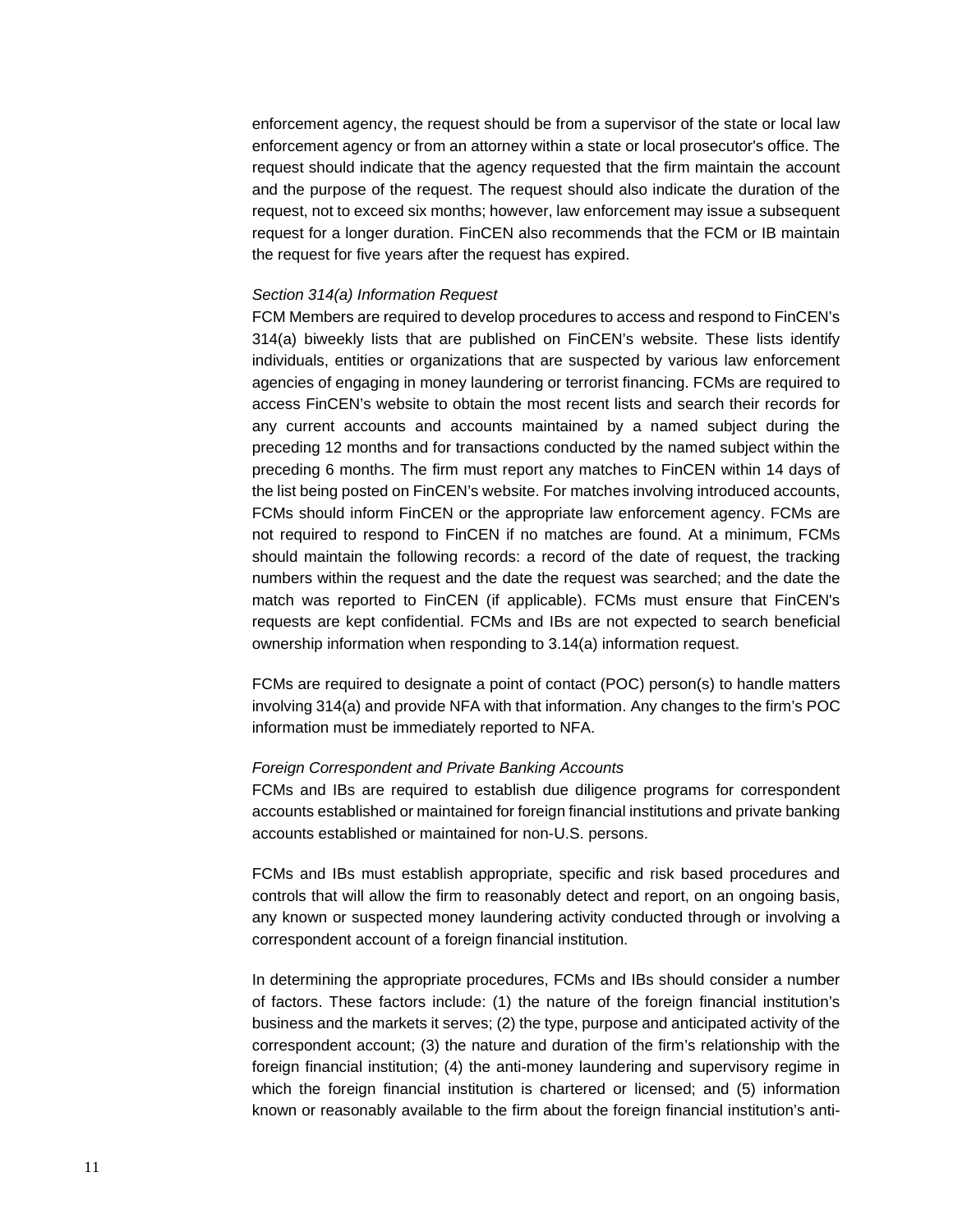money laundering record. In addition, the firm's procedures should require the FCM or IB to conduct a periodic review of the activity in the correspondent account.

FCMs and IBs are required to apply enhanced due diligence measures to correspondent accounts maintained for a foreign bank operating under an offshore banking license issued by a country designated as having AML/CFT deficiencies by FATF, or under a license issued by a country that has been designated by the Secretary of Treasury as a primary money laundering concern and as warranting special measures under Section 311. At a minimum, the firm must take reasonable steps to (1) conduct risk-based enhanced scrutiny of correspondent accounts established or maintained for this type of foreign bank to guard against money laundering and to identify and report suspicious activity, (2) determine whether any such foreign bank maintains correspondent accounts for other foreign banks that enable those other foreign banks to gain access to the foreign bank's correspondent account with the FCM or IB, and if so, to take reasonable steps to obtain information to assess and mitigate the money laundering risks associated with such accounts, and (3) identify the owners of the foreign bank if the bank's shares are not publicly traded, and the nature of the extent of each owner's ownership.

An FCM's and IB's due diligence program should include procedures for situations where the FCM or IB cannot perform the enhanced due diligence, including when the FCM or IB refuses to open an account, suspend transaction activity, file a suspicious activity report or close the account.

#### *Private Banking Rule*

FCM and IB anti-money laundering programs must also include policies, procedures and controls that are reasonably designed to detect and report any known or suspected money laundering or suspicious activity conducted through or involving any private banking account that is established, maintained, administered or managed in the U.S. by the financial institution for a non-U.S. person. The procedures should ensure that FCMs and IBs take reasonable steps to (1) ascertain the identity of all nominal and beneficial owners of a private banking account; (2) ascertain whether any owner of the account is a senior foreign political figure; (3) ascertain the source(s) of funds deposited into a private banking account and the purpose and expected use of the account; and (4) review the activity of the account to ensure that it is consistent with the information obtained about the client's source of funds and with the stated purpose and expected use of the account.

An FCM's and IB's due diligence program must include procedures for enhanced scrutiny of a private banking account where a senior foreign political figure is a nominal or beneficial owner. In addition, the due diligence program should also include procedures for situations where the FCM or IB cannot perform appropriate due diligence with respect to a private banking account, including when the FCM or IB refuse to open the account, suspend transaction activity, file a SAR or close the account.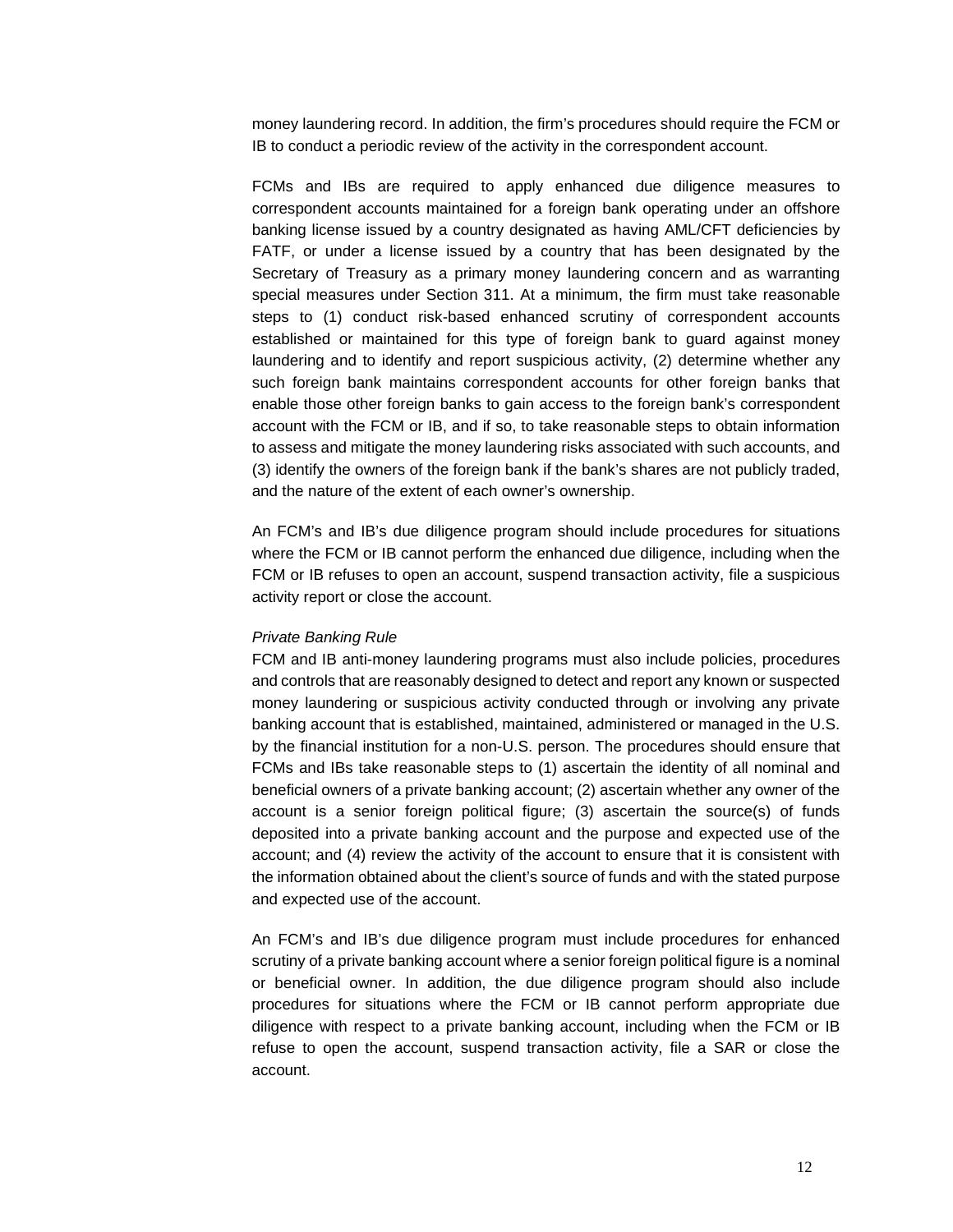#### *Office of Foreign Assets Control*

FCMs and IBs also have obligations under regulations issued by the Office of Foreign Assets Control (OFAC). FCMs and IBs are currently restricted from engaging in certain transactions with individuals or entities located in countries that are under a sanction program administered by OFAC. If the customer is located in one of these countries, the FCM or IB needs to review the sanctioning document or contact OFAC to determine the breadth of the restrictions. FCMs and IBs are also required to block funds from individuals or entities identified on OFAC's list of Specially Designated National and Blocked Persons (SDN list). If the customer's name appears on this list the firm should immediately notify OFAC. To avoid violating the economic sanctions laws administered by OFAC, FCMs and IBs need to check the OFAC lists for new customers and also recheck their existing customer base against the lists when the lists are updated and new countries or Specially Designated Nationals and Blocked Persons are added to the lists. Otherwise FCMs and IBs risk violating the laws by engaging in prohibited transactions with persons who were not subject to sanction when they became customers, but became subject to sanctions later. FCMs and IBs should use beneficial ownership information to help ensure that they do not open or maintain an account, or otherwise engage in prohibited transactions or dealings, involving individuals or entities subject to OFAC-administered sanctions.

Section 311 of the USA Patriot Act give the Secretary of the Treasury the authority to designate a foreign jurisdiction, institution(s), class(es) of transactions, or type(s) of account(s) as a "primary money laundering concern" and to impose certain "special measures" with respect to such jurisdiction, institution(s), class(es) of transaction, or type(s) of account(s). FCMs and IBs should monitor FinCEN's website [\(http://www.fincen.gov/\)](http://www.fincen.gov/) for information on foreign jurisdiction(s), institution(s), class(es) of transactions, or type(s) of account(s) that have been designated as a primary money laundering concern and any special measures that have been imposed.

#### *Foreign Bank and Financial Accounts*

FCMs and IBs are required to file a Report of Foreign Bank and Financial Accounts (FBAR) if they have a financial interest in, or signature authority over any financial accounts which exceed \$10,000 in a foreign country at any time during the calendar year. This report must be filed with the Department of Treasury on or before June 30th of the following year.

#### *International Transportation of Currency or Monetary Instruments*

An FCM is required to file a Report of International Transportation or Monetary Instruments (CMIR) if the firm physically transports, mails or ships or causes to be physically transported, mailed or shipped an aggregate amount exceeding \$10,000 at any one time from the United States to any place outside of the United States or any place into the United States from outside the United States. A CMIR must also be filed if the firm receives in the United States any currency or other monetary instrument in aggregate exceeding \$10,000 at one time which has been transported, mailed or shipped from outside the United States. A CMIR does not need to be filed, however, if the FCM is a bank or broker-dealer, and the currency or other monetary instrument is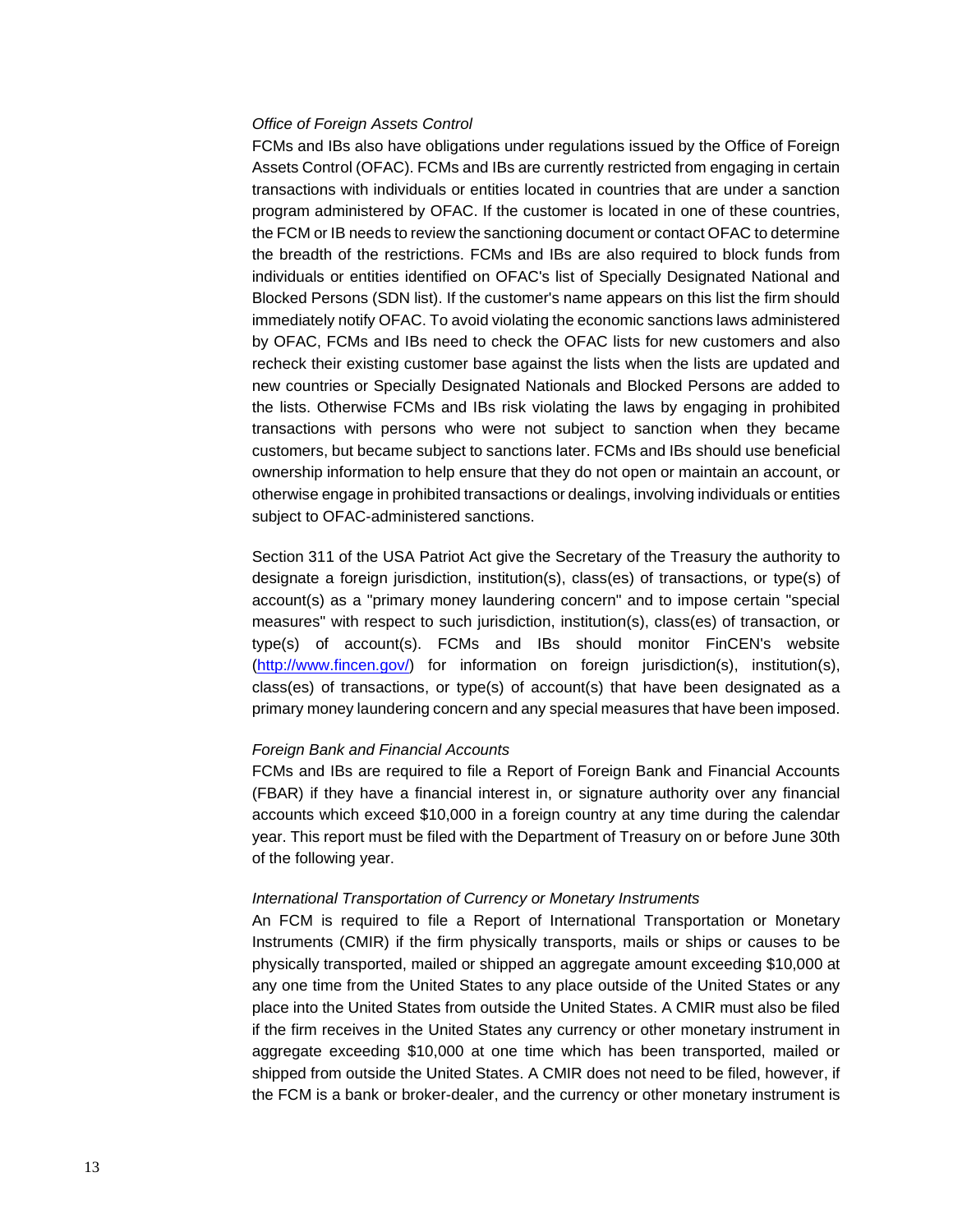mailed or shipped through the postal service or by a common carrier. CMIRs must be filed on or before the date of the shipment and must be filed within 15 days of the receipt of the currency/monetary instruments.

#### *Hiring Qualified Staff*

An adequate program for anti-money laundering compliance must ensure that the individuals that staff areas susceptible to money-laundering schemes are trained to work in the areas. A firm may want to perform background checks on key employees to screen employees for criminal and disciplinary histories.

#### *Recordkeeping*

A firm's program must also include written requirements for the following: the types of records that should be maintained; where the records should be maintained; and specify that the records must be maintained in accordance with CFTC Regulation 1.31 (i.e., maintained for five years and readily accessible for the first two years).The ultimate goal of the recordkeeping requirements is to provide an audit trail for law enforcement officials investigating money laundering schemes.

### **Designation of a Compliance Officer**

FCMs and IBs are required to designate an individual or individuals to monitor the dayto-day operations and internal controls of its anti-money laundering program. The person may be the compliance officer that is responsible for other compliance areas of the firm but must be independent of functional areas where money laundering could occur. This person does not need to be a designated principal or Associate Member but must ultimately report to senior management.

## **Employee Training Program**

Procedures must be in place to provide ongoing training to those employees who are involved in areas where money laundering could occur. The training program must be provided to appropriate personnel at least annually and include training on the firm's policies and procedures, relevant federal laws and NFA's guidance issued on this topic. Firms should also maintain records to evidence their compliance with this requirement.

#### **Independent Audit Function**

A Member must have an independent audit function to test the adequacy of the antimoney laundering program. This must be done at least annually. An internal audit staff or other internal employees independent from the anti-money laundering function, including compliance functions, can perform this review. Also, firms may hire an outside party with experience in this type of auditing. The results of these audits should be documented and reported to the firm's senior management or an internal audit committee or department. If deficiencies are noted, follow-up should be performed to ensure deficiencies are addressed and corrected.

## Privacy Rules

All NFA Members must comply with the federal privacy laws and the CFTC's regulations applying those laws to futures firms. The CFTC's regulations restrict a Member's right to disclose non-public personal information about customers and other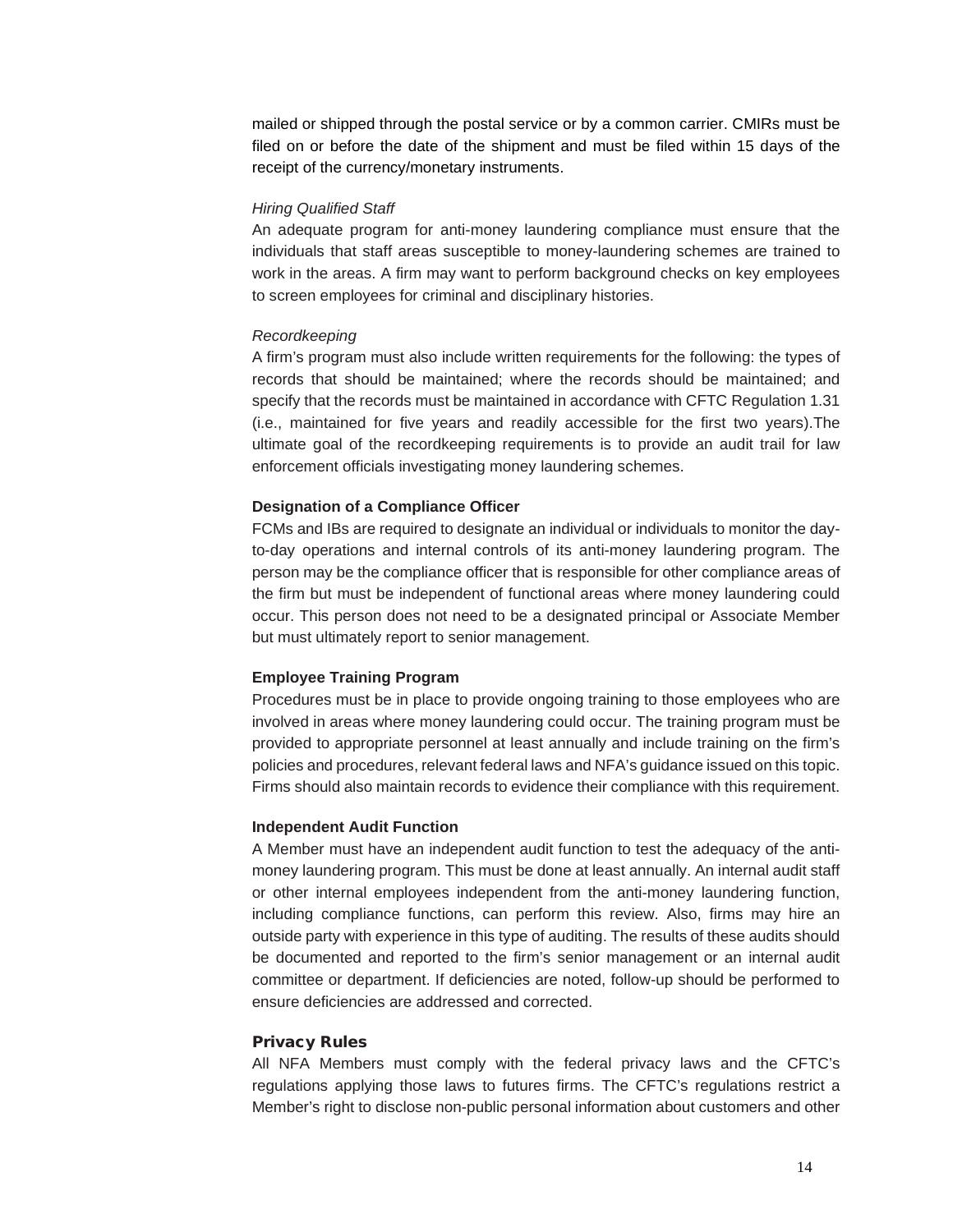consumers. A consumer is any individual who obtains financial products or services from the Member primarily for personal, family or household purposes or who applies for those services (but not someone who merely provides name, address and areas of interest in order to receive information on the Member's services).A customer is any consumer with whom the Member has a continuing relationship.

Members must have written policies and procedures that describe their administrative, technical, and physical safeguards for protecting customer records and information. The procedures must be reasonably designed to 1) keep customer records and information secure and confidential, 2) protect against any anticipated hazards to the security or integrity of those records and 3) protect against unauthorized access to or use of the records or information.

Members should also have policies and procedures addressing when it will disclose nonpublic personal information to unaffiliated third parties and how it will notify customers about its disclosure policies. For further assistance in drafting these privacy procedures, see Appendix E on page 56. A Member must provide a customer with a privacy notice when the customer first establishes a relationship with the Member and annually after that. Your firm must also notify other consumers of its privacy policies before disclosing nonpublic personal information about those consumers.

Every Member who solicits or accepts individuals as customers (unless it only solicits or accepts individuals who use its products and services primarily for business purposes) must provide a privacy notice that identifies the categories of nonpublic personal information the Member collects and describes the Member's policies and procedures for protecting that information. This is true even if the Member does not share nonpublic personal information with nonaffiliated third parties.

If your firm does not disclose nonpublic personal information to nonaffiliated third parties, or does so only in very limited circumstances, the only additional information you must include in the privacy notice is a statement that your firm shares nonpublic personal information with third parties as permitted by law. CFTC Regulations describe the limited circumstances where Members may disclose the information without having to provide a more detailed privacy notice (e.g., when necessary to process a transaction or provide a service to the customer or with the customer's specific consent).

If your firm discloses nonpublic personal information to nonaffiliated third parties for other reasons, the notice must inform the customer that the firm discloses or reserves the right to disclose nonpublic personal information to nonaffiliated third parties and that the customer has the right to opt out of that disclosure. The notice must identify the categories of nonpublic personal information that your firm discloses and the categories of affiliates and non-affiliates to whom your firm discloses the information. The notice must also inform customers that they may opt out of the disclosure and must provide a reasonable means for customers to exercise their opt-out rights.

Members must provide amended privacy and opt-out notices before disclosing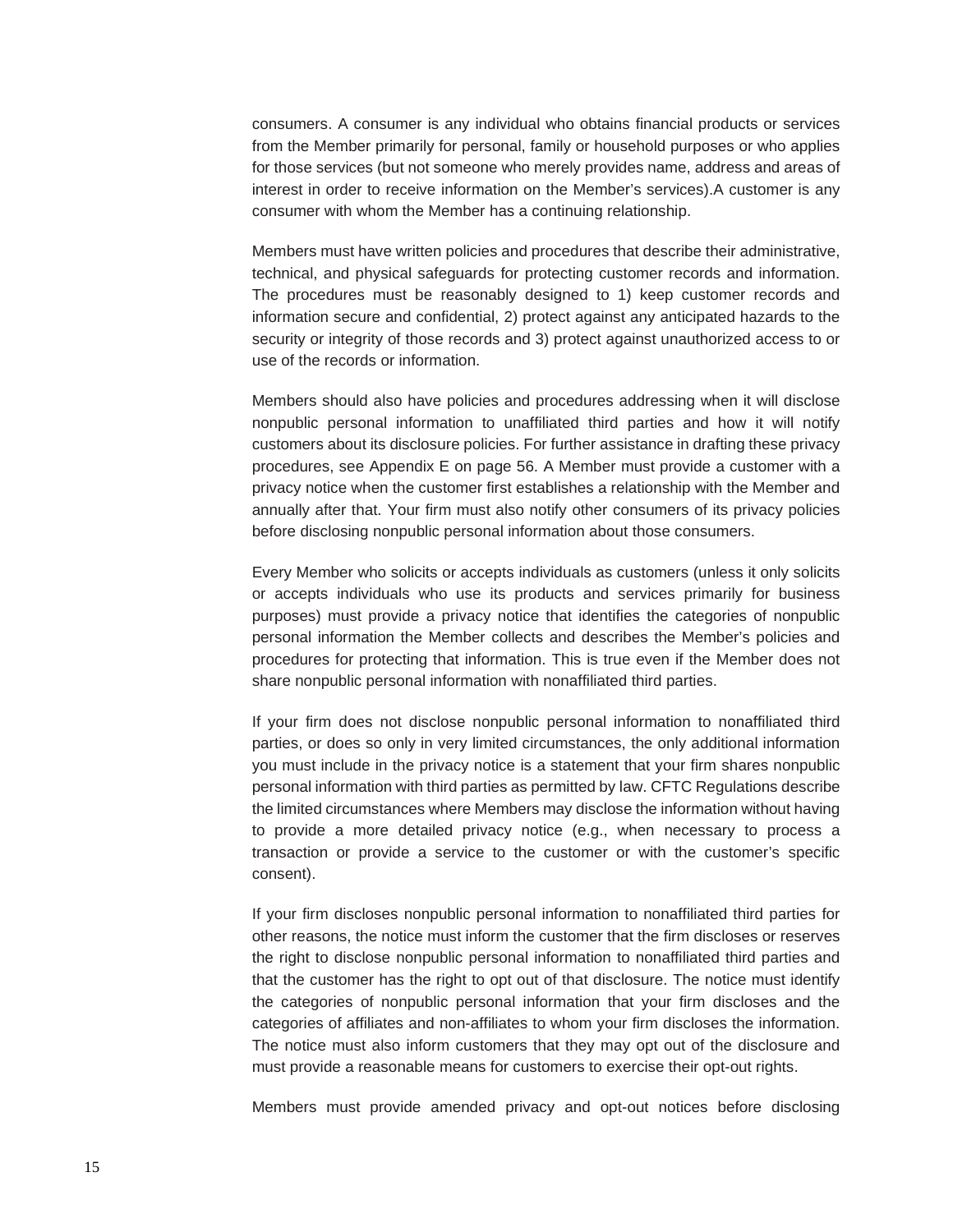information to unaffiliated third parties if either the information or the third party does not fall with a category already identified in the privacy notice.

All privacy and opt-out notices should be in writing. Members may deliver these notices electronically if the customer agrees.

# Customer Protection

CFTC regulations establish certain standards which FCMs and IBs must follow in the conduct of their business. An FCM or IB may not represent that it will, in any way, guarantee a person against loss or limit their loss. This does not prohibit the FCM or IB from assuming or sharing a loss caused by an error or mishandling of an order. Also, an FCM or IB is prohibited from claiming that it will not call for, or attempt to collect, the margin required on each contract.

An FCM or IB must give written authorization to any FCM that carries an account for one of its affiliated persons. The carrying FCM must provide copies of statements and orders for affiliated persons' accounts to the FCM or IB.

An FCM or IB must adopt procedures and controls that ensure that orders for proprietary accounts and accounts of affiliated persons are not placed before customer orders which are executable at or near the market. An FCM or IB, or an FCM's or IB's affiliated persons, are prohibited from disclosing that an order of another person is being held by the FCM or IB unless such disclosure is necessary for the effective execution of the order. Also, an FCM or IB, or an FCM's or IB's affiliated person, cannot take the other side of a person's order it knows of because of its relationship with that person.

An affiliated person is defined as any general partner, officer, director, owner of more than 10 percent of the equity interest, AP or employee of the FCM or IB, any relative or spouse of any of the foregoing persons, or any relative of such spouse, who shares the same home as any of the foregoing persons.

An FCM must electronically notify the CFTC and the firm's designated self-regulatory organization (DSRO) of certain events, including material adverse events that could impact the firm's obligations and liquidity; material changes in operations or risk profile; other regulatory matters; and restrictions on omnibus accounts. Certain notices are due immediately while others are due within 24 hours. See [FCM Reporting](http://www.nfa.futures.org/NFA-compliance/NFA-futures-commission-merchants/fcm-reporting.pdf)  [Requirements](http://www.nfa.futures.org/NFA-compliance/NFA-futures-commission-merchants/fcm-reporting.pdf) for additional details.

## Risk Management Program

CFTC Regulation 1.11 requires each FCM that holds customer funds to establish maintain and enforce a system of risk management policies and procedures, known as a Risk Management Program, which is designed to monitor and manage the risks associated with the FCM's activities. Each FCM was required to file its initial Risk Management Program with the Commission by July 14, 2014 and must provide an updated copy upon request. Any FCM applying for registration must file a copy of the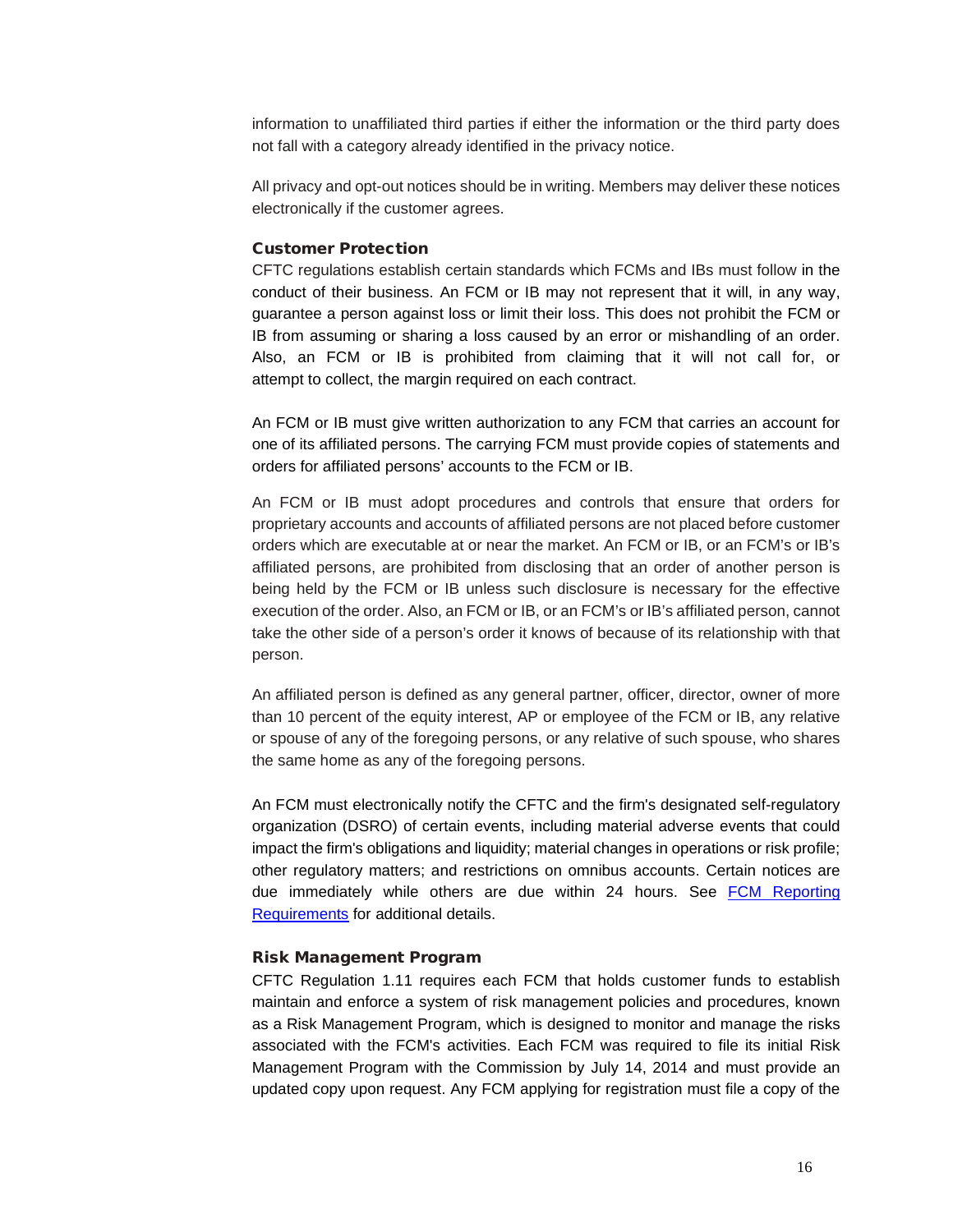Risk Management Program as part of its application.

As part of the Risk Management Program, each FCM is required to provide to its senior management and governing body with a quarterly Risk Exposure Report (RER), as well as interim RERs at any time the FCM detects a material change in the FCM's risk exposure. The quarterly RERs must set forth all applicable risk exposures of the FCM; any recommended or completed changes to the Risk Management Program; the recommended time for implementing recommended changes; and the status of any incomplete implementation of previously recommended changes. Each FCM is required to submit a copy of the quarterly RER and any interim RERs through WinJammerTM within five business days of providing the report to its senior management.

Additionally, CFTC Regulation 1.15 requires each FCM to electronically file through WinJammer<sup>™</sup> an annual Risk Assessment Report containing a copy of the firm's organizational chart, copies of the financial and operational policies, procedures and systems, as well as fiscal year-end consolidated financial statements for certain affiliates. Each FCM must also report any material change in the FCM's organizational chart and/or financial and operational policies and procedures within 60 days after the end of the fiscal quarter where the change occurred.

## Public Disclosures by FCMs

CFTC Regulation 1.55(i) requires FCMs to provide a Disclosure Document to each customer prior to opening an account, which discloses all information about the FCM including its business, operations, risk profile, and affiliates that would be material to the customer's decision to do business with the FCM. See CFTC Regulation 1.55(k) for specific topics required to be covered in this disclosure. The FCM must also publicly display the Disclosure Document on its website, and update the Disclosure Document annually and as needed, to keep it accurate and complete. .

FCMs are also required to post certain financial information on its website including:

- The daily segregated, secured, and cleared swap customer collateral computations for the most recent 12-month period;
- The summary schedule of month end net capital, adjusted net capital, and excess net capital for the 12 most recent months;
- The segregated, secured and cleared swaps customer collateral computations included in the firm's 1-FR-FCM for the most current 12-month period; and
- The most current certified financial statement including all applicable footnotes.

Further each FCM's website must contain a link to the CFTC's webpage for financial data—where additional financial information on all FCMs is available—and a link to NFA's BASIC system—where additional information on how it invests and holds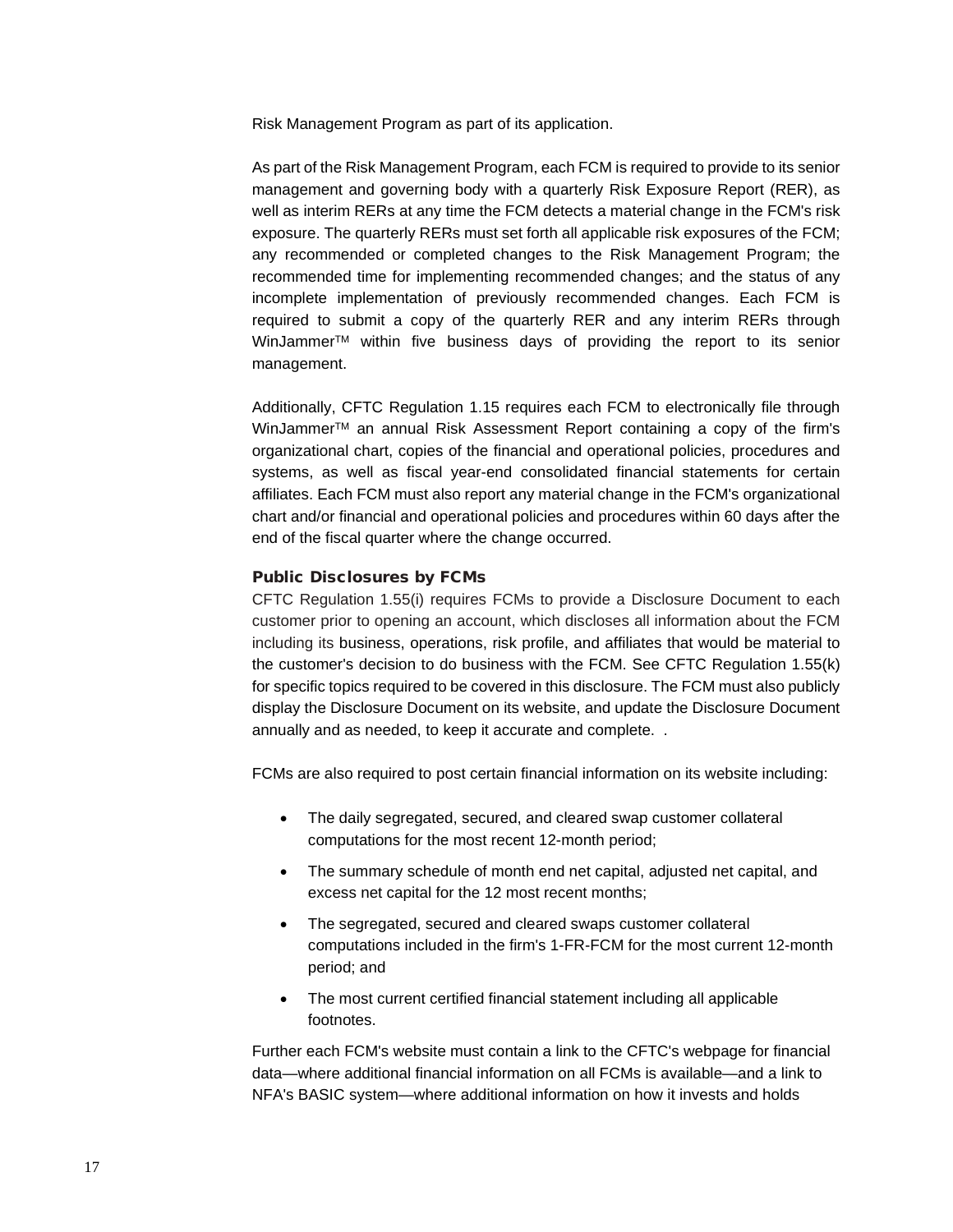customer funds is disclosed.

## Discretionary Accounts

NFA Compliance Rule 2-8 contains specific requirements concerning FCM and IB discretionary accounts. First, an AP of an FCM or IB may not exercise discretion over a customer's account unless that AP has been continuously registered and working as an AP for at least two years. Anyone seeking a waiver of this rule must submit a written request to the Compliance Department.

Before an FCM or IB or one of its APs may exercise discretion over an account, the customer (or account controller) must authorize this discretion in writing. The FCM or IB must keep records which clearly show the accounts over which it or its APs have discretion. An officer, partner or branch office manager of the FCM or IB must regularly and diligently review these accounts and make a written record of the reviews. For discretionary security futures trading activity, review must be conducted and documented by a designated security futures principal. In addition, the FCM or IB must have written procedures, which address the supervision and review of discretionary accounts.

An FCM or IB also has a responsibility when that account is controlled by a third party. In such a case the FCM or IB must obtain a copy of the account controller's written trading authorization, or a written acknowledgment from the customer that the authorization has been given.

Any account for which discretionary authority is given to a family member is not subject to these rules except for the requirement that the grant of discretionary authority be in writing.

## Disclosure of Costs Associated with Futures Transactions

If fees and charges associated with futures transactions are not determined on a pertrade or round-turn basis, an FCM or IB must provide the customer with a complete written explanation of such fees and charges, including a reasonable example or examples of the fees and charges on a per-trade or round-turn basis. Where the pertrade or round-turn equivalent of the fees and charges may vary widely, the most appropriate disclosure would be to explain this fact and to provide examples demonstrating the reasonably expected range of the fees or charges.

## Ethics Training

The CFTC's Statement of Acceptable Practices requires that all APs and any individuals registered as an FCM, IB, CPO, CTA, FB or FT receive ethics training to ensure they understand their responsibilities to the public under the Act, including responsibilities to observe just and equitable principles of trade, rules or regulations of the Commission, rules of any appropriate contract market, registered futures association, or other self-regulatory organization, or any other applicable federal or state law, rule or regulation.

Registrants must receive ethics training on a periodic basis as needed. Firms should determine the frequency and form of this based on the size of its operation and type of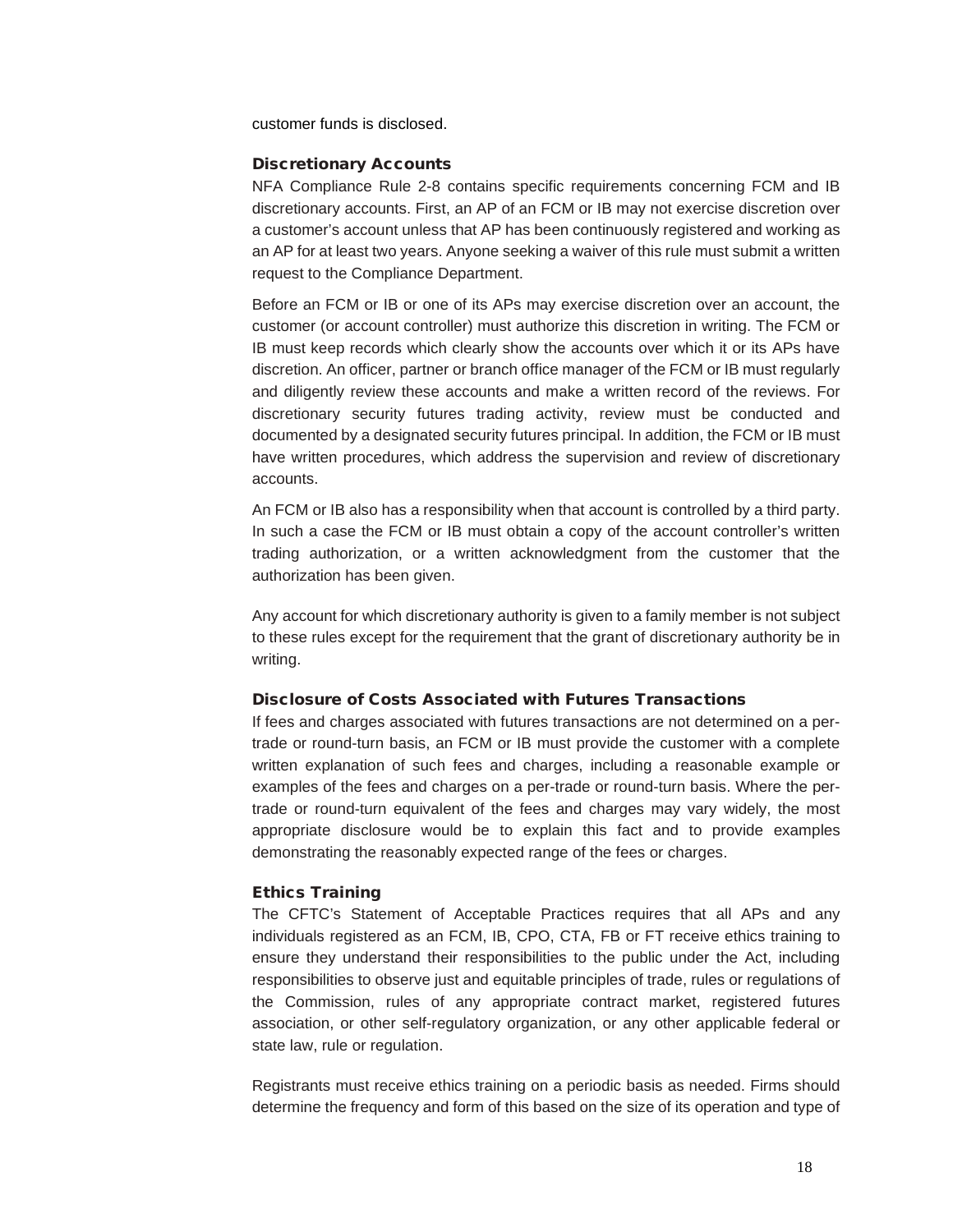# business.

All firms should implement written procedures that outline their ethics training programs. Acceptable procedures will cover the topics that will be included in the training program; who will provide the training; the format of the training; how often the firm expects its employees to obtain ethics training; and how the firm will document that it has followed its written procedures. For further assistance in drafting these ethics training procedures, see Appendix D: Ethics Training Policy Questionnaire.

Topics to be addressed in training should include:

- An explanation of the applicable laws and regulations, and the rules of selfregulatory organizations or contract markets and registered derivatives transaction execution facilities;1
- The registrant's obligation to the public to observe just and equitable principles of trade;
- How to act honestly and fairly and with due skill, care and diligence in the best interests of customers and the integrity of the market;
- How to establish effective supervisory systems and internal controls;
- Obtaining and assessing the financial situation and investment experience of customers;
- Disclosure of material information to customers; and
- Avoidance, proper disclosure and handling of conflicts of interest.

CFTC's Statement of Acceptable Practices provides that ethics training should be focused to some extent on a person's registration category. Likewise, NFA believes it is appropriate for Members to tailor their ethics training programs to the specific obligations of their membership category and the roles of the personnel.

\_\_\_\_\_\_\_\_\_\_\_\_\_

<sup>1</sup>The regulatory category for derivatives transaction execution facilities was removed by the Dodd-Frank Wall Street Reform and Consumer Protection Act. NFA believes it is appropriate for an ethics training program to explain the rules of swap execution facilities applicable to a Member's business.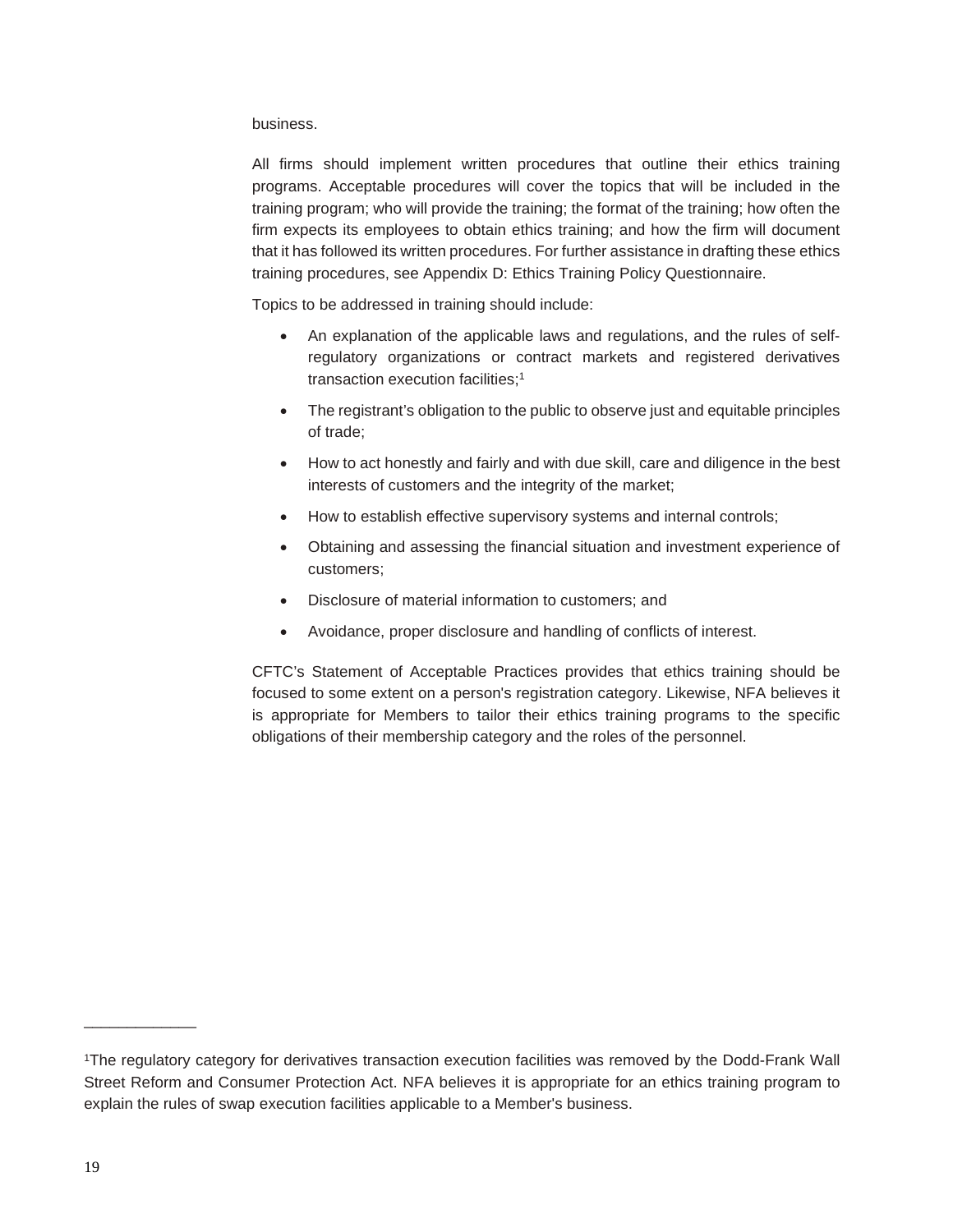# Business Continuity and Disaster Recovery Planning

NFA Compliance Rule 2-38 requires each FCM, IB, CPO and CTA Member to adopt a business continuity and disaster recovery plan reasonably designed to enable it to continue operating, to reestablish operations or to transfer its business to other Members with minimal disruption. A Member's plan should cover all areas that are essential to its business operations and should be tailored to its individual needs. At a minimum, the Member's plan should address the following, as applicable:

- Establishing back-up facilities, systems and personnel that are located in one or more reasonably separate geographic areas from the Member's primary facilities, systems and personnel (e.g. primary and back-up facilities should be located in different power grids and different telecommunication vendors should be used), which may include arrangements for the temporary use of facilities, systems and personnel provided by third parties;
- Backing up or copying essential documents and data (e.g. general ledger) on a periodic basis and storing the information off-site in either hard-copy or electronic format;
- Considering the impact of business interruptions encountered by third parties and identifying ways to minimize that impact; and
- Developing a communication plan to contact essential parties such as employees, customers, carrying brokers, vendors and disaster recovery specialists.
- Each FCM Member must provide NFA with, and keep current, the name and contact information for all key management employees, as identified by NFA, in the form and manner prescribed by NFA. In addition, each FCM Member must provide NFA with the location, address and telephone number of its primary and alternative disaster recovery sites.

In order for a Member's plan to remain effective, the firm must update its plan as necessary to respond to material operational changes. Each Member must also periodically conduct reasonable reviews designed to assess the plan's effectiveness.

Communicating the plan is also essential. Each member should distribute and explain the plan to its key employees plus ensure that all employees are aware of the plan's essential components. The firm should maintain copies of the plan at one or more offsite locations readily accessible to key employees. For further assistance in drafting a business continuity and disaster recovery plan, see Appendix C of this Guide.

# General Supervision

NFA Compliance Rule 2-9 places a continuing responsibility on each FCM, IB, CPO and CTA Member to diligently supervise its employees and agents in all aspects of their commodity interest activities. NFA recognizes that, given the differences in the size and complexity of the operations of NFA Members, there must be some degree of flexibility in determining what constitutes "diligent supervision" for each firm. It is NFA's policy to leave the exact form of supervision to the Member, thereby providing the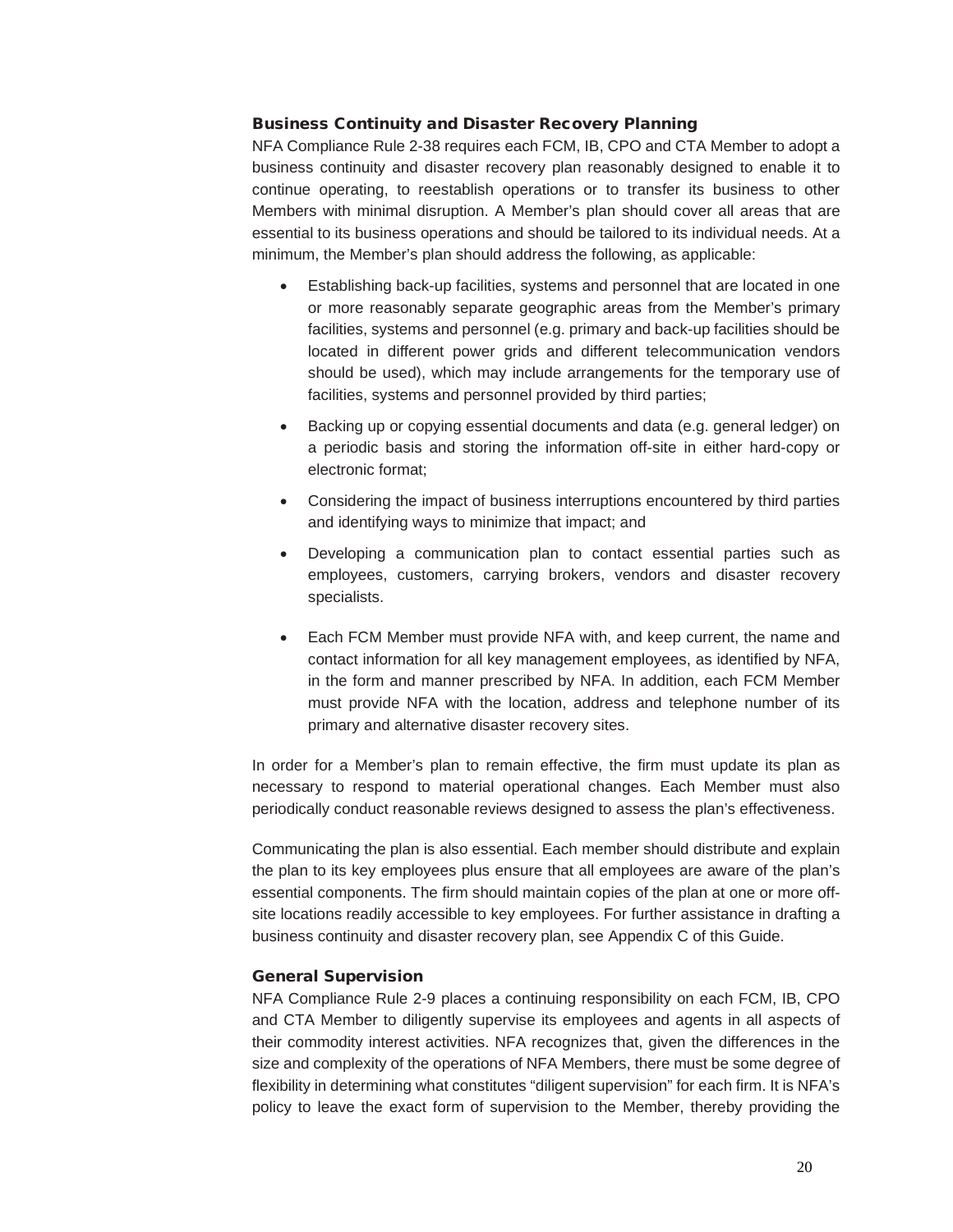Member with flexibility to design procedures that are tailored to the Member's own situation. The Board of Directors adheres to this principle but feels that all Members should regularly review the adequacy of their supervisory procedures. In doing so, the Board of Directors has determined that each FCM, IB, CPO, and CTA Member must complete, on a yearly basis, a self-examination questionnaire. This questionnaire can be downloaded from NFA's website.

Other NFA Compliance Rules impose more specific supervisory duties on Members in connection with certain types of activities. For example, Rule 2-8 contains detailed requirements regarding the supervision of discretionary accounts. Rule 2-29(e) requires each

Member to adopt and enforce written procedures regarding communications with the public, including advance review and approval of all promotional material by an appropriate supervisory person. Rule 2-30(h) requires each Member to adopt and enforce procedures regarding customer information and risk disclosure.

#### **Supervision of Branch Offices and Guaranteed IBs**

NFA has also issued Interpretive Notice 9019 – *Compliance Rule 2-9: Supervision of Branch Offices and Guaranteed IBs*, which specifically addresses the supervision of branch offices and guaranteed IBs. Though Members may tailor their supervisory procedures to meet their particular needs, any adequate program for supervision must include procedures for performing day-to-day monitoring and surveillance activities, conducting on-site visits of remote locations and conducting ongoing training for firm personnel. The firm's policies and procedures, including those for the supervision of branch offices and guaranteed IBs should be in writing and be on file with each branch office and guaranteed IB.

NFA has proposed an updated Interpretive Notice that will modify NFA's requirements related to the Supervision of Branch Offices and Guaranteed IBs. The updated Interpretive Notice will become effective on January 1, 2020; however, Members may begin relying on it prior to the effective date.

#### **Day-to-Day Monitoring**

On a regular basis, Members should perform a number of supervisory procedures in order to monitor the business being conducted in their remote locations. Repeated problems in any particular area should heighten the level of scrutiny and follow-up by the main office or guarantor. The procedures to review the day-to-day activities of an office should include the following areas.

#### *Hiring*

An adequate program for supervision must include thorough screening procedures for prospective employees to ensure they are qualified and to determine the extent of supervision required. The appropriate documentation to support any "yes" answers on the Form 8-R should be obtained and reviewed for potential disqualifying information. Information which applicants may have submitted in connection with any registrations should be obtained from NFA. Although this information is generally treated as non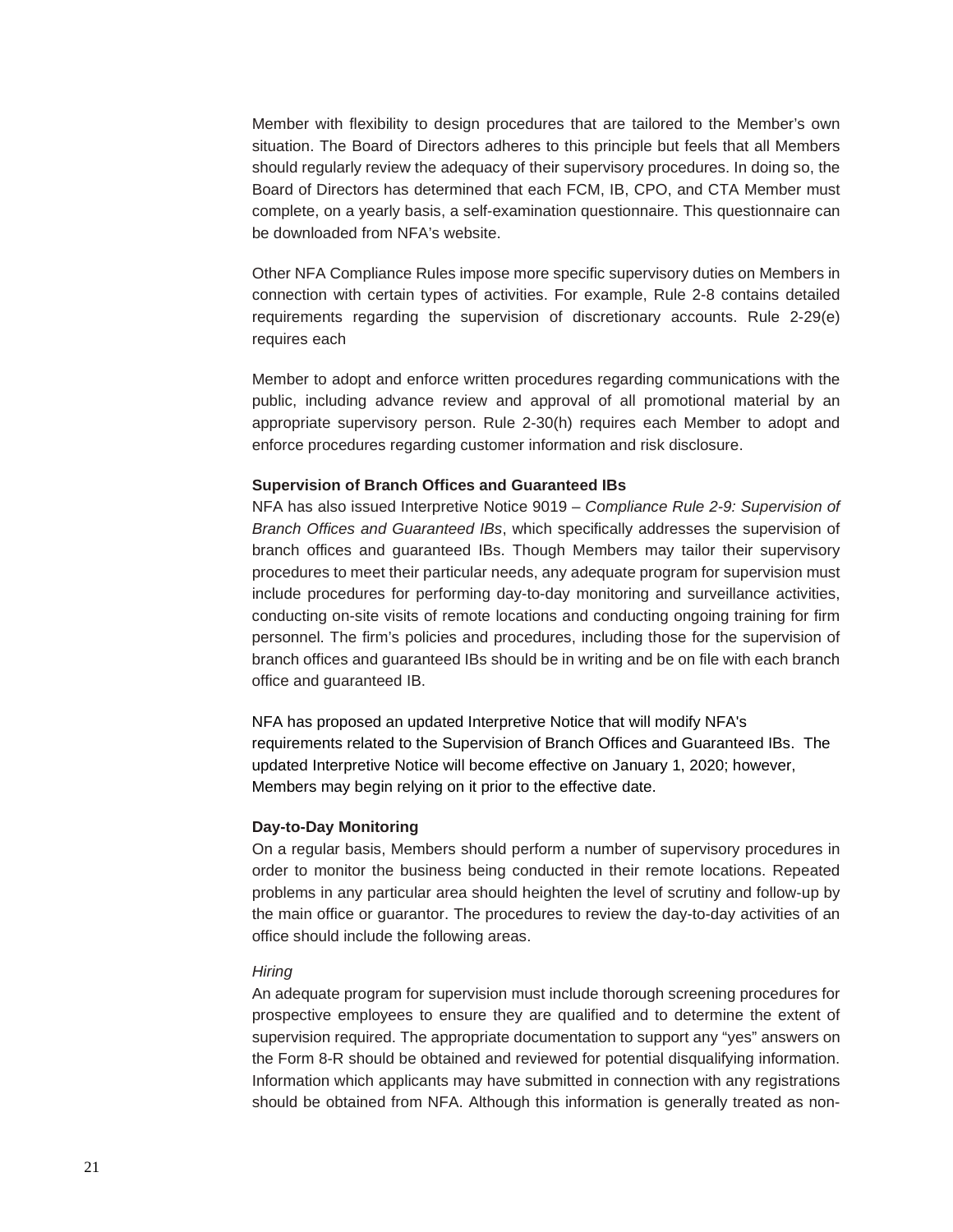public information, it is available to prospective employers.

A prospective employer should check with NFA for any futures-related disciplinary proceedings against any AP's prior employers or against the IB. This information should be used by the prospective employer to determine the extent of supervision required.

## *Due Diligence Check of Guaranteed IBs*

Guarantor FCMs must do a due diligence inquiry before entering into a guarantee agreement. The due diligence review must include a check to ensure that the IB is properly registered. The FCM's due diligence review should also include inquiries concerning the disciplinary history of the IB and the disciplinary and employment history of the IB's principals and APs. This type of information could be helpful to a prospective guarantor in determining the types of difficulties, if any, experienced by an IB, its principals and APs in the past and the extent of supervision which may be required of that IB under a guarantee agreement. Both registration and disciplinary information are readily available from NFA through BASIC.

#### *Registration*

Records of commissions payable to or generated by the branch office or guaranteed IB should be broken down by sales person and should be frequently reviewed to ensure that no commissions are being paid to unregistered individuals.

#### *Customer Information*

Procedures for opening new accounts should require that the appropriate account documentation be kept by both the main office and the remote location. The documentation should be reviewed to ensure that the appropriate supervisory personnel approved the account and that the customer received the appropriate risk disclosure. It may also be necessary to contact the customer to verify that the disclosure was provided and that the customer understood its meaning.

#### *Account Activity*

On a regular basis the trading activity in customer and AP personal accounts should be reviewed and analyzed in order to highlight those accounts which may require further scrutiny. Measures should be taken to follow up, such as reviewing order tickets and trade blotters, discussing the activity with the broker or contacting the customer.

# *Discretionary Accounts*

NFA Compliance Rules contain detailed requirements concerning the supervision and review of discretionary accounts. In addition, the registration history of APs should be reviewed to ensure that they have been properly registered for the requisite two-year minimum.

# *Promotional Material*

All promotional material should be submitted by the branch office or guaranteed IB to the home office or guarantor for review and approval prior to its first use. Review and approval of the material should be documented by the appropriate supervisory personnel.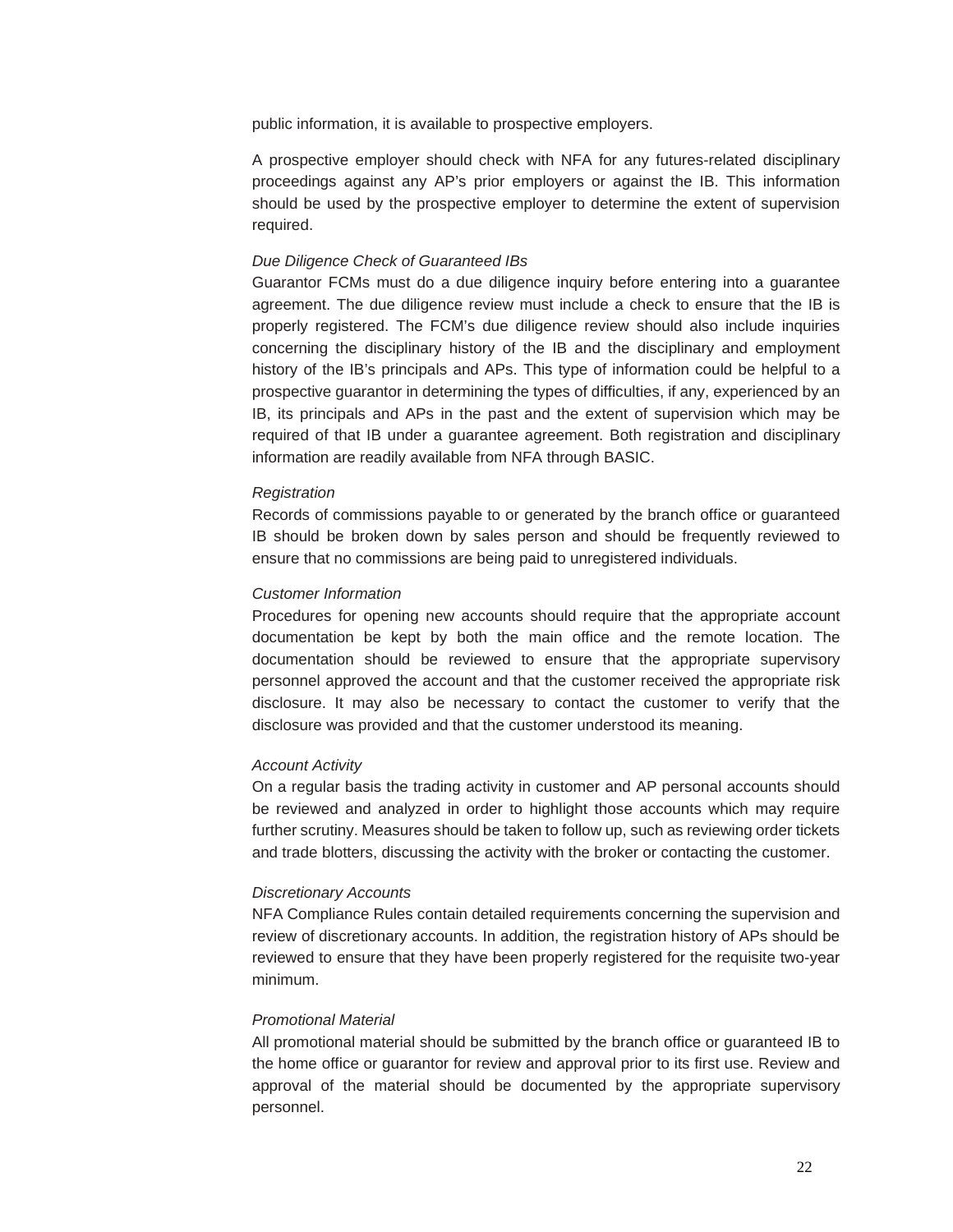# *Customer Complaints*

A written record of all customer complaints should be maintained, and complaints which meet certain criteria should be sent to the main office or guarantor who should review the complaints for possible rule violations and for similarity to other complaints which may indicate a pattern of abuse. The status of unresolved complaints should also be periodically reviewed.

# **On-Site Visits**

In addition to day-to-day supervisory procedures, adequate supervision must include periodic on-site inspections. *As a general matter, NFA expects guaranteed IBs and branch offices to be inspected annually.*

Members should develop written procedures for the on-site review process including detailed steps to be followed during the visit. A Member's supervisory procedures should also address the number of visits to be made to a branch office or guaranteed IB.

Promptly after the completion of an on-site visit, a written report should be prepared and its findings discussed with the branch office managers or guaranteed IB's principals and supervisory personnel. Follow-up procedures should also be performed to ensure that any deficiencies revealed during an on-site visit are promptly corrected.

The written procedures for the on-site examination should include steps to review the following areas:

- **Customer Account Files**
- Customer Order Procedures
- Discretionary Accounts
- Sales Practices
- Customer Complaints
- Handling of Customer Funds
- Proprietary Trading

# **Ongoing Training**

A Member's supervisory responsibilities include the obligation to ensure that its employees are properly trained to perform their duties. Procedures must be in place to ensure that employees receive adequate training to abide by industry rules and obligations and to properly handle customer accounts. The formality of a training program will depend on the size of the firm and the nature of its business.

# **Cybersecurity**

Interpretive Notice 9070 – *NFA Compliance Rules 2-9, 2-36 and 2-49: Information Systems Security Programs* requires Member firms to adopt and enforce written policies and procedures to secure customer data and access to their electronic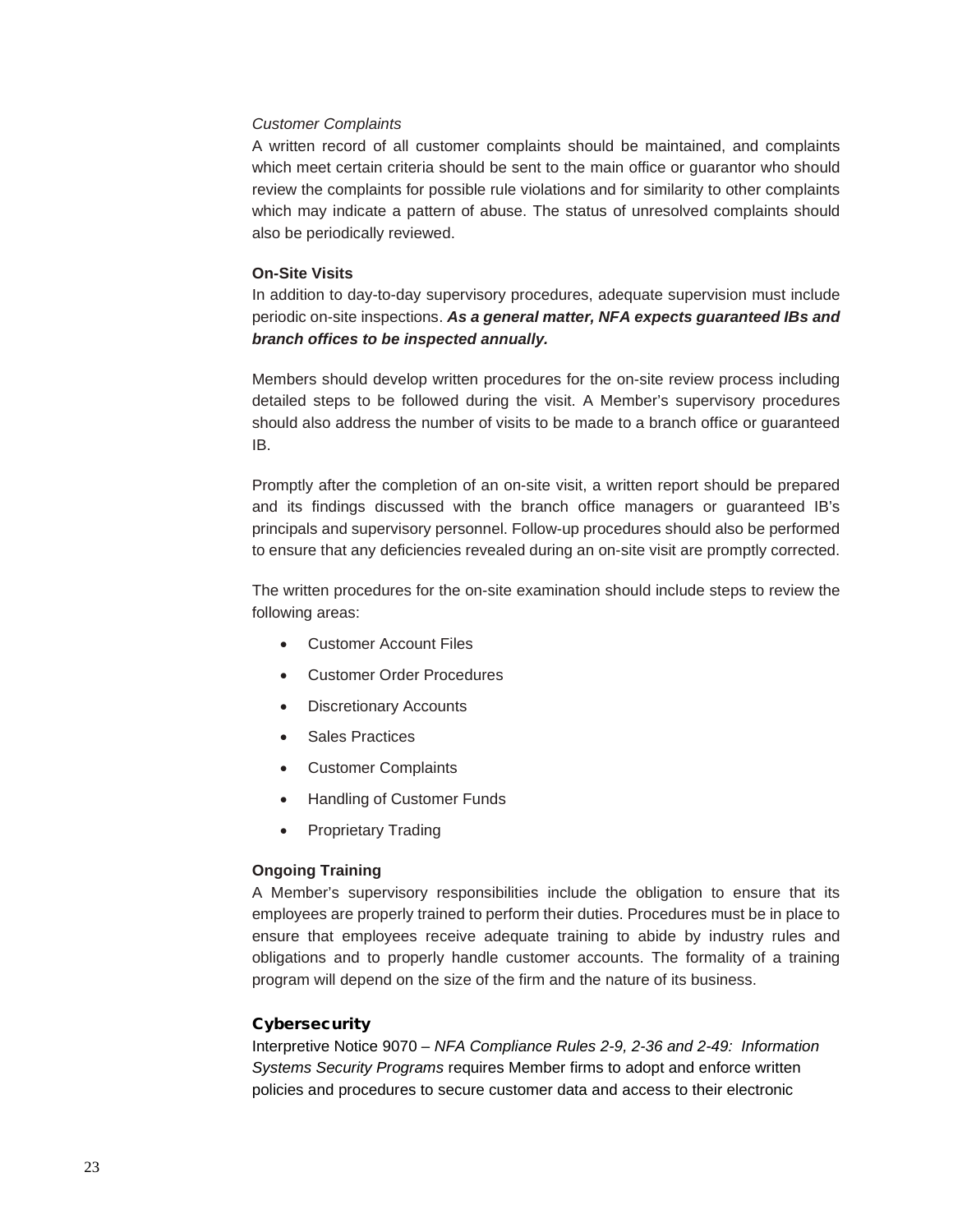systems (Cybersecurity Interpretive Notice). The Cybersecurity Interpretive Notice applies to all membership categories—futures commission merchants, swap dealers, major swap participants, introducing brokers, forex dealer members, commodity pool operators and commodity trading advisors.

NFA recognizes that a one-size-fits-all approach will not work for the application of these requirements. The Cybersecurity Interpretive Notice adopts a principles-based risk approach to allow Member firms some degree of flexibility in determining what constitutes "diligent supervision," given the differences in Members' size and complexity of operations, the make-up of customers and counterparties serviced by Members, and the extent of Members' interconnectedness. However, the Cybersecurity Interpretive Notice does require each Member to adopt and enforce an information systems security program (ISSP) appropriate to its circumstances.

# **ISSP development, review and training**

The cybersecurity ISSP should contain:

- A security and risk analysis;
- A description of the safeguards against identified system threats and vulnerabilities;
- The process used to evaluate the nature of a detected security event, understand its potential impact, and take appropriate measures to contain and mitigate the breach; and
- A description of the Member's ongoing education and training related to information systems security for all appropriate personnel.

The ISSP must be approved within Member firms by the Member's Chief Executive Officer or other senior level officer with primary responsibility for information system security (e.g., Chief Technology Officer (CTO) or Chief Information Security Officer (CISO)) or other senior official who is a listed principal and has the authority to supervise the Member's execution of its ISSP. If a Member has a committee that approves the ISSP, then it must include one of these individuals. Members are required to monitor and regularly review (i.e., at least every 12 months) the effectiveness of the ISSP, including the efficacy of the safeguards the Member has deployed, and make adjustments as appropriate. Additionally, Members must provide employees upon hiring, and annually during their employment, but more frequently if circumstances warrant additional training. The cybersecurity training should also be appropriate to the security risks the Member faces as well as the composition of its workforce. Finally, Members' ISSPs must address risks posed by critical third-party service providers.

### **Notice to NFA**

Members should have procedures to promptly notify NFA of a cybersecurity incident related to their commodity interest business and that results in: 1) any loss of customer or counterparty funds; 2) any loss of a Member's own capital; or 3) in the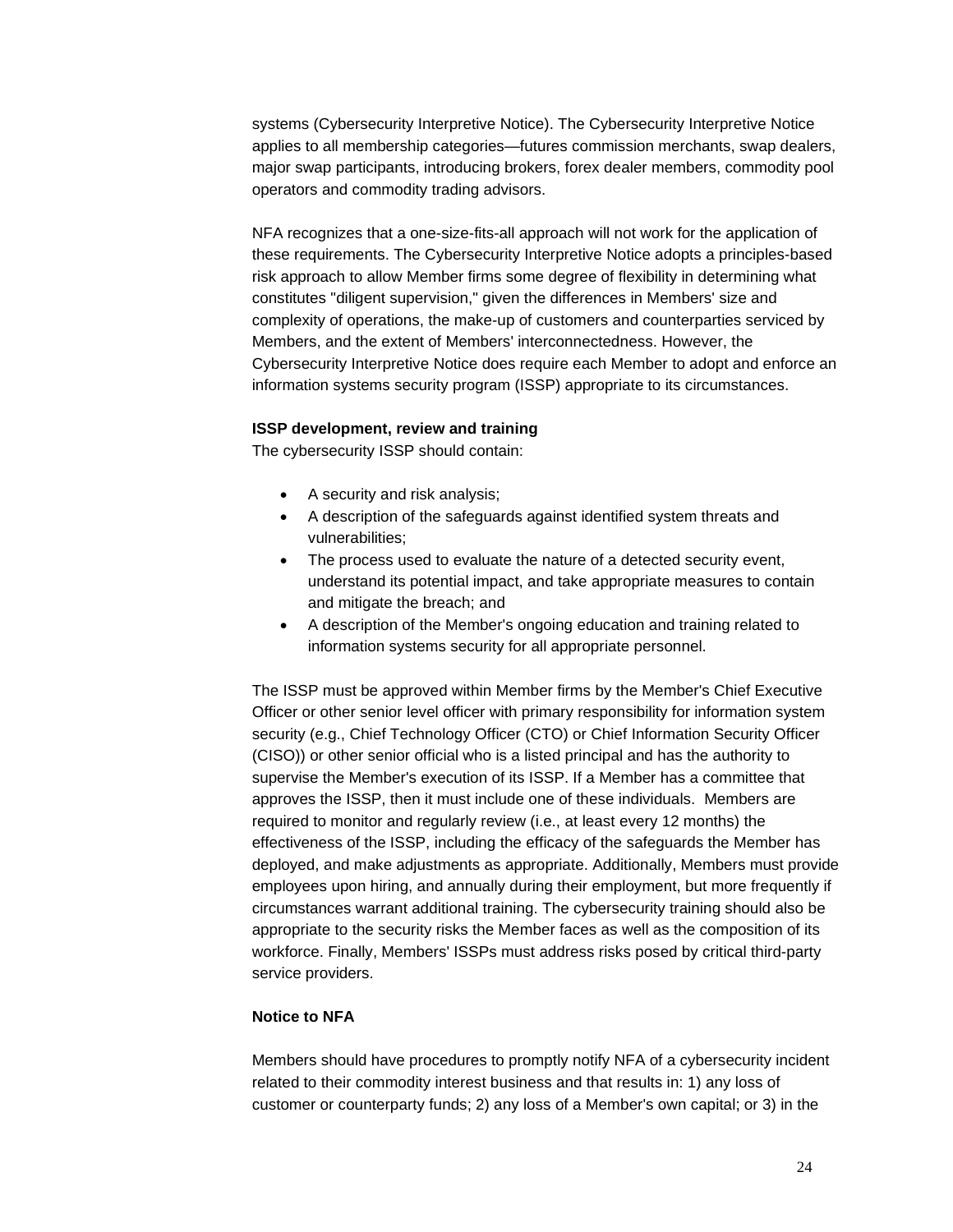Member providing notice to customers or counterparties under state or federal law. In notifying NFA, the Member must provide a written summary of the incident with the relevant details. If the Member provides a notice to customers or counterparties, however, the Member may provide a copy of the notice to NFA in lieu of a written summary. If substantially identical notices regarding the same incident are provided to multiple parties (*e.g.* to all affected customers in a breach of personally identifiable information), the Member should only provide a copy of one particular notice as an example.

NFA understands that some Members may face challenges implementing ISSPs and any programs that are adopted will be refined over time. To assist Members as they develop and implement their ISSPs, NFA has added a new Cybersecurity section to the [Self-Examination Questionnaire.](http://www.nfa.futures.org/NFA-compliance/publication-library/self-exam-questionnaire.HTML) This section is designed to be used as a tool to assist Members to develop and implement a written ISSP that complies with the Cybersecurity Interpretive Notice.

## Chief Compliance Officer

Each FCM must designate a chief compliance officer (CCO) and that person must be a listed principal of the firm. The CCO is required to prepare the CCO Annual Report, which includes the information outlined in CFTC Regulation 3.3 for the FCM's most recently completed fiscal year. The FCM must provide this report to its Board of Directors or senior officer and electronically file a copy of the report through WinJammerTM within 60 days of the FCM's fiscal year-end.

Although IBs, CPOs and CTAs are not required by CFTC Regulation 3.3 to designate an individual to serve as the firm's CCO, if a firm appoints a CCO, that person must be a listed principal of the firm.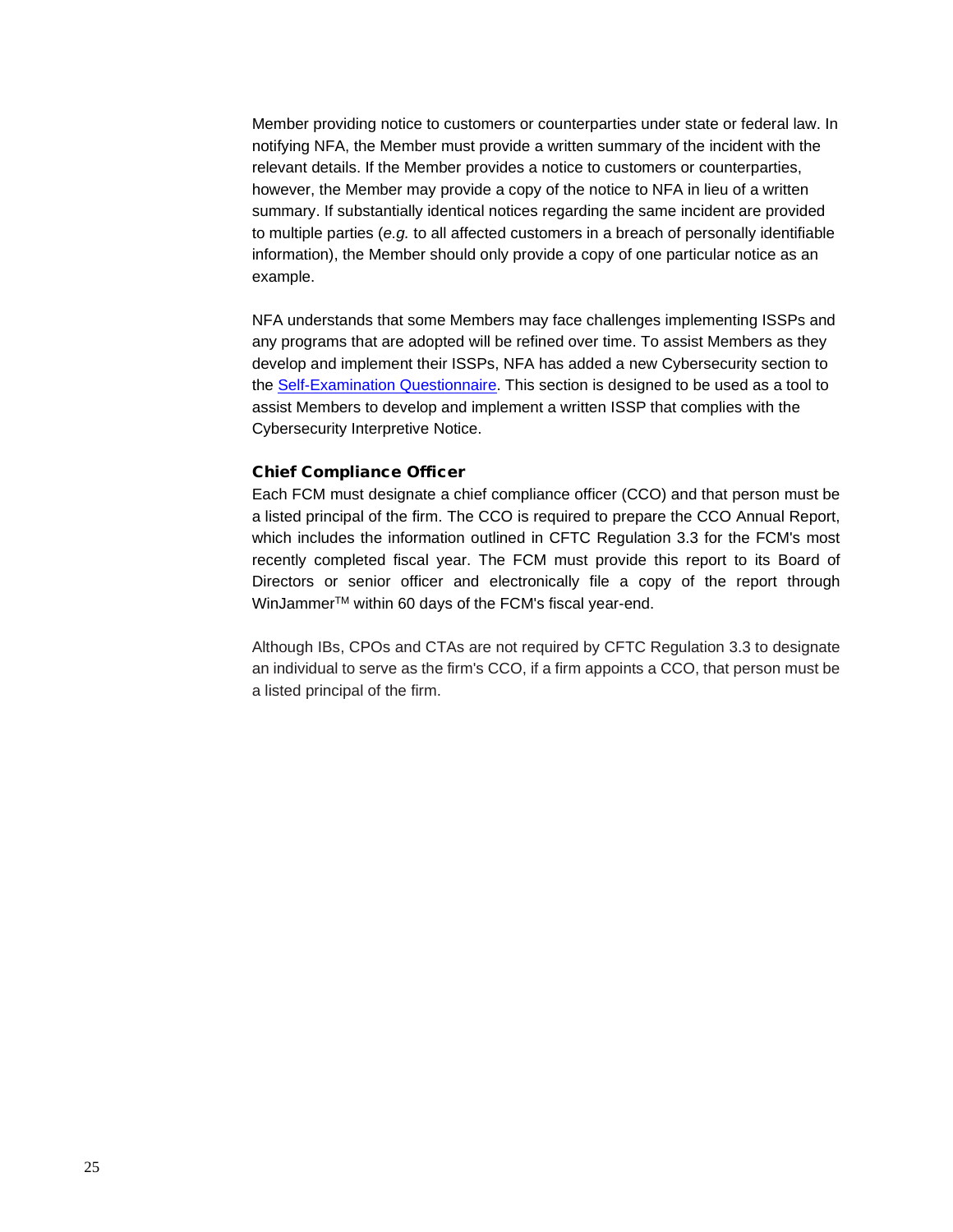This section is not intended to provide an all-inclusive discussion of accounting topics applicable to the operation of an FCM or independent IB. Rather, it is included as a starting point in the discussion of financial requirements and to provide an overview of accounting issues. FCMs and IBs may want to discuss the development and implementation of their accounting system with an independent public accountant or other qualified consultant. Certification by an independent public accountant is required under NFA Rules and CFTC Regulations for the firm's Annual Report. The conditions which impair an accountant's independence are discussed on page 29.

Generally, accounting for an FCM or IB should be the same as for any other type of business. Accounting records should be prepared in accordance with generally accepted accounting principles.

# Financial Requirements

The basic calculation an FCM or independent IB must make in order to demonstrate compliance with NFA and CFTC financial requirements is as follows:

# *Current Assets – Liabilities – Charges Against Net Capital = Adjusted Net Capital*

While basic accounting terms such as assets, liabilities and ownership's equity are necessary components of an FCM's and IB's accounting system, NFA Financial Requirements and CFTC Regulation 1.17 include further definitions which must be understood in order to properly prepare financial records. For example, the definition of current assets, such as receivables and prepaid expenses, under NFA and CFTC requirements is much more restrictive than under generally accepted accounting principles. Additionally, NFA and CFTC requirements exclude certain items, such as satisfactory subordinated loan agreements, from the definition of liabilities.

NFA and CFTC requirements also define charges against capital, which must be calculated in determining the FCM's or IB's compliance with minimum financial requirements. These charges include deductions based on the market value and time to maturity of securities owned by the FCM or IB, deductions based on any trading done by the FCM or IB for its own account and several other charges. FCMs must also take charges against capital for any under-margined accounts which it carries. See Appendix A on page 36 for a listing of securities charges.

An independent IB must maintain, at all times, adjusted net capital equal to the greater of:

# 1) \$45,000; *or*

2) for Member IBs with less than \$1,000,000 in adjusted net capital, \$6,000 per office *operated by the IB (including the main office); or* 

3) for Member IBs with less than \$1,000,000 in adjusted net capital, \$3,000 for each AP sponsored by the IB (including each AP with a temporary license); *or*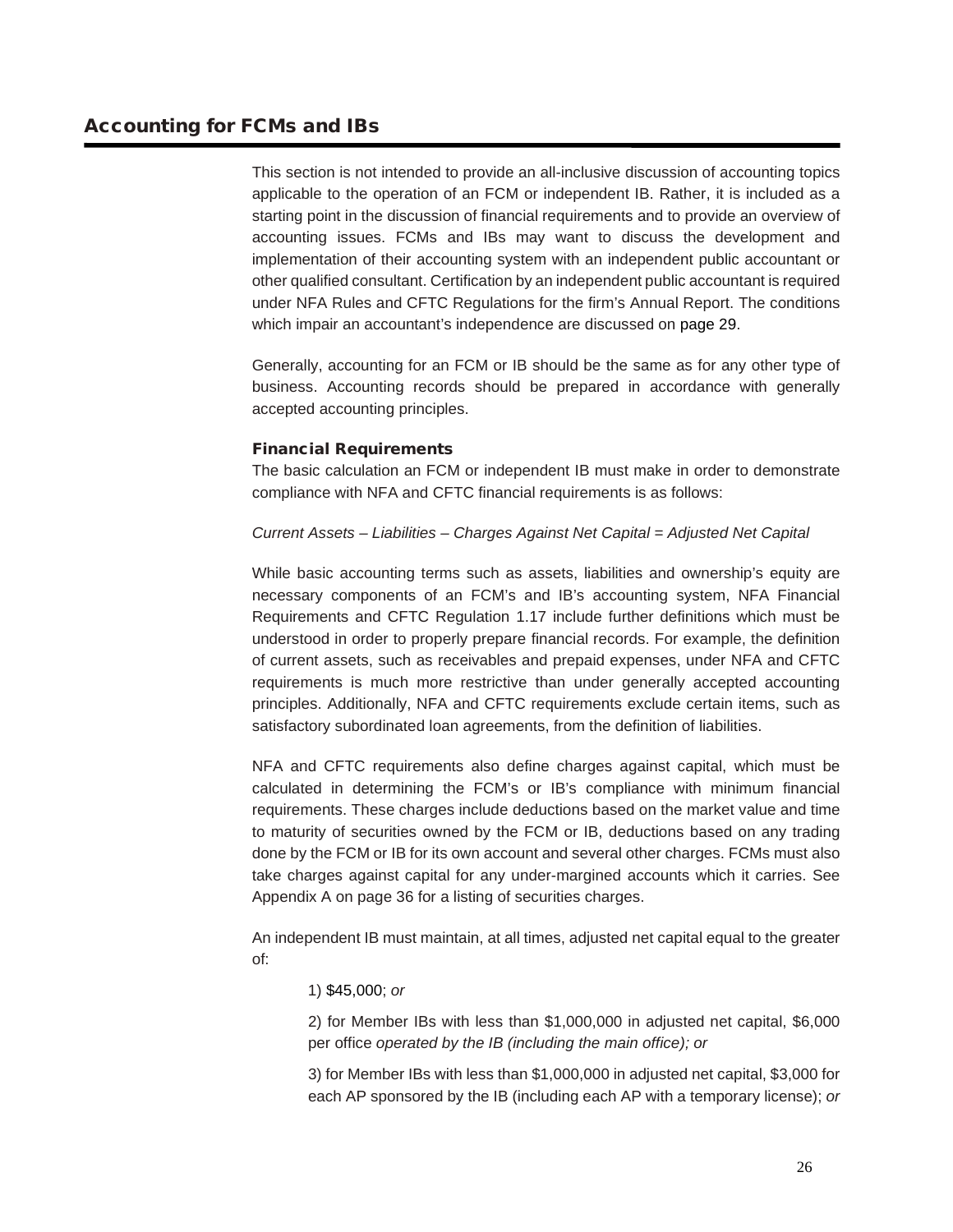4) for securities broker-dealers, the amount of net capital required by Rule 15c3-1(a) of the Regulations of the Securities and Exchange Commission (17 CFR 240.15c3-1(a)).

The minimum capital requirement for an FCM is the greater of:

1) \$1,000,000; *or* 

2) for Member FCMs with less than \$2,000,000 in adjusted net capital, \$6,000 for each remote location (i.e., each proprietary branch office, guaranteed IB main office, and guaranteed IB branch office, including each guaranteed IB and branch office of a guaranteed IB with a temporary license); *or* 

3) for Member FCMs with less than \$2,000,000 in adjusted net capital, \$3,000 for each AP sponsored (including each AP sponsored by a guaranteed IB and each AP with a temporary license); *or* 

4) for securities broker-dealers, the amount of net capital specified in Rule 15c3-1(a) of the Regulations of the Securities and Exchange Commission (17 CFR 240.15c3-1(a)); *or* 

5) eight percent of domestic and foreign customer and non-customer (excluding proprietary) risk maintenance margin/performance bond requirements for all domestic and foreign futures, options on futures contracts and cleared over-the-counter derivative positions excluding the risk margin associated with naked long option positions. This requirement only applies to the FCM carrying the account.

If an FCM guarantees IBs, the FCM also has an eligibility capital requirement set at 150 percent of the greater of the amount calculated in sections 1, 2, 3, 4 or the amount in section 5 above. If its capital falls below the above requirement level, the FCM is subject to additional notice requirements and is prohibited from guaranteeing new IBs.

*Any FCM whose capital falls below its minimum capital requirement must immediately give telephonic notice to the CFTC and its DSRO. Any independent IB whose capital falls below its minimum capital requirement must immediately give telephonic notice of that fact to NFA and any FCMs that carry accounts for the IB. Telephonic notice should be confirmed in writing by telegraphic or facsimile notice. An FCM has additional notice requirements when its adjusted net capital falls below the eligibility capital requirement for guaranteeing IBs or when any customer's account becomes under-margined by an amount equal to its adjusted net capital. Certain FCMs also must file written notice when their adjusted net capital decreases by more than 20 percent or their excess net capital decreases by more than 30 percent.*

# Required Accounting Records

NFA Compliance Rule 2-10 and CFTC Regulation 1.18 specify the minimum accounting records required to be prepared and kept current by an FCM and an independent IB. The FCM or IB must maintain ledgers or other similar records which show or summarize, with appropriate references to supporting documents, each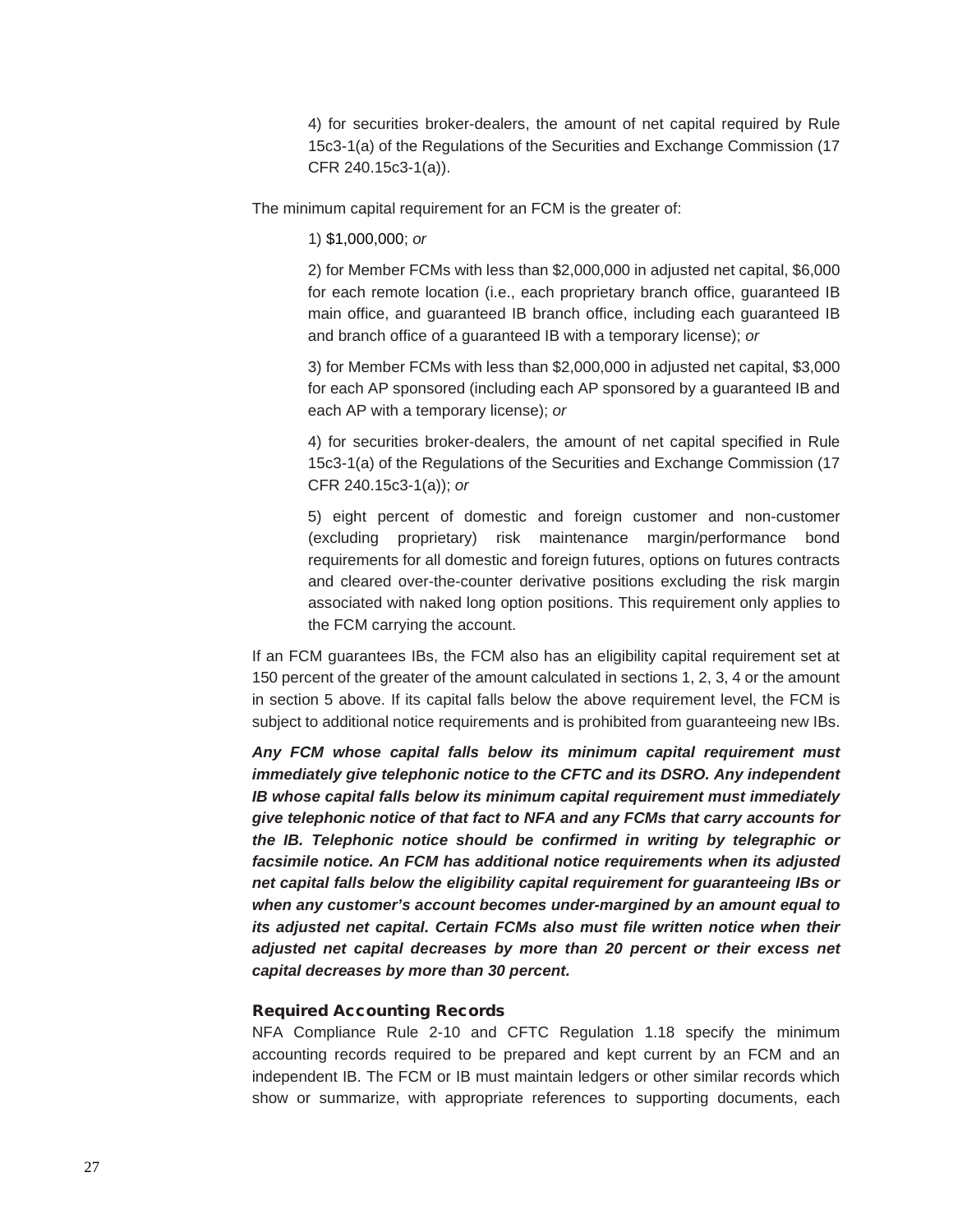transaction affecting its assets, liability, income, expense and capital accounts. These ledgers must be classified into the account classification subdivisions on the Form 1- FR (CFTC-required financial form) or FOCUS Report (SEC-required financial form). Generally, these records would include basic accounting documents such as a General Ledger and a Cash Receipts and Disbursements Journal.

Additionally, an FCM or independent IB must make and retain a formal computation of its adjusted net capital and minimum financial requirement as of the end of each month. This computation must be completed within 17 business days after the date for which the computation is made. Although a formal computation is required monthly, an FCM or IB must be able to demonstrate capital compliance at all times.

*All required books and records must be kept for five years and must be readily accessible for the most recent two years of the five-year period. An FCM which fails to maintain current records must, within 24 hours, send telegraphic notice of that fact to the CFTC and its DSRO. An IB that fails to maintain current records must, within 24 hours, send telegraphic notice of that fact to NFA and any FCMs that carry accounts for the IB.* 

## Financial Reporting

An FCM is required to prepare Form 1-FR-FCM and submit it to NFA and to the CFTC on a monthly basis. Independent IBs which are not securities broker-dealers must prepare and submit a Form 1-FR-IB to NFA and to the CFTC on a semi-annual basis. A Form 1-FR for the FCM's or IB's fiscal year-end must be certified by an independent public accountant. If the FCM or IB is also registered as a securities broker-dealer, a FOCUS Report may be filed in lieu of the Form 1-FR.

Although the Form 1-FR contains a number of different financial statements, it is not always necessary to prepare each statement.

Unaudited Forms 1-FR must contain:

- Statement of Financial Condition
- Statement of the Computation of Minimum Capital Requirements
- Statement of Changes in Ownership Equity
- Statement of Segregation Requirements and Funds in Segregation (FCMs only)
- Statement of Secured Amounts and Funds held in Separate Accounts (FCMs only)
- Statement of Changes in Liabilities Subordinated to the Claims of General **Creditors**
- Pursuant to a Satisfactory Subordination Agreement ( if applicable)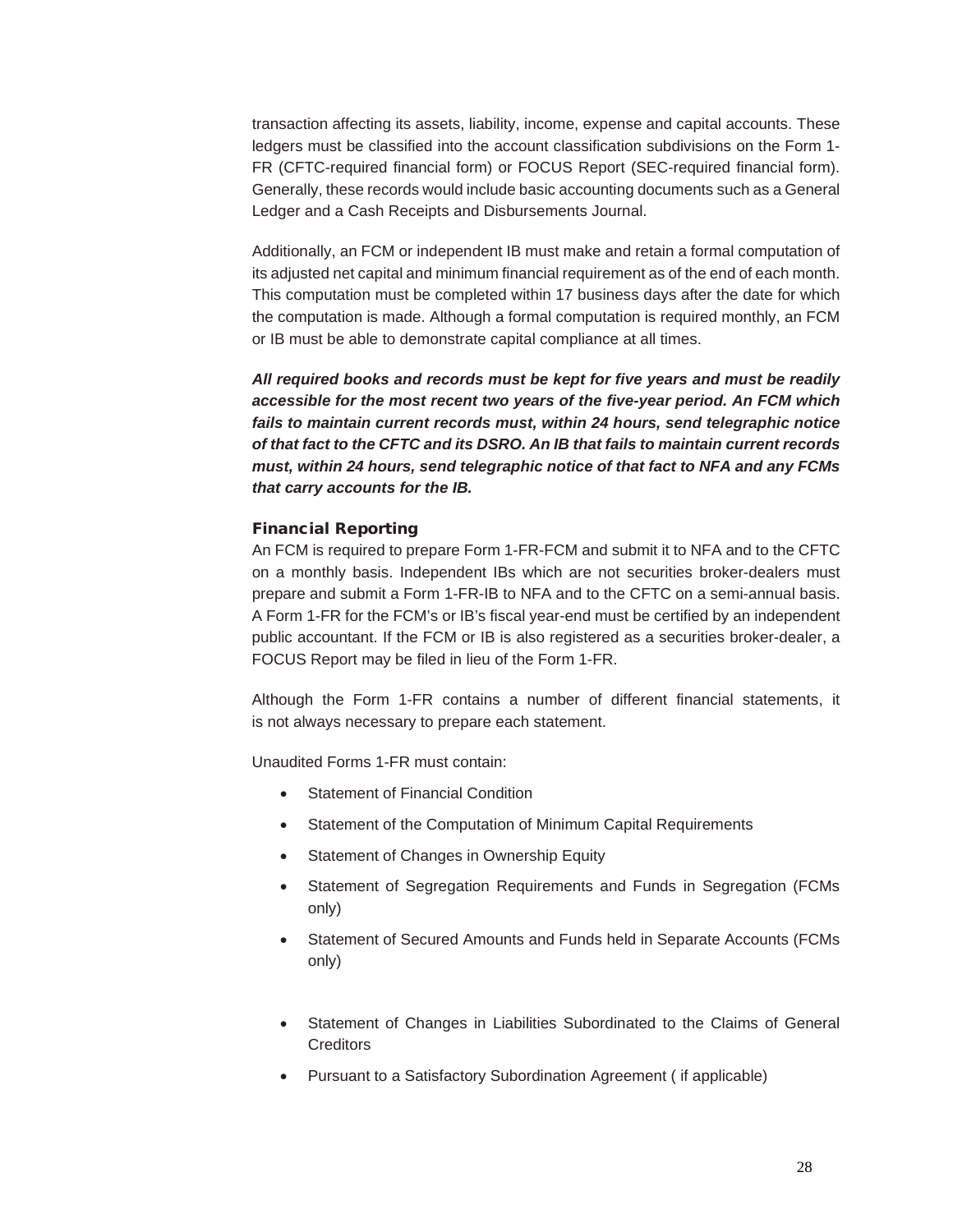The certified year-end Form 1-FR must also include:

- Statement of Income
- Statement of Cash Flows

The certified statement must also contain any necessary footnote disclosure, the accountant's opinion covering all statements and the accountant's supplemental report on material inadequacies. Financial statements must be received by NFA and the CFTC within a certain time period. For both FCMs and IBs, the unaudited Form 1-FR is due within 17 business days after the statement date. The certified Form1-FR is due within 60 days after the statement date for FCMs and within 90 days after the statement date for IBs. Securities broker-dealers must file the certified Focus Report within 60 days following the statement date.

All FCMs, as well as IBs that are registered securities broker-dealers, must file their financial statement through WinJammer™, which accommodates filing of Form 1-FR-FCM, FOCUS II and FOCUS IIA Reports. IBs that are not also securities brokerdealers must file all financial statements electronically through NFA's web-based EasyFile system. WinJammer™ and EasyFile also include procedures for the appropriate representative of the NFA Member FCM or IB to attest to the completeness and accuracy of the financial report in order to comply with NFA and CFTC certification and attestation requirements. Each authorized signer using WinJammer™ must complete the User Identification Request Agreement and obtain NFA approval. Each authorized signer using EasyFile must be identified by the firm's manager in NFA's Online Registration System.

Full details about the software and electronic filing procedures are available by accessing the Electronic Filings section of NFA's website at [www.nfa.futures.org](http://www.nfa.futures.org/NFA-electronic-filings/index.HTML) or by contacting the Information Center at (312) 781-1410. Information also is available on the WinJammer™ website [\(http://winjammer.futures.org\)](http://winjammer.futures.org/).

In order to certify an FCM's or IB's year-end Form 1-FR or FOCUS report, the public accountant must be independent of the FCM or IB. A public accountant is not considered independent if he or his firm has had any material relationship with the FCM or IB. Examples of a material relationship include:

- The public accountant or his firm had, or was committed to acquire, any financial interest or any material indirect financial interest in the FCM or IB; *or*
- The public accountant or his firm was connected as a promoter, under-writer, voting trustee, director, officer, or employee with the FCM or IB (former employees are excepted); *or*
- The public accountant or his firm performs manual or automated bookkeeping or assumes responsibility for maintaining accounting records including making classification decisions for the FCM or IB.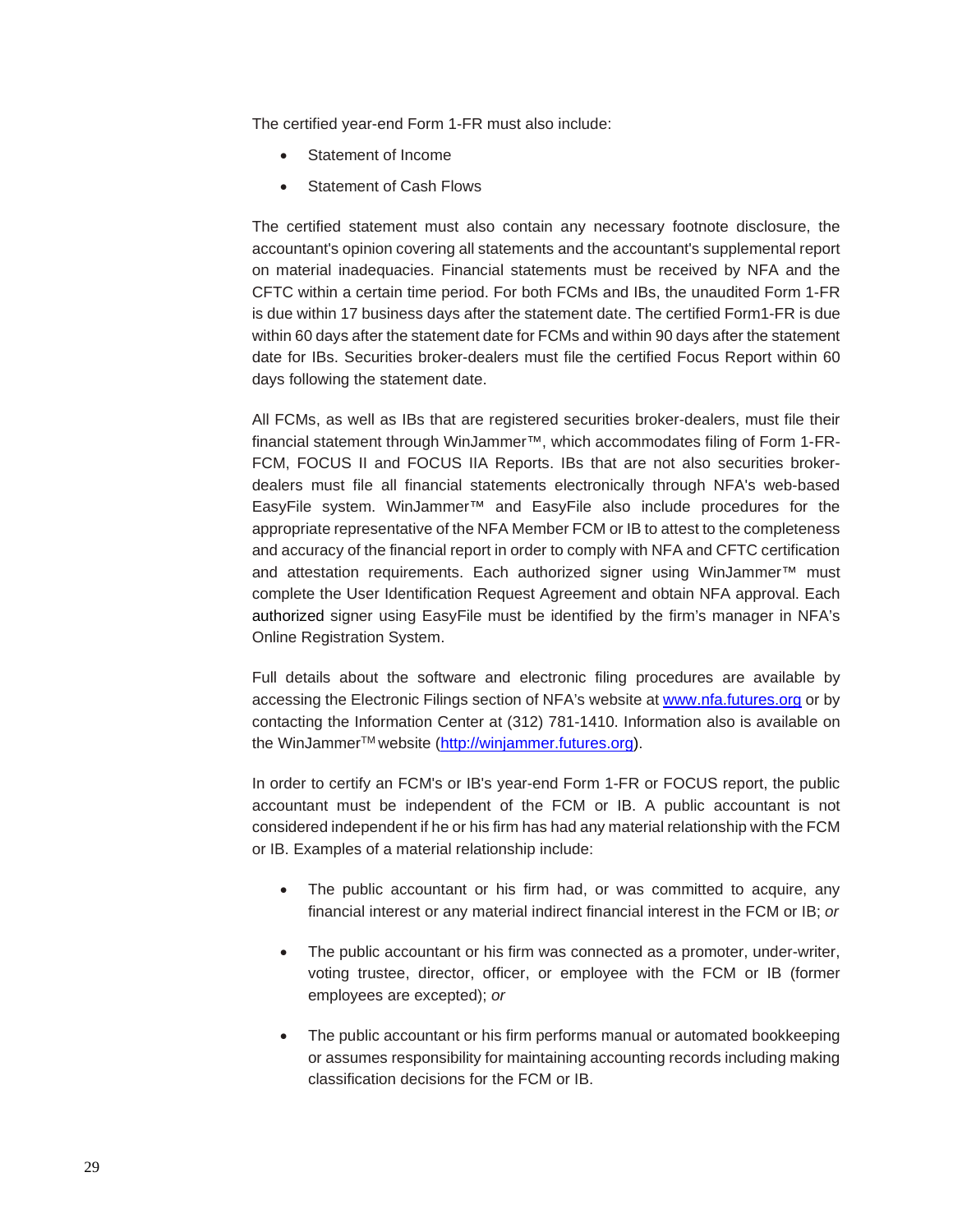A certified public accountant engaged to certify an FCM's financial statements must be registered with the Public Company Accounting Oversight Board (PCAOB), must have undergone an examination by the PCAOB, and may not be subject to a permanent or temporary bar to engage in the examination of public issuers, brokers or dealers registered with the SEC as a result of a PCAOB disciplinary hearing.

#### Subordinated Loan Agreements

A subordinated loan agreement must be filed with and approved by a firm's DSRO before the proceeds from the loan will be deemed satisfactory for capital purposes. A signed copy of the agreement must be submitted to the firm's DSRO at least 10 days prior to its proposed effective date. For broker-dealers, the FCM or IB must file signed copies of the subordination agreement with both its DSRO and its securities industry designated examining authority (DEA) before the proposed effective date. The FCM or IB also must file copies of the DEA's approval with the DSRO immediately upon receipt.

The subordination agreement must include a statement setting forth the name and address of the lender, the business relationship of the lender to the FCM or IB and whether the FCM or IB carried funds or securities for the lender at or about the time the proposed agreement was filed. If a lender contributes 10 percent or more of an FCM's or IB's capital, then the lender must be listed as a principal of the FCM or IB.

In addition, prepayment or special prepayment of a subordination agreement must be approved by the DSRO and the DSRO must be given notice of any accelerated maturity of a subordination agreement. Any amendments to existing subordination agreements must be submitted to the DSRO for approval. For broker-dealers, prepayments, special prepayments and amendments must be submitted to the firm's DEA for approval. The agreement and DEA's notice of approval should also be filed with the firm's DSRO.

Again, these filing requirements do not relieve an FCM or IB of filing requirements with the CFTC or other regulatory agencies. Finally, NFA has developed standardized Cash Subordination Loan Agreements and Secured Demand Notes for use by FCMs and IBs. An FCM or IB may obtain a copy of these agreements by calling NFA's Compliance Department at (800) 621-3570.

## Segregation Requirements

The Commodity Exchange Act and CFTC Regulation 1.20 require that all customer funds received by an FCM to margin futures and options on futures contracts trading on a futures market located in the United States be segregated from, and accounted for, separately from the FCM's own funds. CFTC Regulation 30.7 contains a related requirement for foreign futures and foreign options customer funds, and CFTC Regulation 22.2 contains a related requirement for cleared swaps customer collateral.

Customer funds received from customers trading on U.S. Exchanges must be deposited in an account that is clearly identified and titled as a customer segregated account. Similarly, customer funds received from U.S.-based customers trading on foreign exchanges must be deposited in an account that clearly identifies them as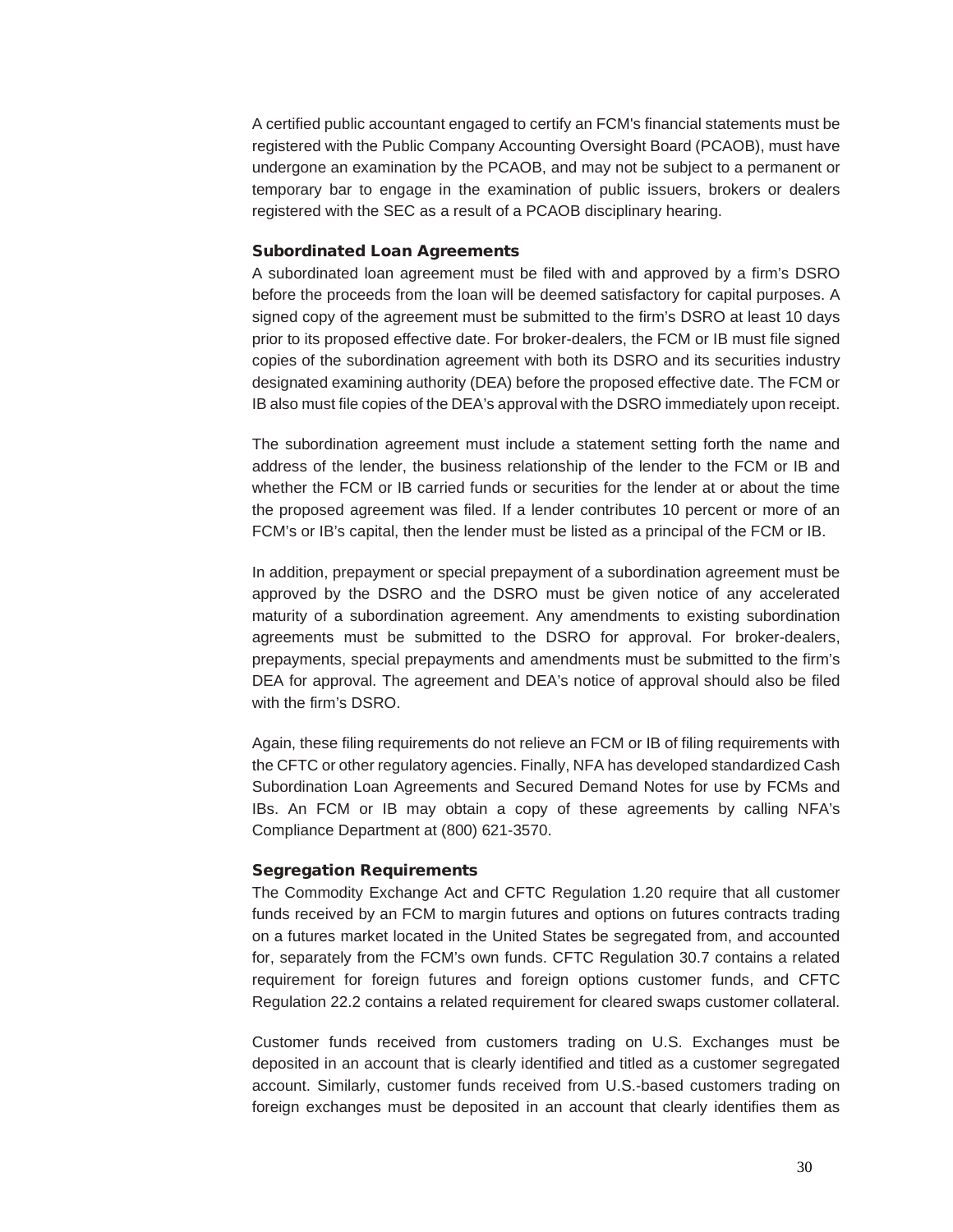secured amount funds. Funds that customers deposit with an FCM, or that are otherwise required to be held for the benefit of customers, to margin, guarantee or secure a cleared swap must be segregated and held in accordance with CFTC Regulation 22.2 (either at an FCM physical location or a depository). Prior to or contemporaneously with opening an account, the FCM must obtain an acknowledgement from the depository holding customer funds stating that it has been informed that the account is a customer segregated, secured amount or cleared swaps customer collateral account. The FCM and its depositories, including derivatives clearing organizations where applicable and other FCMs holding customer funds, must file a of the acknowledgment letter with both the CFTC and FCM's DSRO within three business days of opening the account or executing a new written acknowledgement for an existing account. If the FCM holds cleared swaps customer collateral itself, then the FCM must physically separate the cleared swaps customer collateral from its own property, clearly identify each physical location as a "Location of Cleared Swaps Customer Collateral," ensure the physical location provides appropriate protection for the collateral and record in its books and records the amount of such cleared swaps customer collateral separately from its own funds.

An FCM is prohibited from using one customer's funds to meet the obligations of another customer. Therefore, if one customer does not have sufficient funds on deposit with an FCM to meet its obligation, the FCM must use its own funds to make up the deficiency in that customer's account. In order to ensure that there are sufficient funds in the customer segregated, secured amount or cleared swaps customer collateral accounts, an FCM is permitted to deposit its own funds in the customer segregated, secured amount or cleared swaps customer collateral account. The amount of these funds that is in excess of the amount required is referred to as the FCM's residual interest. While these funds are held in customer segregated, secured amount or cleared swaps customer collateral accounts, the funds are for the exclusive benefit of the FCM's customers. The FCM's books must reflect the amount of its interest in the segregated, secured amount or cleared swaps customer collateral account at all times.

#### **Policies and Procedures**

An FCM must maintain written policies and procedures that identify a target amount (either a percentage or dollar amount) that it will seek to maintain as its residual interest in customer segregated and customer secured amount funds, as well as in its cleared swaps customer collateral accounts. This target residual amount, as well as any changes to the amount or material changes to the written policies and procedures, must be approved in writing by the FCM's governing body, as part of the FCM's Risk Management Program. In establishing the target residual amount, the FCM's governing body, CEO, CFO, or other officer(s) specifically granted the authority and responsibility to fulfill the responsibilities of senior management by the governing body, must perform a due diligence inquiry related to the nature of the firm's business and create a written record that describes the factors used to determine its target residual amount.

Should an FCM fall below the target residual interest amount due to a disbursement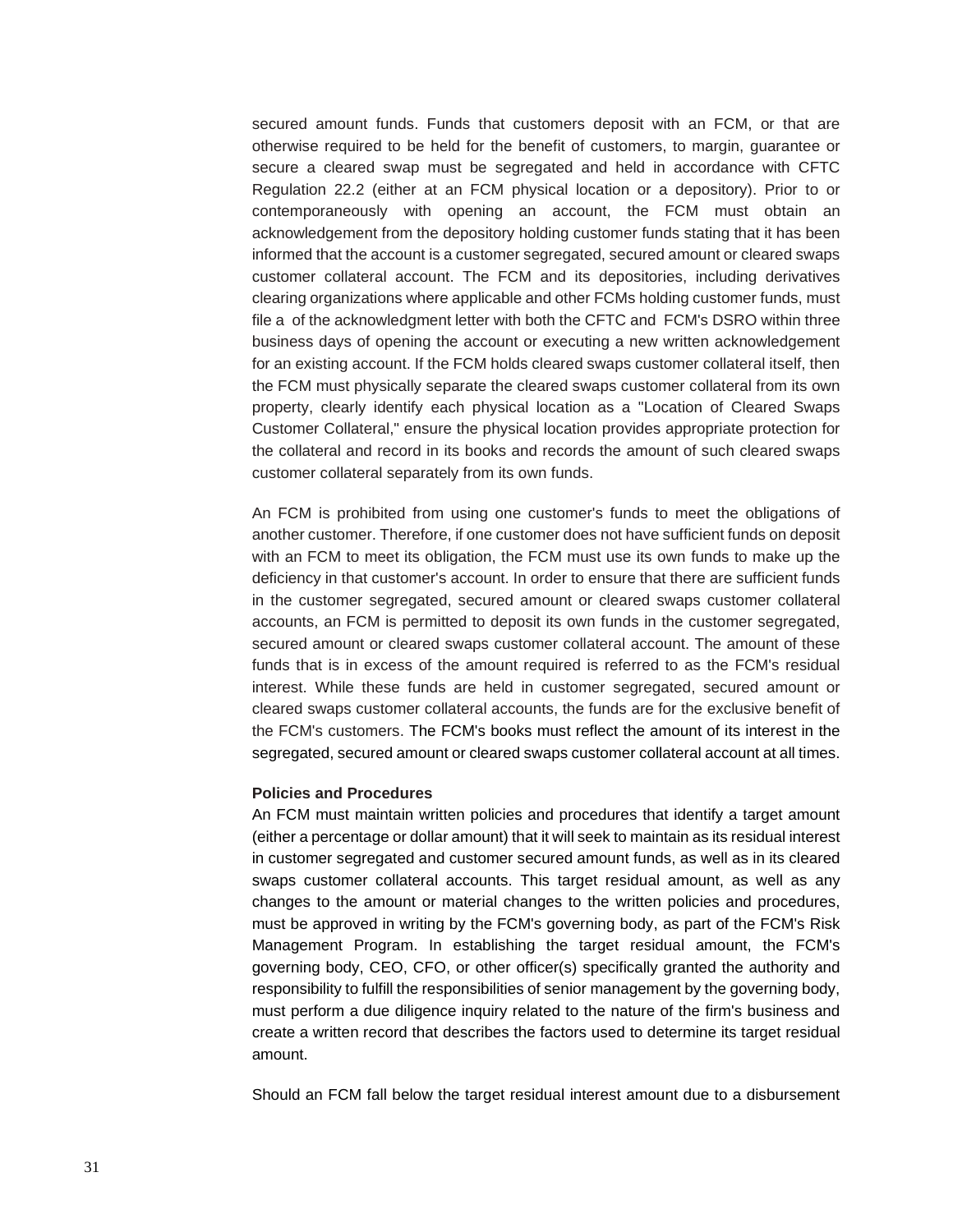that is not for the benefit of customers, it must either deposit funds into the segregated, secured amount or cleared swaps customer collateral accounts necessary to restore the account balance to the target amount or, if appropriate, revise the target amount by the close of business on the next business day. If any of the customer segregated, secured amount funds or cleared swaps customer collateral account(s) falls below the target residual interest amount, the FCM must file immediate notification through WinJammer™. Whenever an FCM makes a disbursement from customer segregated, secured amount funds or cleared swaps customer collateral account(s) that is not for the benefit of customers, the FCM must ensure that after making the disbursement the FCM maintains sufficient funds to remain in continued compliance with its segregated funds, secured amount or cleared swaps customer collateral requirements. Therefore, the FCM's internal procedures must require it to consider the most-current required segregated funds, secured amount or cleared swaps customer collateral calculation, as well as the impact of any known unsecured debits, deficits and previous disbursements that could cause material adjustments to its most-current segregated, secured amounts or cleared swaps customer collateral calculations.

#### **Disbursements from Customer Funds**

An FCM may not, by single or multiple transfers, withdraw, transfer or otherwise disburses funds from any customer segregated, secured amount funds or cleared swaps customer collateral accounts that exceed 25% of its residual interest in either customer segregated, secured amount funds or cleared swaps customer collateral accounts based on the daily segregated, secured amounts funds or cleared swaps customer collateral calculation, unless the FCM prepared the daily segregation calculation as of the close of business on the previous business day and its CEO, CFO or a financial principal with knowledge of the firm's financial position pre-approves the disbursement in writing. For purposes of calculating the 25% threshold, an FCM may exclude any segregated, secured amount funds or cleared swaps customer collateral disbursements made to or for the benefit of customers.

Immediately after an FCM's CEO, CFO or financial principal pre-approves the disbursement that results in the FCM exceeding the 25% threshold (either through the single disbursements or in combination with disbursements made since the last daily segregated, secured amount funds or cleared swaps customer collateral calculation), the FCM must file a written notice signed by the CEO, CFO or financial principal through WinJammer™. The notice must disclose that the FCM has made, or intends to make, such a disbursement, and describe the reasons, the amount and recipients of the disbursement (or series of disbursements). The notice must also confirm that the disbursement was properly pre-approved and provide a current estimate of the FCM's remaining total residual interest in the segregated, secured amount funds or cleared swaps customer collateral accounts, along with a representation from the CEO, CFO or financial principal that to the best of that person's knowledge and reasonable belief, after due diligence, the FCM remains in compliance with its segregated, secured amount funds or cleared swaps customer collateral requirement after the disbursement.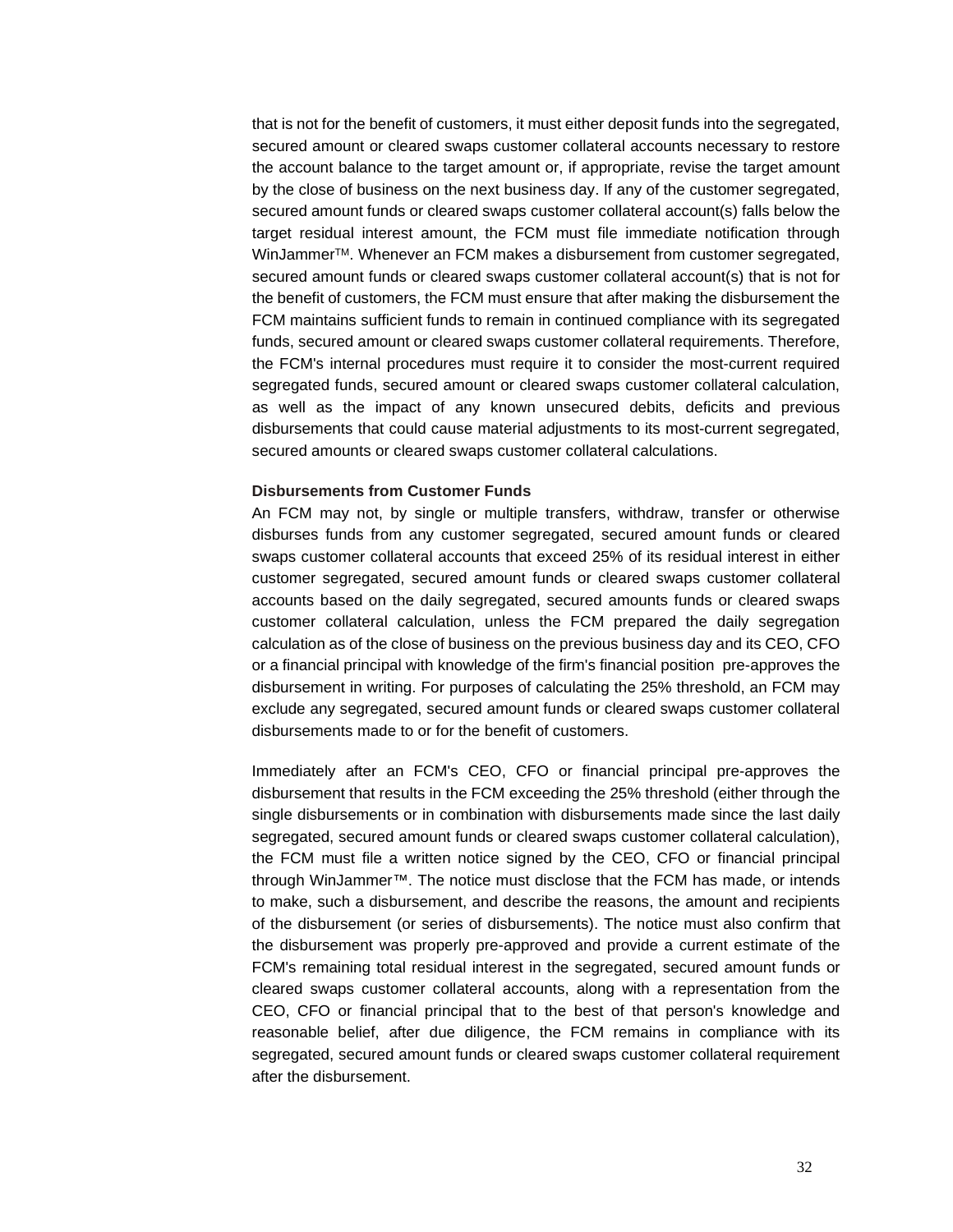After an FCM makes a disbursement that requires the pre-approval and written notice, the FCM must obtain the pre-approval and file the required notice for any subsequent disbursements from the applicable customer segregated, secured amount funds or cleared swaps customer collateral accounts that are not made for the benefit of customers until the FCM completes its next daily segregated, secured amount funds or cleared swaps customer collateral calculation.

FCMs may hold customer segregated or secured amount funds in cash at an acceptable depository or may invest those funds in one of several investments permitted under CFTC Regulation 1.25(a).

### **Reporting Obligations**

FCMs must make daily formal segregation, secured amount and cleared swaps customer collateral computations as of the close of each business day. These computations must detail the amount of customer funds required to be on deposit in segregated, secured amount and cleared swaps customer collateral accounts, the amount of funds on deposit in segregated, secured amount and cleared swaps customer collateral accounts and the FCM's residual interest in the funds on deposit. Calculations must be completed and submitted to NFA by noon of the following business day.

In addition, each Member FCM must instruct each depository, as required by NFA, holding customer segregated funds under CFTC Regulation 1.20, customer secured amount funds under CFTC Regulation 30.7 or cleared swaps customer collateral under CFTC Regulation 22.2 to report the balances in the FCM's customer segregated funds, customer secured amount funds and cleared swaps customer collateral accounts to a third party designated by NFA in the form and manner prescribed by NFA.

FCMs must also file a Segregated Investment Detail Report ("SIDR") through WinJammer™ on a semi-monthly basis on the 15<sup>th</sup> (or following business day should the 15th fall on a weekend) and the last business day of each month. The report is due by 11:59 p.m. on the business day following the  $15<sup>th</sup>$  and last business day of each month. The SIDR requires an FCM to provide a detailed breakdown of: an FCM's investment of customer segregated funds, customer secured amount funds and cleared swaps customer collateral accounts; each type of permitted investment identified in CFTC Regulation 1.25(a); customer owned securities held as margin and as securities under agreements to resell the securities (reverse repurchase transactions); and the identity and location of all depositories holding these funds.

If an FCM fails to complete the required segregated funds, secured amount funds or cleared swaps customer collateral calculations, it is prohibited from making any disbursements not for the benefit of customers from the accounts for which the calculation was not completed until the required calculation is completed and submitted to NFA.

FCMs are required on a monthly basis, within 17 business days after the end of each month, to submit certain financial information through WinJammer™ as of the close of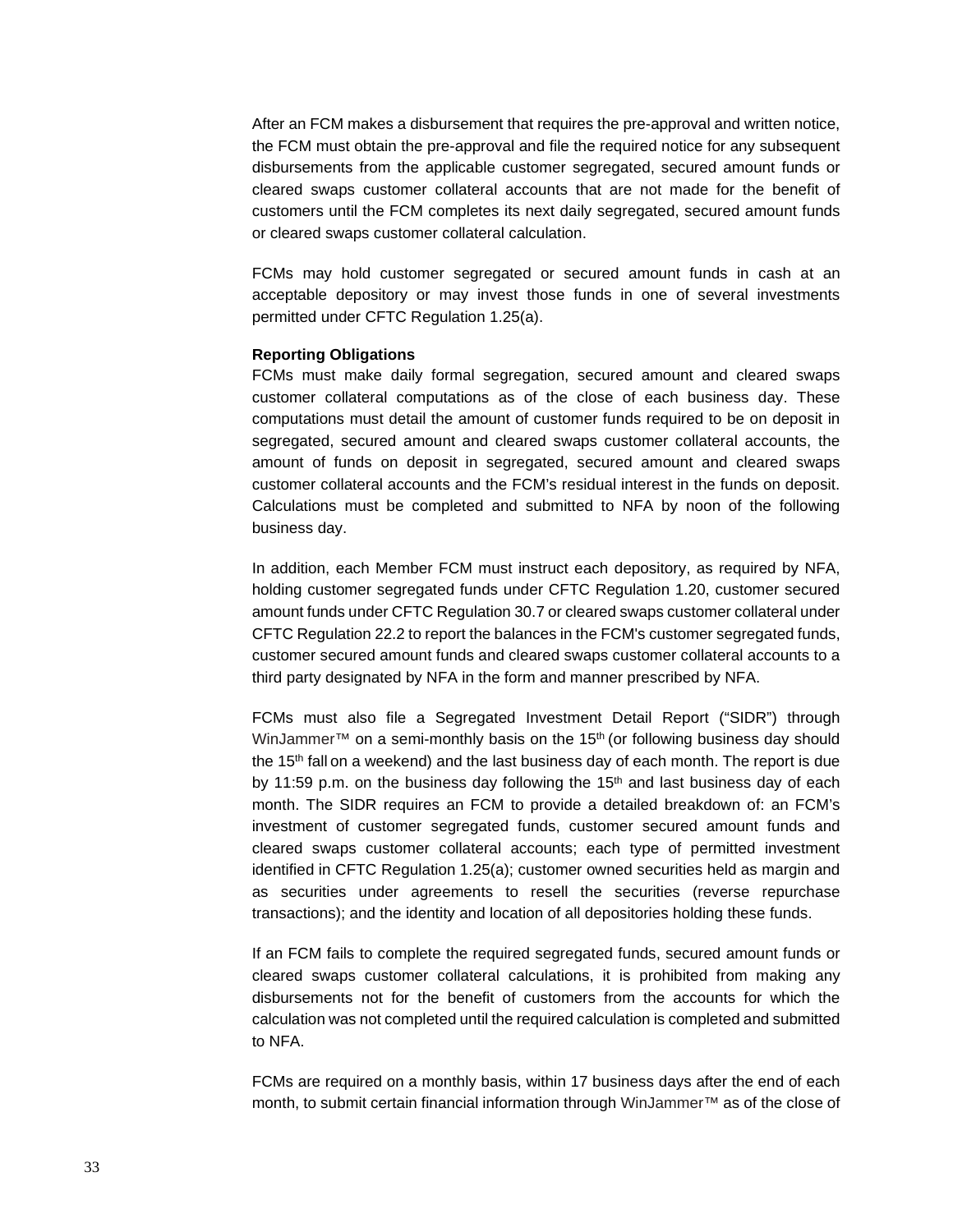business on the last business day of the month. The required information includes total adjusted net capital, minimum net capital and excess net capital, and the firm's measure of leverage using a calculation required by NFA.

### **Margins**

All FCMs must collect margin for customer accounts in accordance with the rules established by the exchange on which the contract is traded. NFA Financial Requirements Section 7 requires that exchange margin procedures be followed by an FCM even if it is not a member of the exchange. Thus, any FCM must establish its margin levels and collection procedures in accordance with exchange rules.

Also, if an FCM carries an account for another FCM on an omnibus basis, CFTC Regulation 1.58 requires the carrying FCM to collect margin and the originating FCM to deposit margin on the gross positions in the account. This means that margin must be collected on each long and short position and those positions may not be netted against each other. In addition, if positions in an omnibus account are to be margined as spreads or hedges, the carrying FCM must receive a written representation from the originating FCM that the positions are entitled to the special rates.

If an FCM accepts other than immediately available funds from an omnibus account, it must notify its DSRO within 24 hours of such acceptance. NFA Compliance Rule 2-33 recognizes wire transfers and certified checks as immediately available funds. Acceptance of any other type of funds must be reported to the DSRO.

Finally, an FCM is required by CFTC Regulation 1.12 to provide immediate notification to the CFTC and the FCM's DSRO when its amount of residual interest is less than the sum of the undermargined amounts in its customer accounts as determined at the point in time that the firm is required to maintain the undermargined amounts.

### Requirements for a Guarantee Agreement

An IB may satisfy the minimum financial and reporting requirements by entering into a Guarantee Agreement with the registered FCM. Generally, once an IB enters into a Guarantee Agreement, it must introduce all of its accounts to the guarantor FCM. A copy of the prescribed Agreement is attached as Part B of the Form 1-FR-IB.This is the only form which may be used under NFA Compliance Rule 2-23. As long as an Agreement remains in effect, an IB has no further financial reporting obligations. The Agreement does not have an expiration date and therefore continues to be in effect until terminated. The procedures necessary to terminate an agreement are explained below.

An Agreement must include the names of the FCM and the IB and an effective date. The form must be signed and dated by an appropriate person from both the FCM and IB. An appropriate person is the proprietor if the firm is a sole proprietorship, a general partner if the firm is a partnership and either the chief executive officer or the chief financial officer if the firm is a corporation.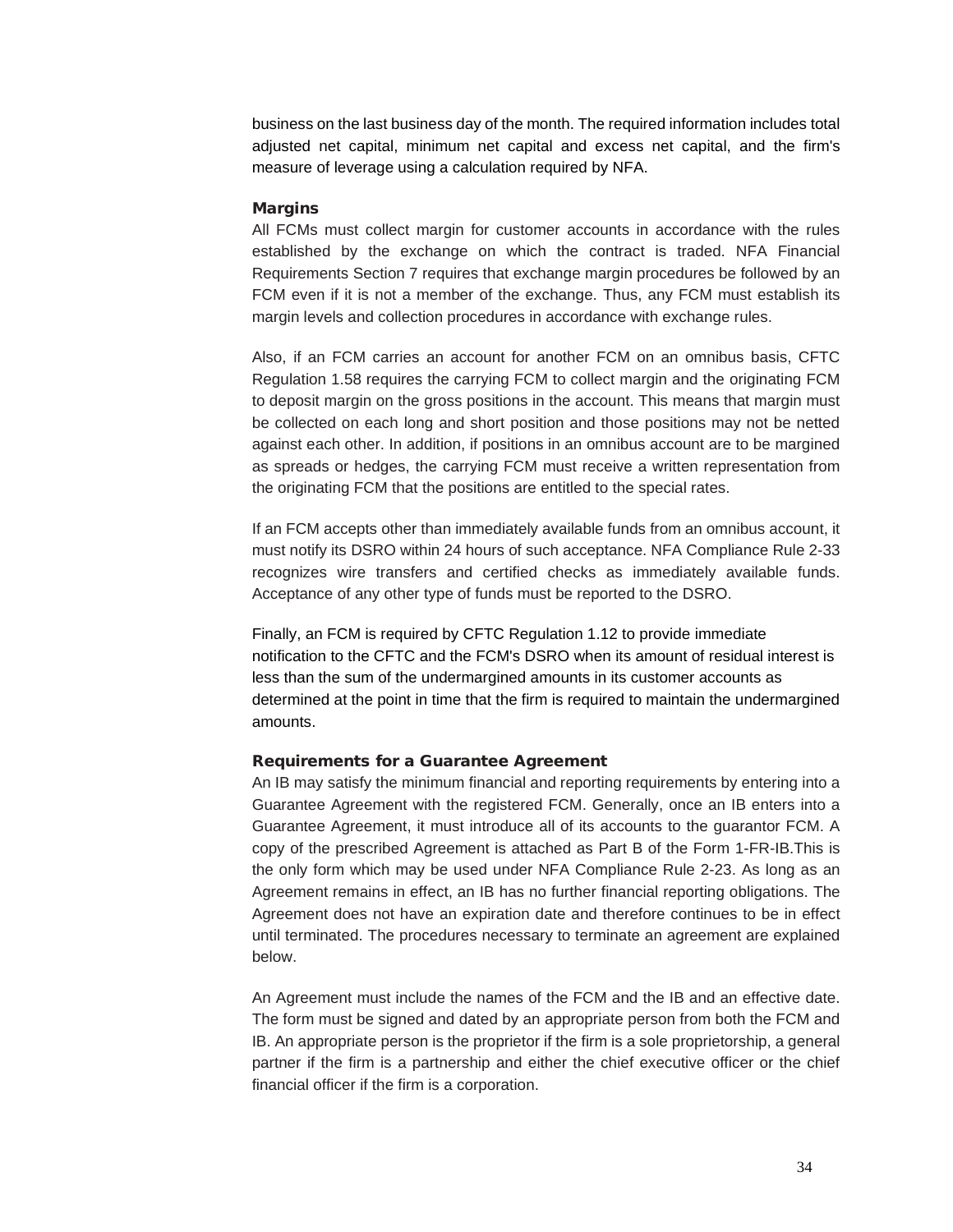*An FCM that enters into a guarantee agreement is jointly and severally subject to discipline under NFA Compliance Rule 2-23 for acts and omissions of the IB that violate NFA rules while the guarantee agreement is in effect.* 

*An FCM may not enter into a new guarantee agreement with an IB if the FCM's adjusted net capital is below the early warning capital level or has not been above the early warning level on at least three consecutive monthly financial reports filed with NFA and the CFTC. Additionally, if an FCM falls below the early warning level and cannot demonstrate that its capital is above early warning within 30 days, the FCM must notify all of its guaranteed IBs that the guarantee agreements will terminate in 30 days. If the FCM's adjusted net capital increases above early warning during this 30-day period, it may keep the guarantee agreements in effect.* 

#### Termination of a Guarantee Agreement

In order to terminate a guarantee agreement, either party must give written notice of its intent at least 30 days prior to the planned termination date. The notice must be filed with the other party, NFA, the CFTC and the DSRO for the FCM. If both parties agree in advance, they may file a mutual determination notice, signed by both parties, at any time prior to the termination date. Finally, if either party feels it has "good cause," it may terminate the agreement immediately upon written notice to the other party and NFA.

On the termination date, the IB must cease doing business until it has filed with NFA either a new guarantee agreement or the necessary financial reports. The financial filing requirement may be satisfied by filing either an audited Form 1-FR-IB or FOCUS Report which is less than 45 days old as of the date received by NFA; or an audited Form 1-FR-IB or FOCUS Report which is less than one-year-old as of the date received by NFA and an unaudited Form 1-FR-IB or Focus Report which is less than 17 business days old as of the date received by NFA. If the IB files the financial reports, it must also include a statement describing the source of its current assets and representing that its capital has been contributed for the purpose of operating its business and will continue to be used for such purpose. The IB must also file a statement establishing a fiscal year-end or electing a calendar year.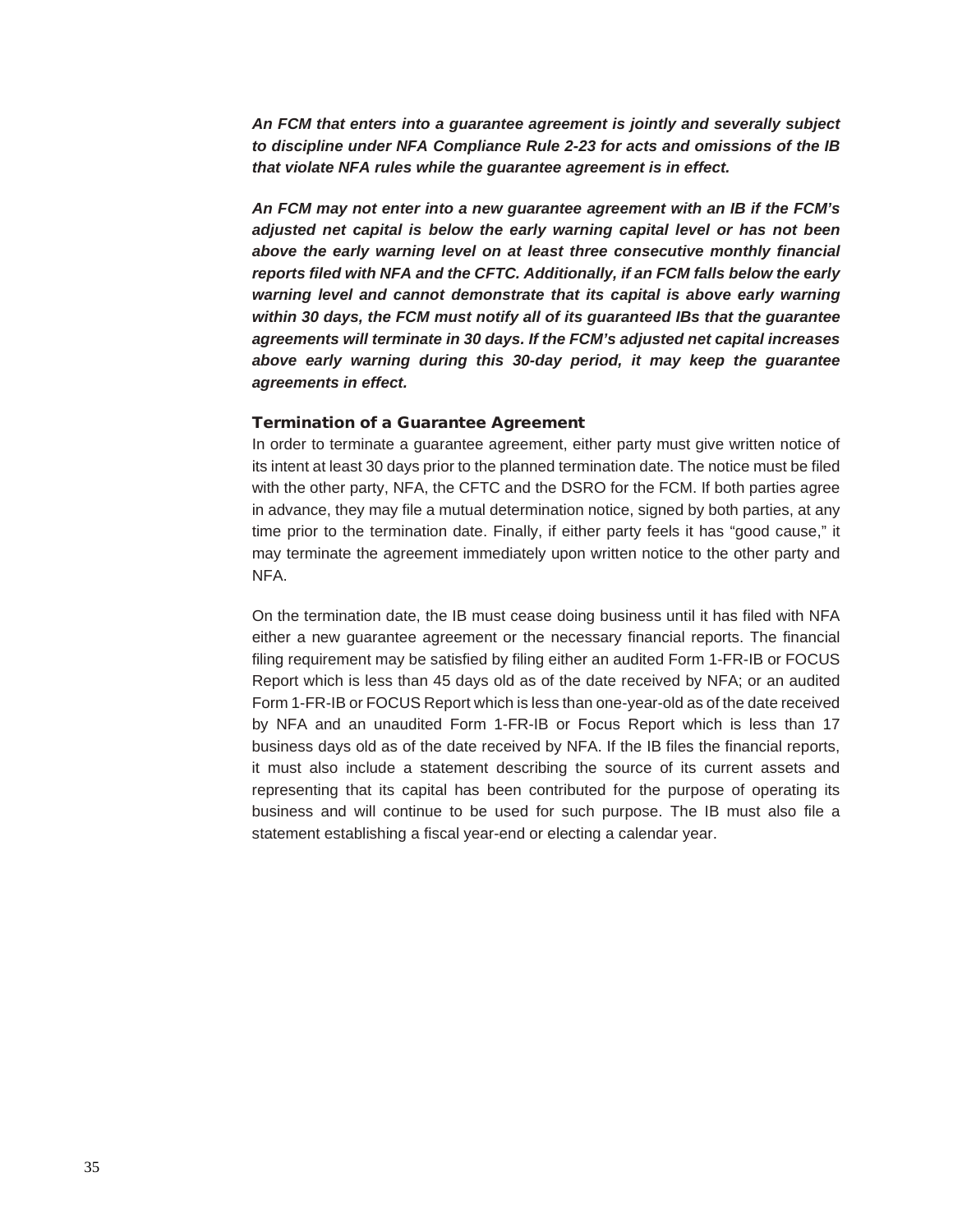This section is not intended to provide an all-inclusive discussion of accounting topics applicable to the operation of a commodity pool. Rather, it is included as a starting point in the discussion of financial requirements and to provide an overview of accounting issues. CPOs may want to discuss the development and implementation of their pool's accounting system with the independent public accountant they engage to certify their pool's Annual Report. Certification by an independent public accountant is required under NFA Rules and CFTC Regulations. The conditions which impair an accountant's independence are discussed on page 29.

Accounting refers to the system employed by a business to record its financial transactions. An accounting system has three major categories: assets, liabilities and ownership equity.

# **Assets**

Assets are items of value which are owned by—or owed to—the commodity pool. For example, assets include cash, securities, equity at FCMs, interest receivable (interest earned but not yet received) and the pool's organizational costs.

# **Liabilities**

Liabilities are the amounts that the commodity pool owes to others (such as for management fees and commissions).

# **Ownership Equity**

Ownership Equity is the amount by which assets exceed liabilities. For purposes of accounting by commodity pools, ownership equity is also referred to as net asset value (NAV).

Based on the foregoing definitions, the following equation can be stated.

# *Assets - Liabilities = Ownership Equity*

This equation can be restated to follow the balance sheet format.

# *Assets = Liabilities + Ownership Equity*

Ownership Equity is not determined in an accounting system by merely taking the amount by which assets exceed liabilities. Instead, ownership equity consists of the following three components: capital, revenue and expenses.

# **Capital**

Capital is the amount of money invested in the commodity pool including capital additions less capital distributions.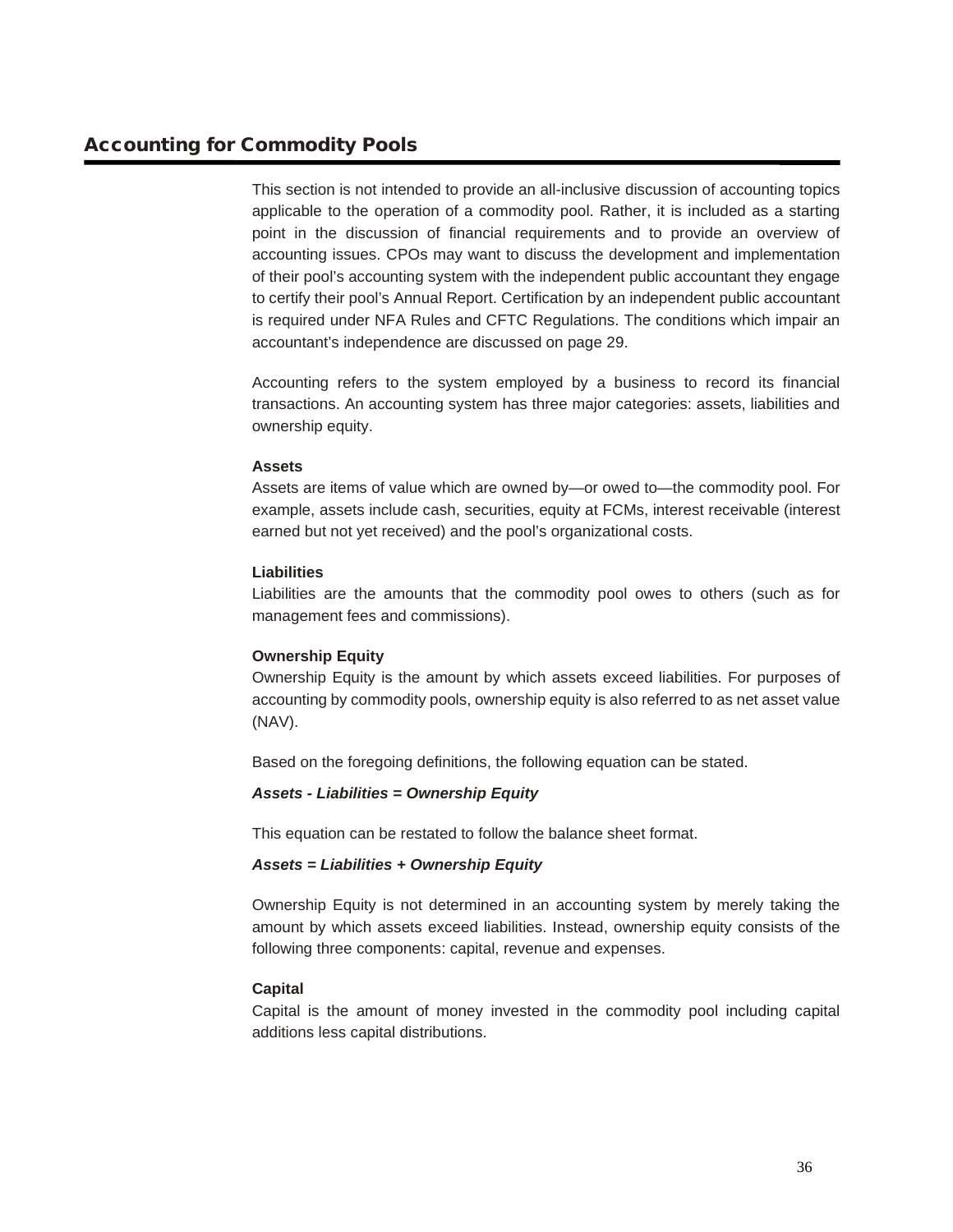### **Revenue**

Revenue is the amount of income earned by the commodity pool, including but not limited to realized and unrealized trading gains and interest income.

#### **Expenses**

Expenses are the amount the commodity pool has paid or incurred to earned revenue, including but not limited to realized and unrealized trading losses, management and incentive fees and legal and accounting expenses.

Often, realized trading gains and losses, and unrealized trading gains and losses, are reflected together in a single account rather than in separate revenue and expense accounts.

The foregoing information can be expressed by the following equation.

## *Ownership Equity = Capital + Revenue - Expenses*

Financial transactions are recorded in an accounting system by means of offsetting "debit" and "credit" entries. That is, for each debit entry, there must (at some place in the accounting system) be an equal and offsetting credit entry. When all transactions have been properly recorded, total debits and total credits will be equal.

- Debits increase assets, decrease liabilities or decrease ownership equity.
- Credits decrease assets, increase liabilities or increase ownership equity.

### Required Accounting Records

All transactions are initially recorded in what are known as journals. A journal is simply a chronological record of each and every transaction. Two kinds of journals must be established and maintained for each commodity pool.

### **Cash Receipts and Disbursements Journal**

This is a journal which records all transactions which involve receipts or disbursements of money, securities or other property.

#### **General Journal**

This is a journal which records all accounting entries that do not involve a receipt or disbursement of money, securities or other property. This pertains primarily to entries which are of an accrual rather than a cash nature, such as an adjustment for interest income earned but not yet received.

### **Ledgers**

Once entries have been recorded in a journal, they are then transferred, either individually or as a total, to what are known as ledgers. A ledger consists of a group of accounts. Two kinds of ledgers must be established and maintained for each commodity pool:

#### **General Ledger**

A ledger consists of a group of individual accounts. The General Ledger for a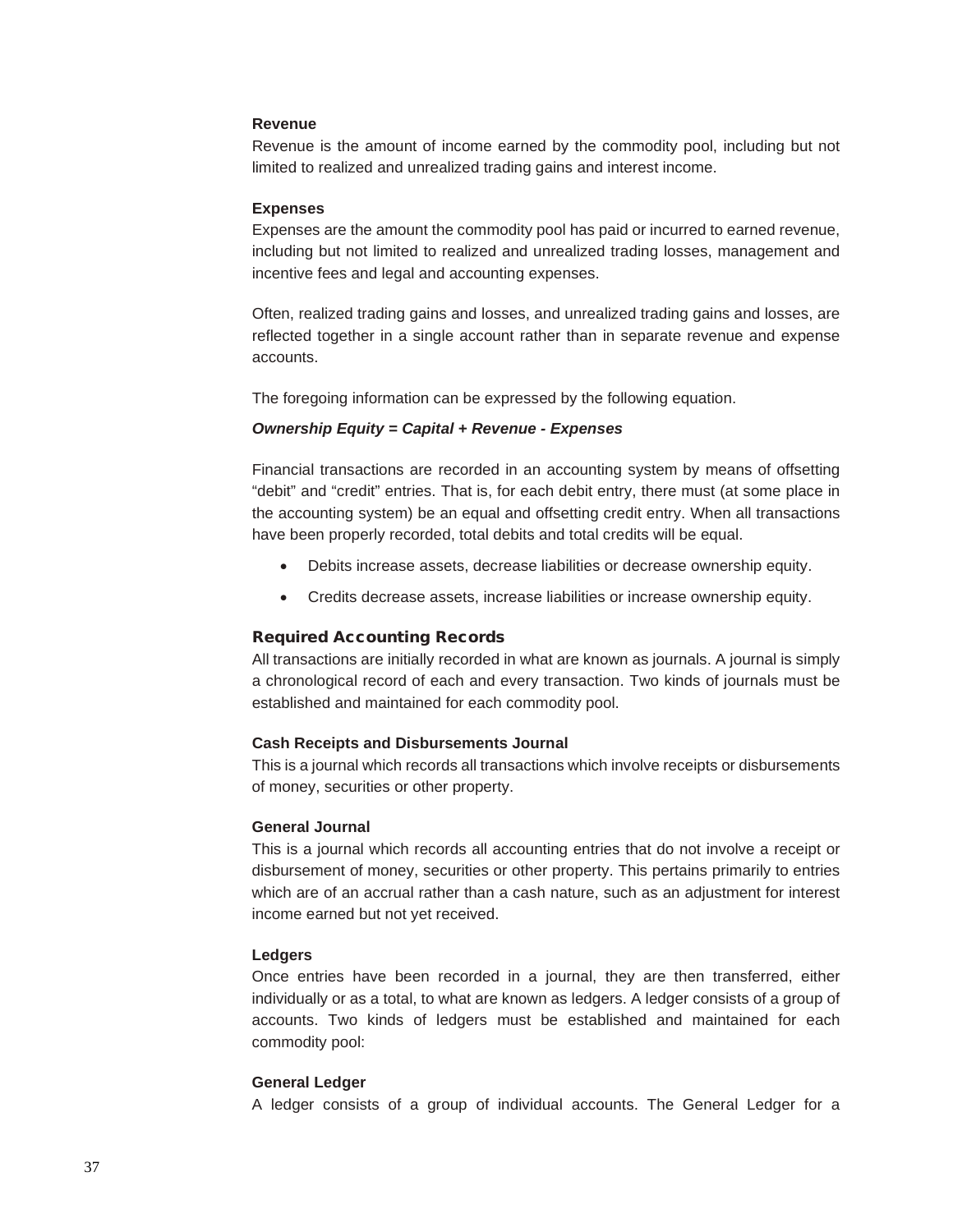commodity pool must include all asset, liability, capital, income and expense accounts. Examples of the types of General Ledger accounts you might establish are:

- **Escrow**
- Cash Checking
- Money Market Fund
- Broker Balance Ledger Balance
- Broker Balance Open Trade Equity
- Securities T-Bills
- Investment in Commodity Pool
- Interest Receivable
- Organization Costs
- Management Fees Payable
- Accrued Commissions
- NFA, Exchange and Other Fees
- Redemptions Payable
- Accounting Fees Payable
- Legal Fees Payable
- Partners' Equity
- Gross Realized Trading Gains (Losses)
- Change in Open Trade Equity—Gross
- Unrealized Gain (Loss) on Market Value of Securities
- Gain (Loss) on Investment in Commodity Pool
- Interest Income
- Other Income
- Commissions
- Incentive Fees
- **Management Fees**
- Change in Accrued Commissions and Fees
- Accounting Fees
- Legal Fees
- Amortization Expense
- **Other Expenses**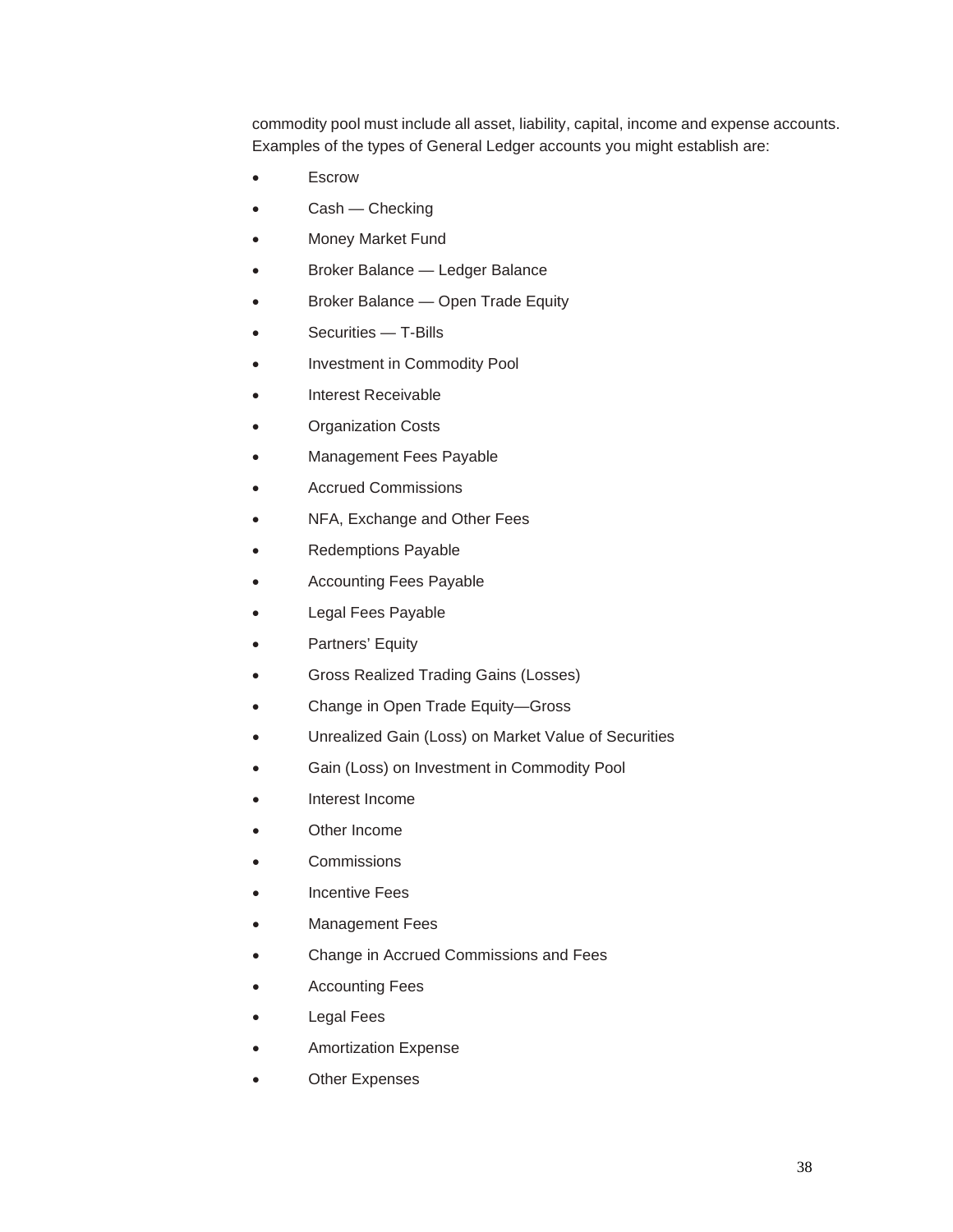## **Participant Subsidiary Ledger**

This ledger or equivalent record must include certain account information for each participant in the commodity pool. It must show the participant's name and address and all funds, securities and other property that the pool received from or disbursed to the participant.

## Financial Statements

CPOs are required to prepare the following periodic financial statements:

- A Statement of Financial Condition. This statement, also known as a Balance Sheet, summarizes all asset, liability and partnership equity accounts contained in the General Ledger.
- A Statement of Income (Loss). This statement summarizes the income and expense accounts contained in the general ledger. The Statement of Income (Loss) must separately itemize the following information:
	- The total (gross) amount of realized gain or loss on commodity positions which were liquidated during the period.
	- The change in unrealized net gain or loss on commodity positions during the period. This balance can be computed from the Broker Balance — Open Trade Equity Account.
	- The total amount of net gain or loss from all other transactions in which the commodity pool engaged during the period, including interest and dividends earned or accrued.
	- Separate totals for all management fees, advisory fees, brokerage fees, and any other fees (in connection with commodity or investment transactions) during the period.
	- The total of all other expenses incurred or accrued by the commodity pool during the period, such as legal or accounting expenses.
- A Statement of Changes in Net Asset Value. This statement summarizes the change in the commodity pool's net asset value (NAV) for the reporting period. The statement must separately itemize the following information:
	- The NAV of the commodity pool as of the beginning of the reporting period.
	- Total additions to the commodity pool during the reporting period.
	- Total withdrawals and redemptions during the reporting period.
	- Total net income or loss of the pool during the reporting period.
	- The NAV of the commodity pool as of the end of the reporting period.
	- Either (a) the NAV per outstanding participation unit as of the end of the participant's interest or (b) the share in the commodity pool as of the end of the reporting period.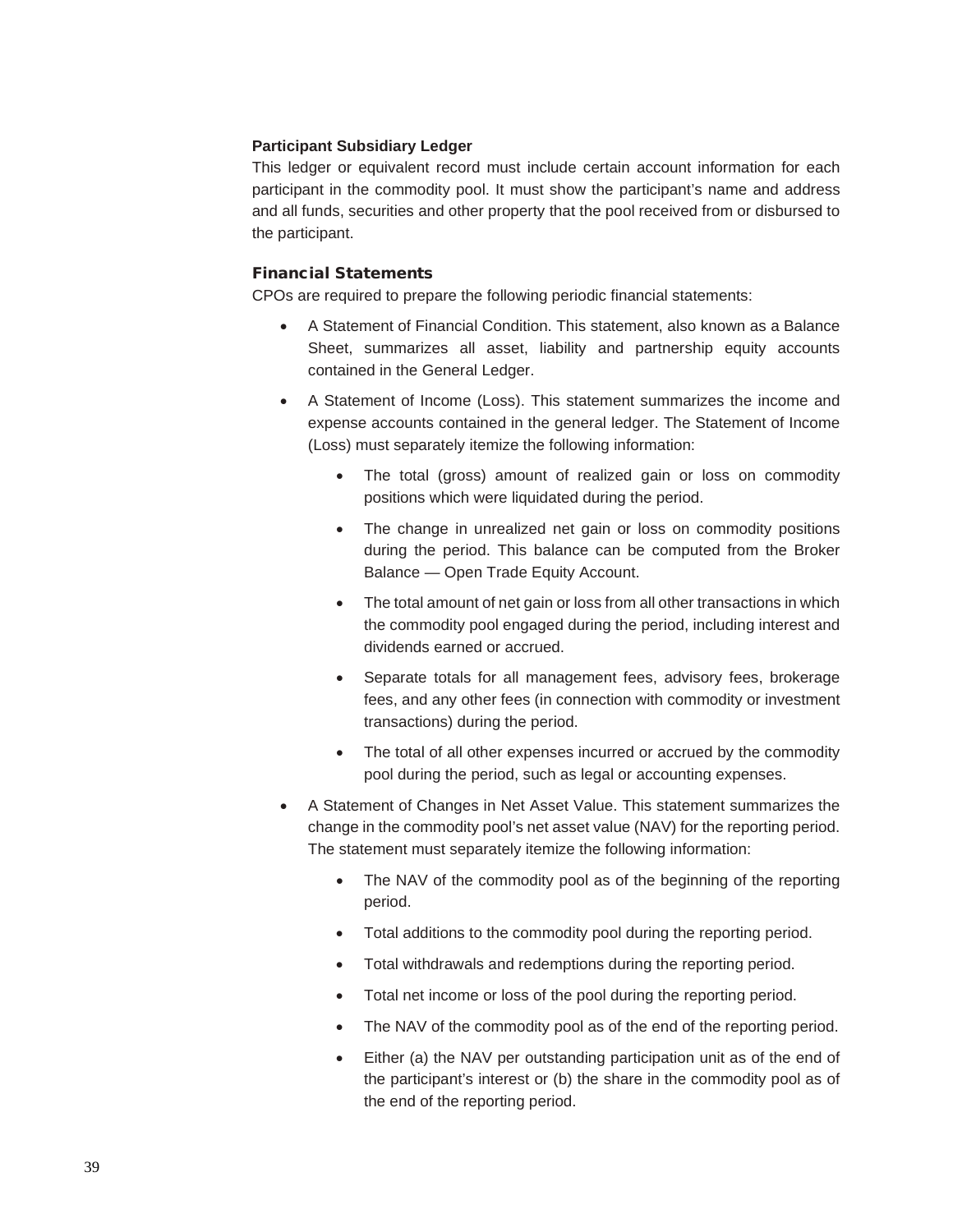If a commodity pool has net assets of more than \$500,000 at the start of its fiscal year, the required statements must be prepared *monthly*. If the net assets of the commodity pool at the start of its fiscal year are \$500,000 or less, the statements are required to be prepared at least *quarterly*. In both cases, however, the statements must be prepared within 30 days of the end of the month or quarter (whichever is applicable).

The following page describes and illustrates the required financial statements and indicates the distribution that must be made.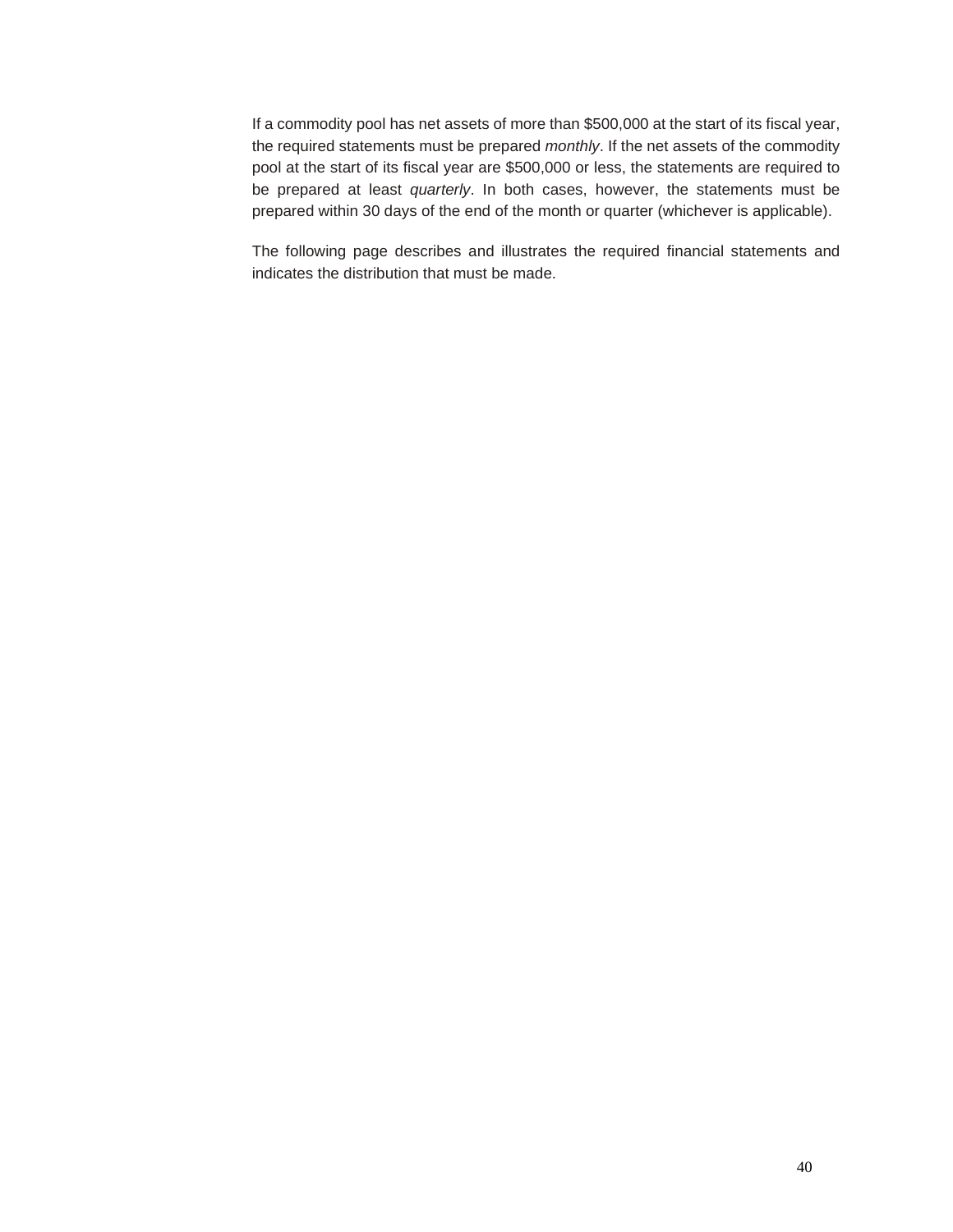| Assets                                                                     | \$31,368<br>74,232<br>2,275<br>104,867<br>9,666 |
|----------------------------------------------------------------------------|-------------------------------------------------|
|                                                                            | \$222,408                                       |
| <b>Liabilities &amp; Ownership Equity</b><br>Liabilities                   | \$1,109<br>462<br>5,386                         |
|                                                                            | \$6,957                                         |
| <b>Units</b><br>Ownership Equity:                                          |                                                 |
|                                                                            | \$215,451                                       |
|                                                                            | \$222,408                                       |
| Statement of Income (Loss) For the Month ended March 31, 20xx              |                                                 |
| <b>Income</b><br>Unrealized Gain (Loss) on Market Value of Securities      | \$17,690<br>2,275<br>2,230<br>1,184<br>\$23,379 |
|                                                                            |                                                 |
| <b>Expenses</b>                                                            | \$3,266<br>2,690<br>1,071<br>211<br>334<br>250  |
|                                                                            | \$7,822<br>\$15,557                             |
| Statement of Changes in Net Asset Value For the Month Ended March 31, 20xx |                                                 |
| Net Asset Value Beginning of Period 3/1/xx (200 Units)                     | \$200,000<br>5,280<br>(5,386)<br>\$15,557       |
|                                                                            | \$215,451                                       |

Net Asset Value Per Unit (200 Units)…………………………………... \$1,077

# Sample Financial Statements for a Commodity Pool

*Statement of Financial Condition as of March 31, 20xx*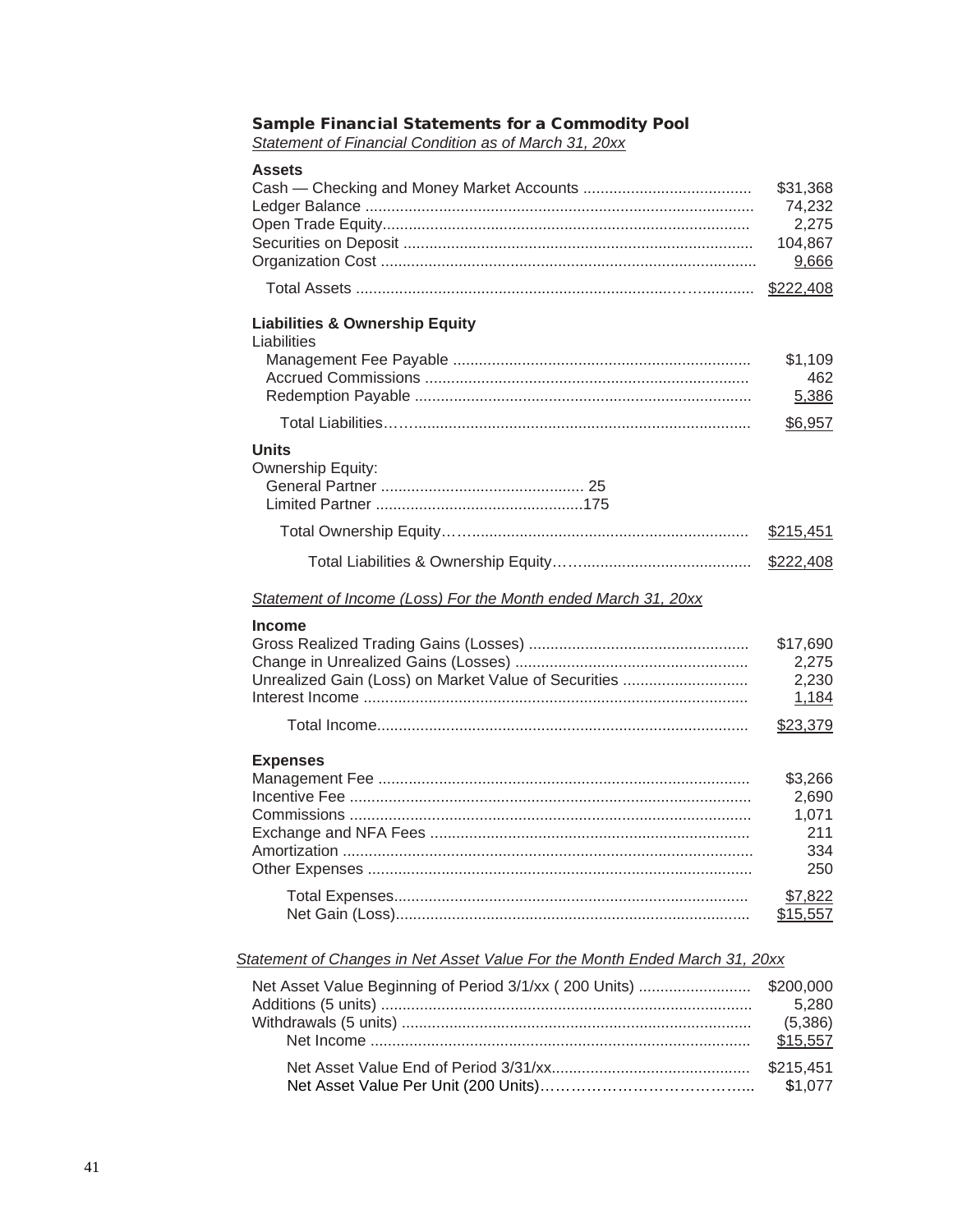### CPO Internal Control System

Each CPO Member must adopt and implement written policies and procedures reasonably designed to ensure the CPO's operations are in compliance with applicable NFA rules and CFTC regulations. These policies and procedures should fully explain the CPO's internal controls framework that is designed to address the safety of pool assets and deter from misstatements in the CPO's pool financial reports. Senior management should also be involved in the approval, communication and enforcement of such policies and procedures. Each firm should have an escalation policy in place for employees to report to senior management if they believe individuals have attempted to improperly override the CPO's internal controls system in any respect. The firm's escalation procedures should also address whether and when a matter should be reported to the firm's regulator.

Interpretive Notice 9074 – *[NFA Compliance Rule 2-9: CPO Internal Control System](https://www.nfa.futures.org/rulebook/rules.aspx?Section=9&RuleID=9074)* adopts a principles-based approach to allow CPOs some degree of flexibility in determining how to implement an internal controls framework, given differences in size of each firm and the complexity of their operations. However, the Interpretive Notice does require each CPO Member to adopt and enforce an internal controls framework appropriate to its circumstances.

Key components to an adequate internal controls system include:

- Separation of duties, when possible, to ensure that no single employee is in a position to carry out or conceal errors or fraud or have control over any two phases of transaction or operation; and
- Completion of a risk assessment to identify the CPO's most critical risk with development and implementation of controls that address those risks. At a minimum, the CPO's controls should address the risks related to pool subscriptions, redemptions and transfers; investment and valuation of pool funds; and initial and ongoing due diligence of the fund administrator, if applicable.

The Supplemental Questionnaire for CPOs in [NFA's Self-Examination Questionnaire](https://www.nfa.futures.org/members/member-resources/files/self-exam-files/self-exam-questionnaire.pdf)  includes a section on CPO internal controls designed to help Members develop, implement and maintain an internal controls framework.

### Reports to Pool Participants

CPOs are required to distribute to pool participants an Account Statement and an Annual Report.

### **Account Statements**

Each CPO Member must distribute account statements to pool participants at least monthly within 30 days of month end for pools with net asset value of more than \$500,000. For pools with net asset value less than \$500,000 or exempt pools under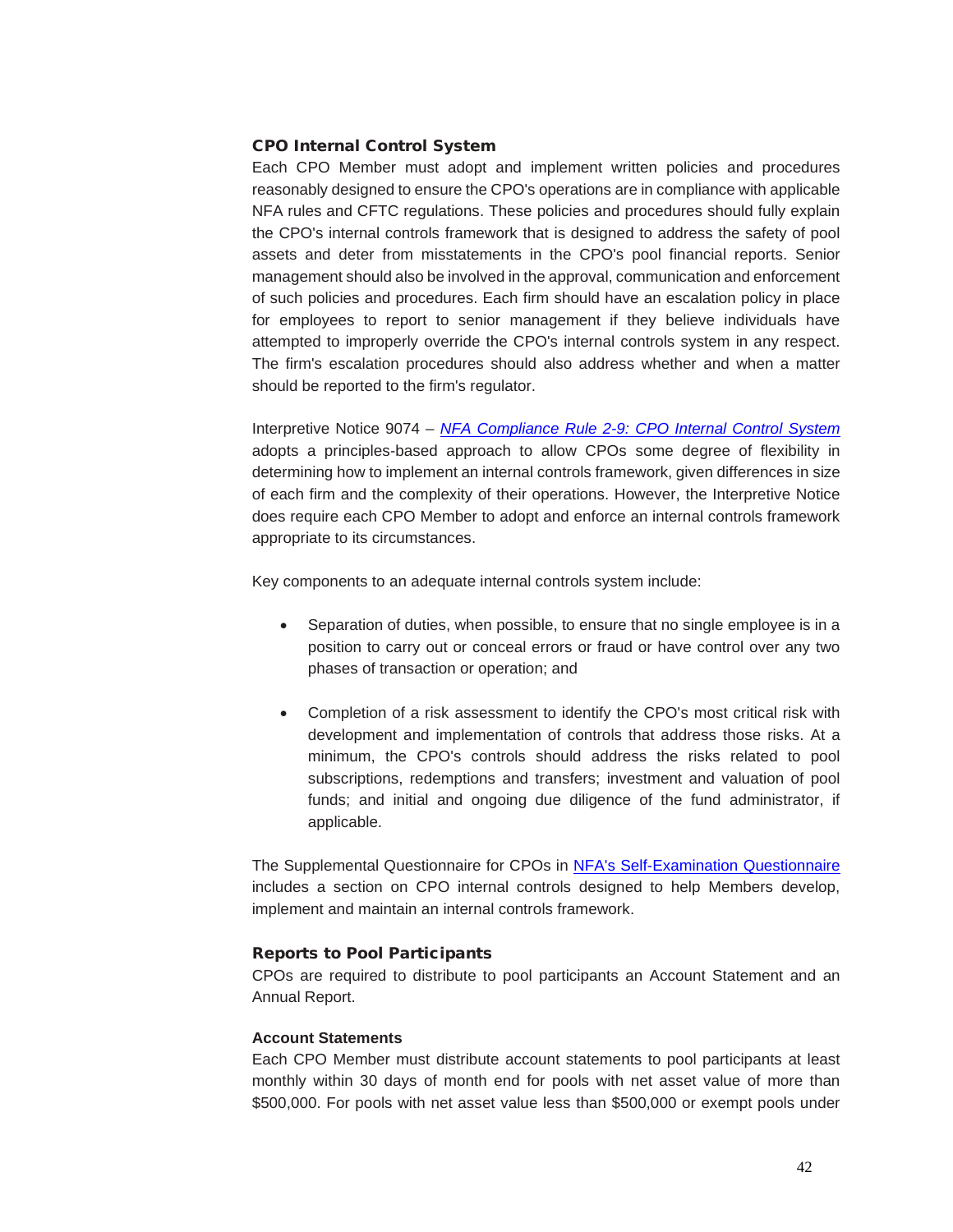CFTC Regulation 4.7, the CPO must distribute account statements to participants at least on a quarterly basis within 30 days of the quarter end. However, a CPO is not required to be distribute an account statement for the final reporting period of the fiscal year if participants receive an Annual Report within 45 days of the end of the fiscal year which must include the Statements of Income (Loss) and Changes in Net Asset Value.

A CPO must disclose any material business dealings between the commodity pool, the commodity pool's operator, CTA, FCM, IB or the principals thereof, if the firm has not previously disclosed the information in the commodity pool's Disclosure Document, amendments, prior Account Statements or Annual Reports. Examples of such material business dealings include the addition or deletion of principals, CTAs, FCMs or IBs, any changes in compensation arrangements, any changes in investment strategy or the use of the commodity pool's funds, including loans. This list is not all inclusive, and the firm should ensure that it discloses all of the information required under CFTC Regulation 4.24 when it describes these dealings.

Finally, a signed oath or affirmation must accompany the Account Statement and must state that to the best of the knowledge and belief of the individual making the oath or affirmation, the information contained in the document is accurate and complete. Each oath or affirmation must be made by a representative duly authorized to bind the pool operator, and it must include the name of the individual signing the document, the capacity in which the individual is signing, the name of the CPO for whom the individual is signing, and the name of the commodity pool for which the document is being distributed.

#### **Annual Reports**

An Annual Report must contain information for two preceding fiscal years. It must be distributed to pool participants within 90 days after the end of the fiscal year or the permanent cessation of trading, whichever is earlier. In addition, the Annual Report must be filed with NFA.

CPOs are required to electronically file these pool Annual Reports with NFA via EasyFile, a web-based system available at NFA's website [\(www.nfa.futures.org\)](https://www.nfa.futures.org/index.html). EasyFile involves uploading a PDF of the identical Annual Report provided to the pool's limited partners plus entering key financial balances into a standardized schedule. Access to EasyFile is granted by the firm's security manager in NFA's Online Registration System.

The Annual Report must be prepared in accordance with United States generally accepted accounting principles ("U.S. GAAP"). However, the CFTC may provide limited relief, on a case by case basis, to CPOs that operate offshore pools by allowing such pools to prepare and present pool financial statements in accordance with International Financial Reporting Standards, or United Kingdom or Irish accounting standards, instead of U.S. GAAP. The CPO must apply for this relief from the CFTC. The Annual Report must include the following: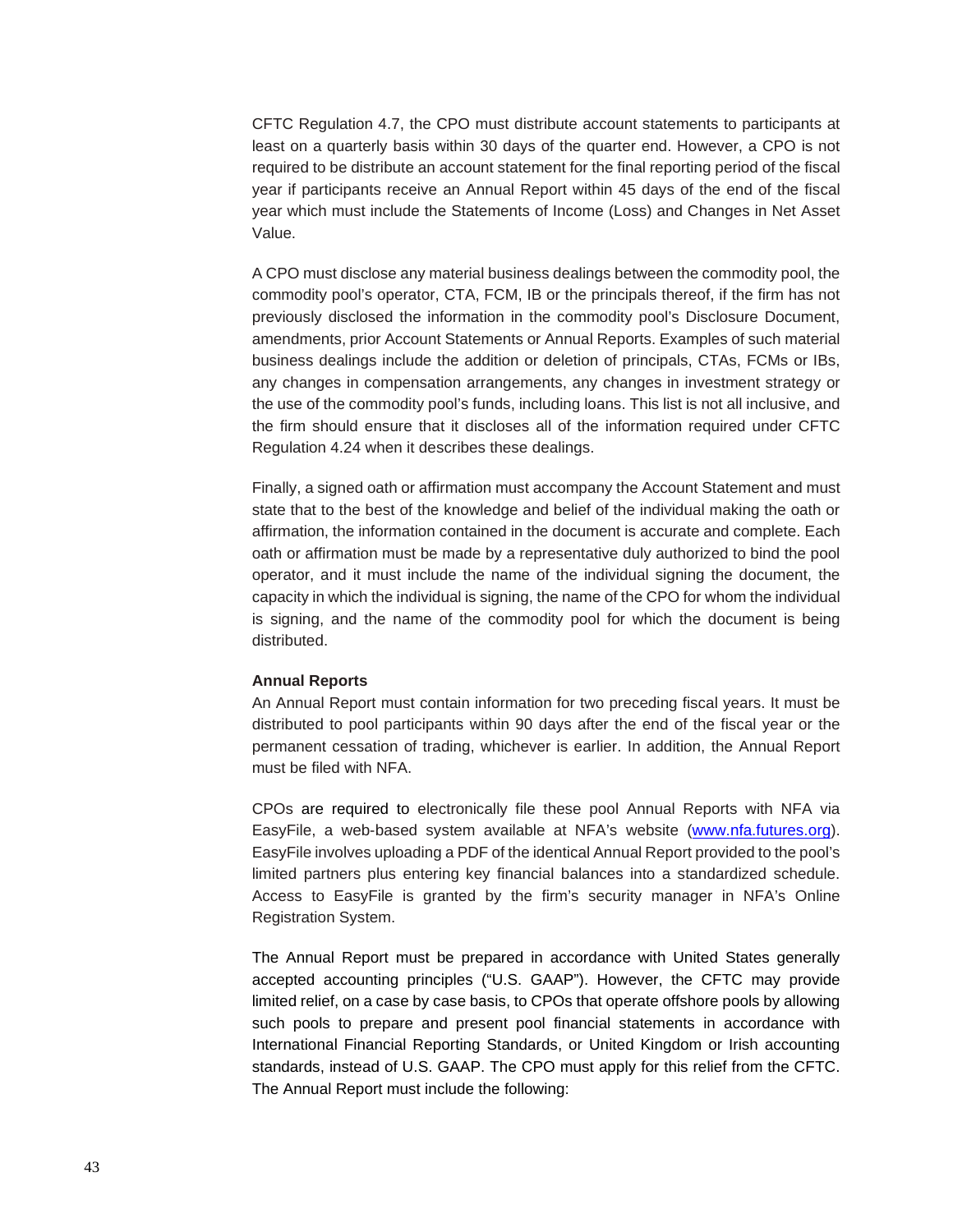- The NAV of the pool for the two preceding fiscal years.
- The NAV per outstanding participation unit in the pool as of the end of each of the pool's two preceding fiscal years, or the total value of the participant's interest or share in the pool as of the end of the pool's two preceding fiscal years.
- A Statement of Financial Condition (balance sheet) as of the end of the pool's fiscal year and the preceding fiscal year.
- The Statement of Income (Loss), Statement of Changes in Financial Condition and Statement of Changes in Net Asset Value. These statements must be included for the period starting with (a) the date of the last such statement filed with the CFTC and NFA or (b) the date of the formation of the pool, whichever is more recent, and ending with the pool's fiscal year end. The statements must also be included for the preceding fiscal year.
- Appropriate footnote disclosures and any additional material information as may be necessary to make the required statements not misleading.
- The same signed oath or affirmation required for Account Statements.
- *The Annual Report must be certified by an independent certified public accountant.* The Annual Report must include the auditor's opinion with respect to the financial statements and schedules and with respect to the consistency of application of accounting principles.
- The auditor's report must identify the financial statements audited in an opening (introductory) paragraph, describe the nature of an audit in a scope paragraph and express the auditor's opinion in a separate opinion paragraph. The basic elements of the report are the following:
- a. A title that includes the word *independent*;
	- b. A statement that the financial statements identified in the report were audited;
	- c. A statement that the financial statements are the responsibility of the commodity pool operator and that the auditor's responsibility is to express an opinion on the financial statements based on his audit;
	- d. A statement that the audit was conducted in accordance with generally accepted auditing standards;
	- e. A statement that generally accepted auditing standards require that the auditor plan and perform the audit to obtain reasonable assurance about whether the financial statements are free of material misstatement;
- f. A statement that an audit includes—
	- (1) Examining, on a test basis, evidence supporting the amounts and disclosures in the financial statements;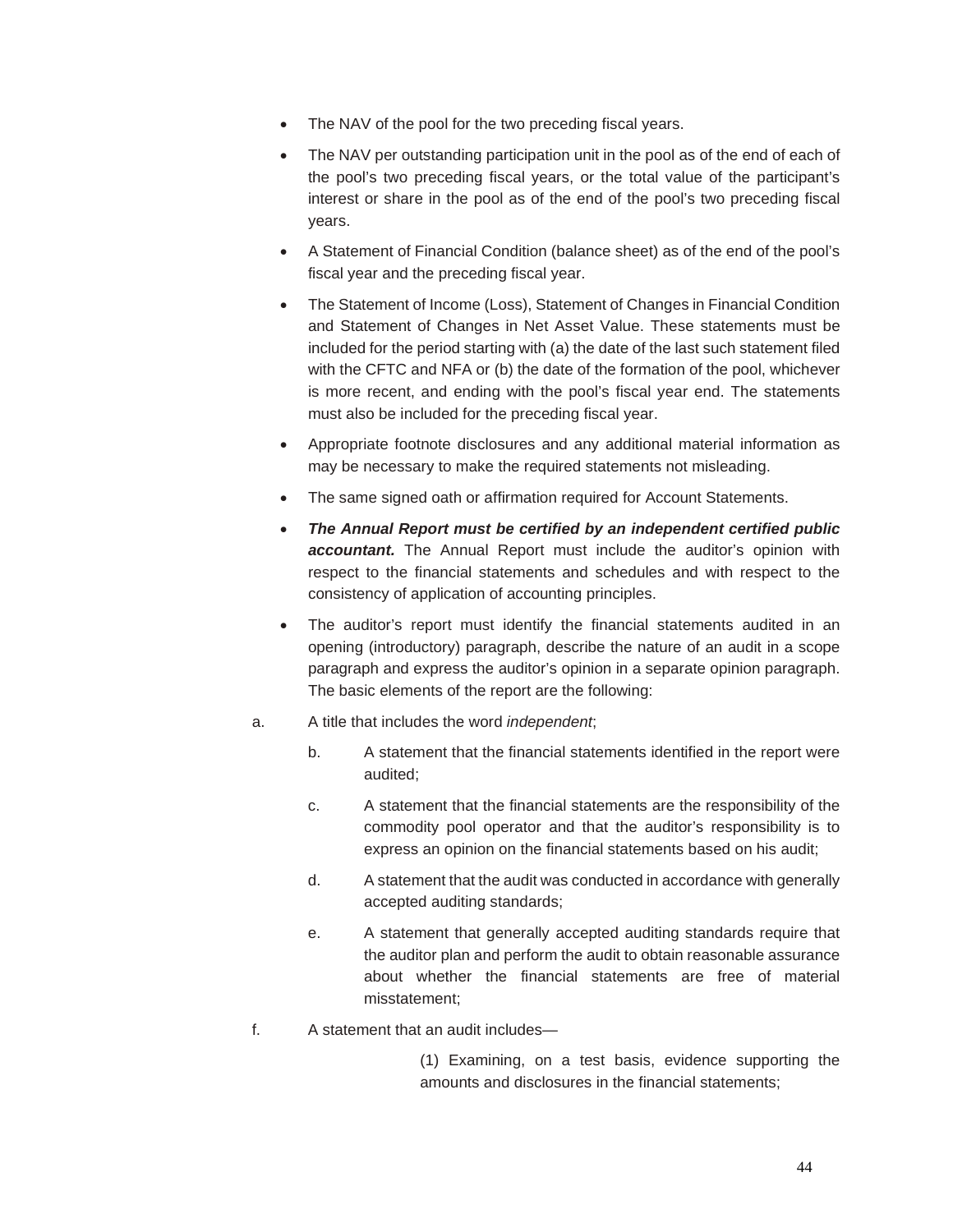(2) Assessing the accounting principles used and significant estimates made by management; and

(3) Evaluating the overall financial statement presentation.

- g. A statement that the auditor believes that his audit provides a reasonable basis for his opinion;
- h. An opinion as to whether the financial statements present fairly, in all material respects, the financial position of the commodity pool as of the balance sheet date and the results of its operation for the periods then ended in conformity with generally accepted accounting principles.
- i. The manual or printed signature of the auditor's firm; and
- j. The date of the audit report.
	- To be independent, the auditor must be free from any obligation to or interest in the commodity pool or the commodity pool operator.

### Quarterly Reporting Requirements

CPO Members must report on a quarterly basis with NFA specific information about the firm and the pools that it operates. These quarterly reports are due within 60 days of each calendar quarter end. All Pool Quarterly Reports (PQR) must be filed electronically using NFA's EasyFile system. CPOs that do not operate any pools, or that only operate pools pursuant to CFTC Regulations  $4.5$  or  $4.13(a)(3)$ , do not need to complete PQR filings.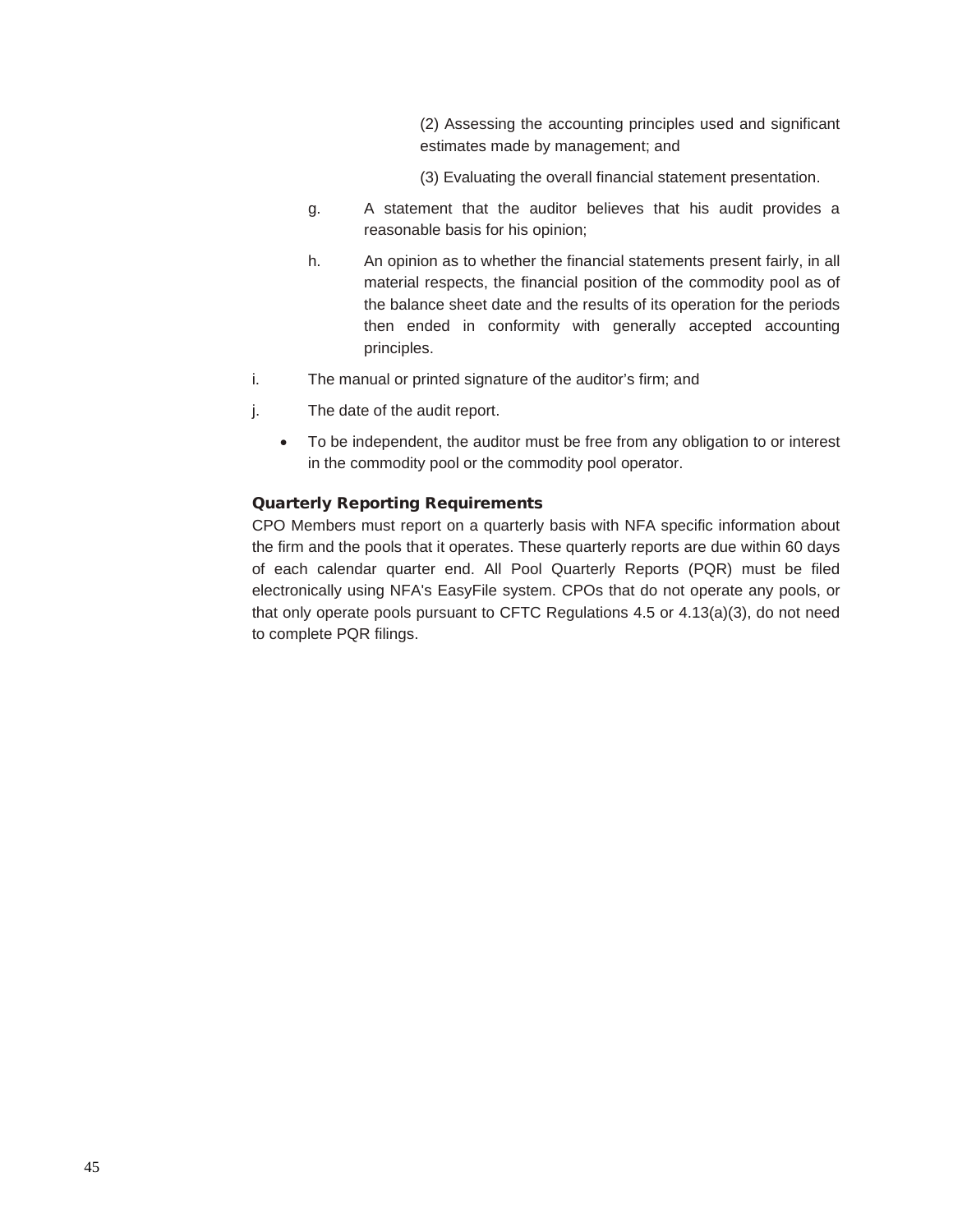# Quarterly Reporting Requirements

Each CTA Member that directs trading in commodity interest accounts must report on a quarterly basis with NFA or the CFTC specific information about the firm. These quarterly reports are due within 45 days after the end of the quarters ending March 31, June 30, September 30 and December 31. All PRs must be filed electronically using NFA's EasyFile system regardless of whether the PR is being filed to fulfill NFA or CFTC requirements.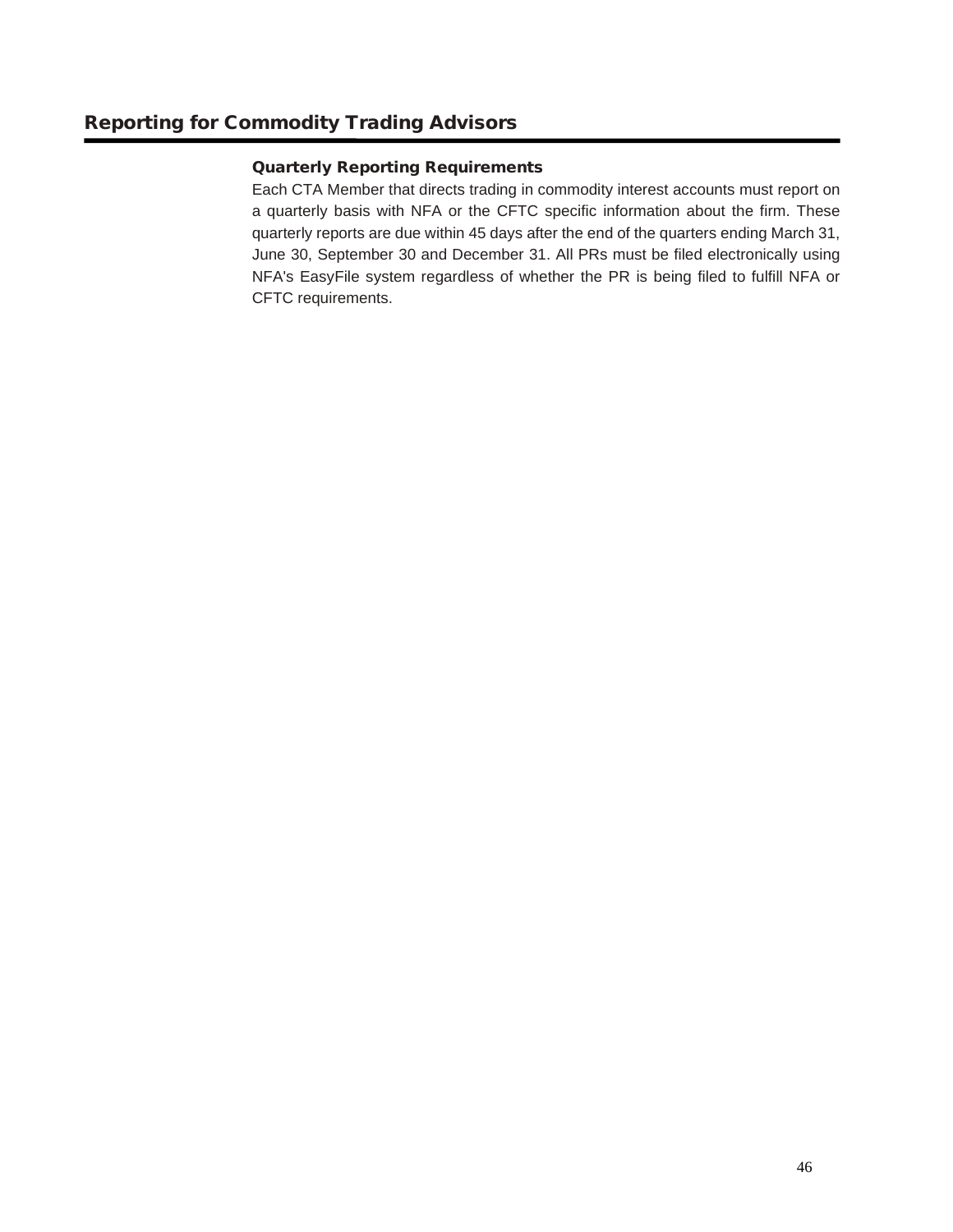# NFA Examinations

Once you become an NFA Member, you will be required to fully comply at all times with the rules and regulations of NFA and the CFTC. As a means of monitoring and assuring compliance, NFA conducts periodic on-site examinations. NFA generally notifies a Member of an upcoming exam by telephone shortly before the exam is scheduled to begin. FCMs which carry customer funds, and others at NFA's discretion, however, may be subject to unannounced exams.

At the outset of an exam, a member of the examination team will explain the purpose and scope of the exam and will indicate what books, statements and other information will be reviewed. During the course of the exam, additional records or documentation will be requested. Examination teams will review the Member's sales materials and practices, accounting procedures and financial records, and, if appropriate, disclosure documents, performance representations and trading records. NFA will observe the Member's operations and conduct interviews with Member personnel. A preliminary list of records needed for the exam is provided at the announcement of the exam, usually by facsimile or verbally over the telephone. The examiner will conduct a preexam interview with an individual of the firm that is knowledgeable of the firm's current operations. The interview will consist of a series of questions regarding the firm's business, including the type of customers the firm has, the solicitation methods used, the types of promotional material used, etc. Obtaining a clear understanding of the firm's operations will enable NFA to conduct a more effective examination. The length of time of this pre-exam interview will depend on the nature of the firm's operations.

Although NFA attempts to minimize the disruption of a Member's business operations, NFA's examination program is designed so that the examiners must perform a certain amount of work at the Member's office. Even though a Member may feel that its operations and records are in near-perfect condition, the examiners will still need to perform testing. In order to fully understand each Member's business operations and resolve any testing discrepancies, the examiners also need to obtain oral representations and documents from the appropriate firm personnel. Obviously, to the extent that this information is not readily available, NFA exams may take longer, inconveniencing the Member as a result. Additionally, if a firm, principal or AP is registered in another capacity, then the exam may take longer while the examiners perform certain required procedures for each separate category of registration. Examinations generally last from one day to five days depending on the nature of operations and areas of concern. Examinations of FCMs that carry customer funds generally last longer.

The fact that you are being examined does not hold a negative implication. All NFA Members are subject to an NFA examination. FCMs that carry customer accounts must be examined every year. There are several factors that contribute to decisions about when and how frequently Members are examined. Among these are: NFA's monitoring of the Member's promotional material, the receipt of customer complaints, knowledge of the past history of the firm and its principals, the Member's fiscal year-end and the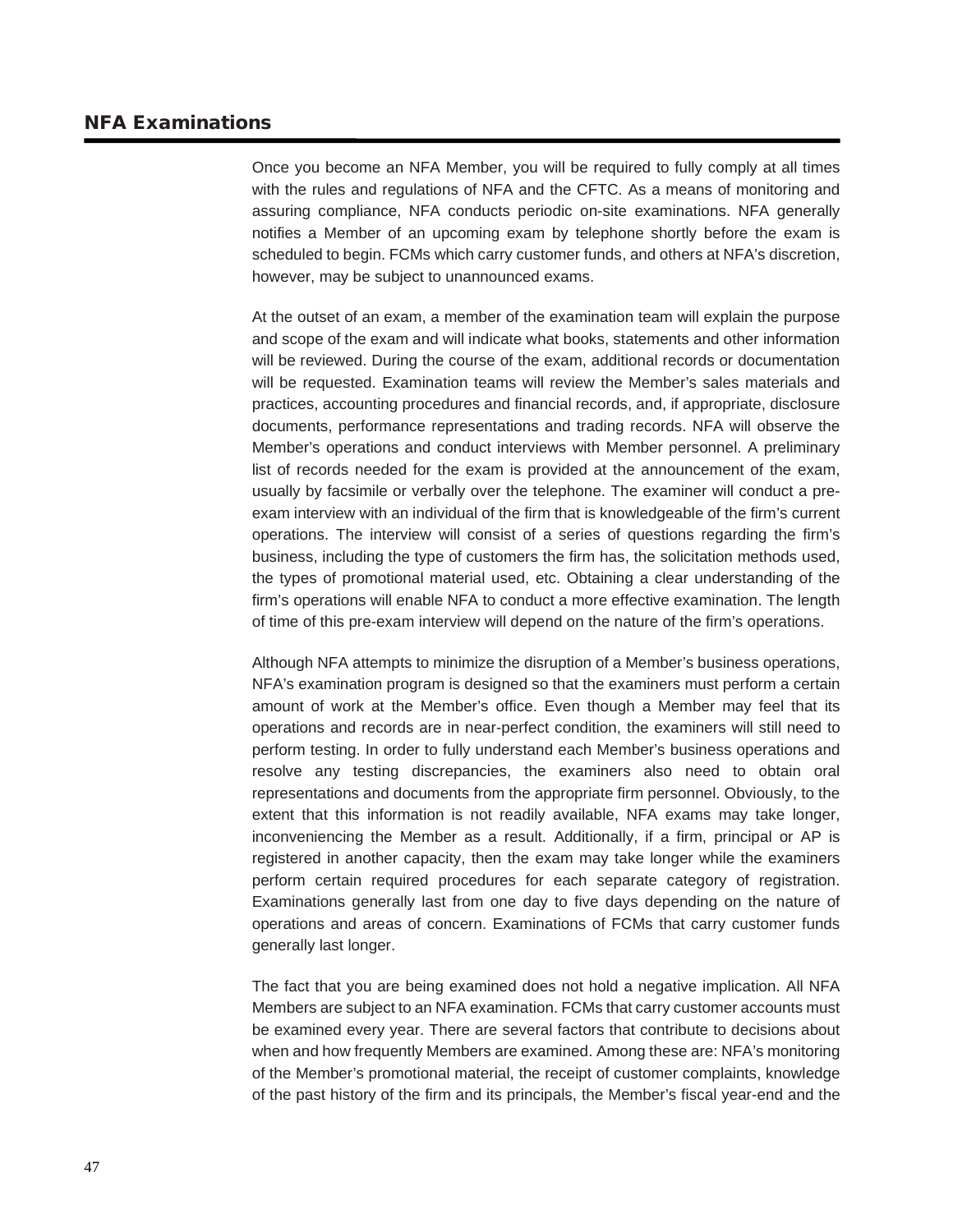time elapsed since its last exam, potential effects of market moves and referrals from outside NFA. Other factors can include the amount of money CPOs and CTAs have under management and our review of disclosure documents and financial statements that must be filed with NFA.

NFA examinations have two major objectives:

- To determine whether the firm is maintaining records in accordance with NFA rules and applicable CFTC regulations.
- To ensure that the firm is being operated in a professional manner and that customers are protected against unscrupulous activities and fraudulent or high-pressure sales practices.

FCMs and independent IBs are also subject to examinations of their financial records as are CPOs for the pools they operate. The financial audit focuses on the preparation and presentation of the financial statement and internal accounting controls. The primary objective of the financial exam is to determine that the financial statements are complete, accurate, and prepared in accordance with NFA rules, CFTC regulations and generally accepted accounting principles.

### How to Prepare for an Examination

There is only one way to be prepared for an NFA exam—by having properly prepared and maintained books and records available for review at all times. This will not necessarily expedite the completion of the exam but will enhance the likelihood of a satisfactory examination report.

There are several possible sources of advice and assistance available to help Members establish and maintain the required records. As a first step, Members should study the information contained in this booklet, the *NFA Manual* and CFTC Regulations. Also, the *Self-Examination Checklist*, which all NFA Members must complete on a yearly basis, is a valuable source of information concerning a Member's regulatory responsibilities and internal procedures. A copy of the *Self-Examination Checklist* is available under separate cover or on NFA's website at www.nfa.futures.org. If additional information or guidance is necessary, an accountant or attorney should be able to help, or assistance can be obtained by contacting NFA's Compliance Department.

#### After the Examination

After the exam has been completed, but before departing, the examiners generally meet with the Member in what is called an exit interview. The purpose of the exit interview is to discuss the findings of the exam, with emphasis on any deficiencies which were noted and ways in which they can be corrected. The examination team also will obtain representations from appropriate firm personnel on how the firm will correct the deficiencies.

Upon completion of the fieldwork, the examiners will prepare an Exam Report. If the examiners find that the Member's books, records and other documents were without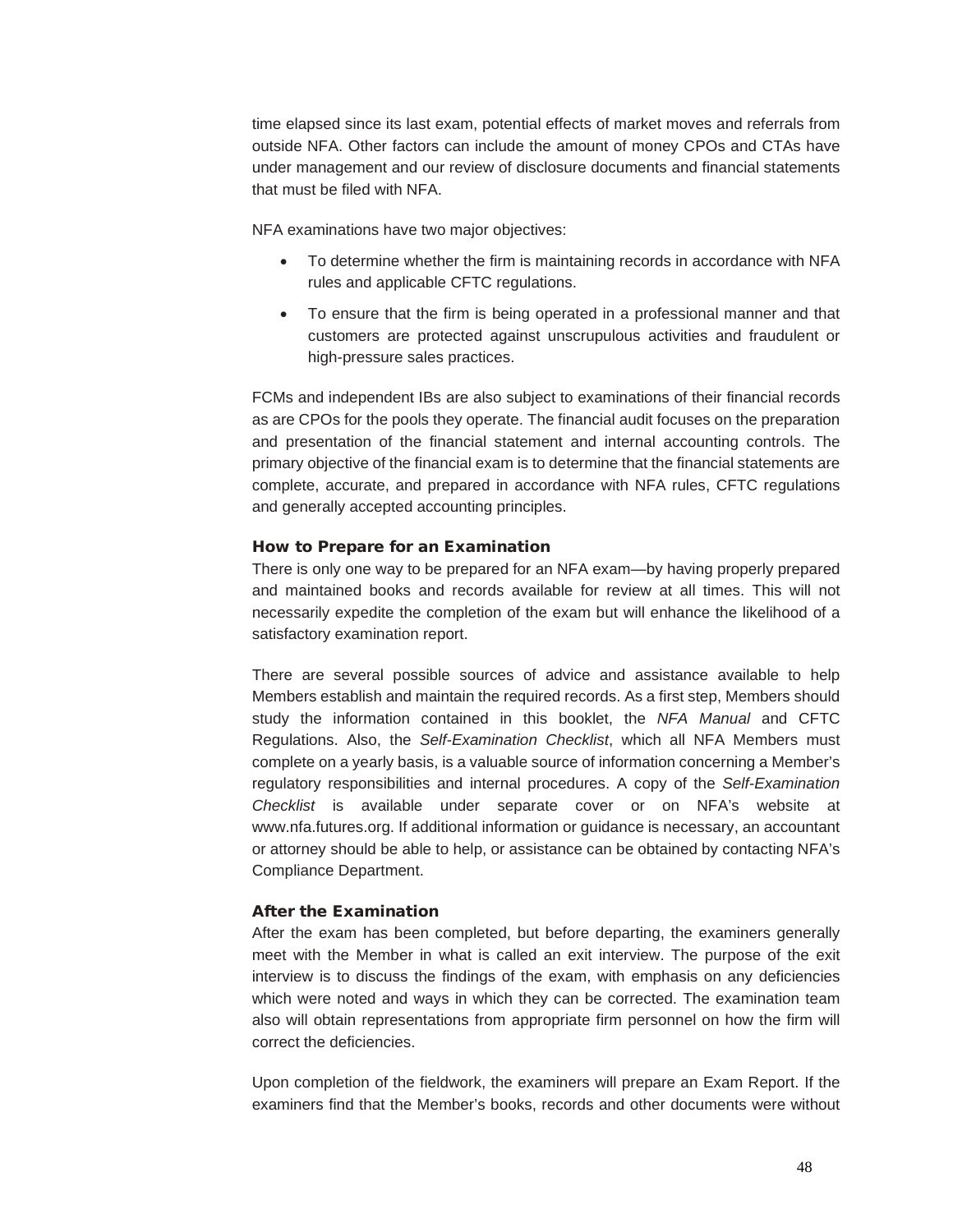material deficiencies, the Exam Report will simply state that the exam has been completed and no material deficiencies were noted. If there were deficiencies, the Exam Report will note them. A written response to the Exam Report may be required.

If the results of an NFA exam disclose relatively few deficiencies, a Member cannot represent that it has been approved or recommended by NFA. In fact, NFA Compliance Rule 2-22 prohibits any representation that a Member's abilities have been passed upon by NFA or any federal or state regulatory body.

Should an exam indicate a serious or repeated violation of NFA rules, the Compliance Department will forward the matter to the Business Conduct Committee (BCC), which is composed of NFA Members. Depending on the seriousness of the violation, the BCC may direct that a Warning Letter be sent to the firm or it may issue a formal Complaint charging the Member with specific violations of NFA rules. If a Complaint is issued, the Member is given the opportunity to answer and is entitled to a hearing before members of NFA's Hearing Committee to determine whether the violations occurred. The Hearing Committee is also comprised of NFA Members. If the Hearing Committee finds that a Member violated NFA rules, the Member is subject to several possible disciplinary actions, including expulsion from NFA membership, suspension for a fixed period, prohibition from future association with any NFA Member, censure, reprimand and/or a fine of up to \$250,000 for each violation. A Member can appeal any adverse decision by the Hearing Committee to a committee of directors created by the Board the Appeals Committee. Decisions of the Appeals Committee are final, subject to review by the CFTC.

In emergency cases, such as when an infraction is deemed to pose an imminent danger to markets, customers or other Members, the President of NFA with the concurrence of the Board of Directors or the Executive Committee may initiate what is known as a Member Responsibility Action (MRA). This summary action can require the firm to immediately cease doing business, restrict a firm's operation or impose other remedial actions. Any Member subject to an MRA will be offered a hearing before several members of the Hearing Committee as promptly as possible. An MRA may be initiated either following an exam or investigation, or if circumstances so dictate, during the course of an exam or investigation.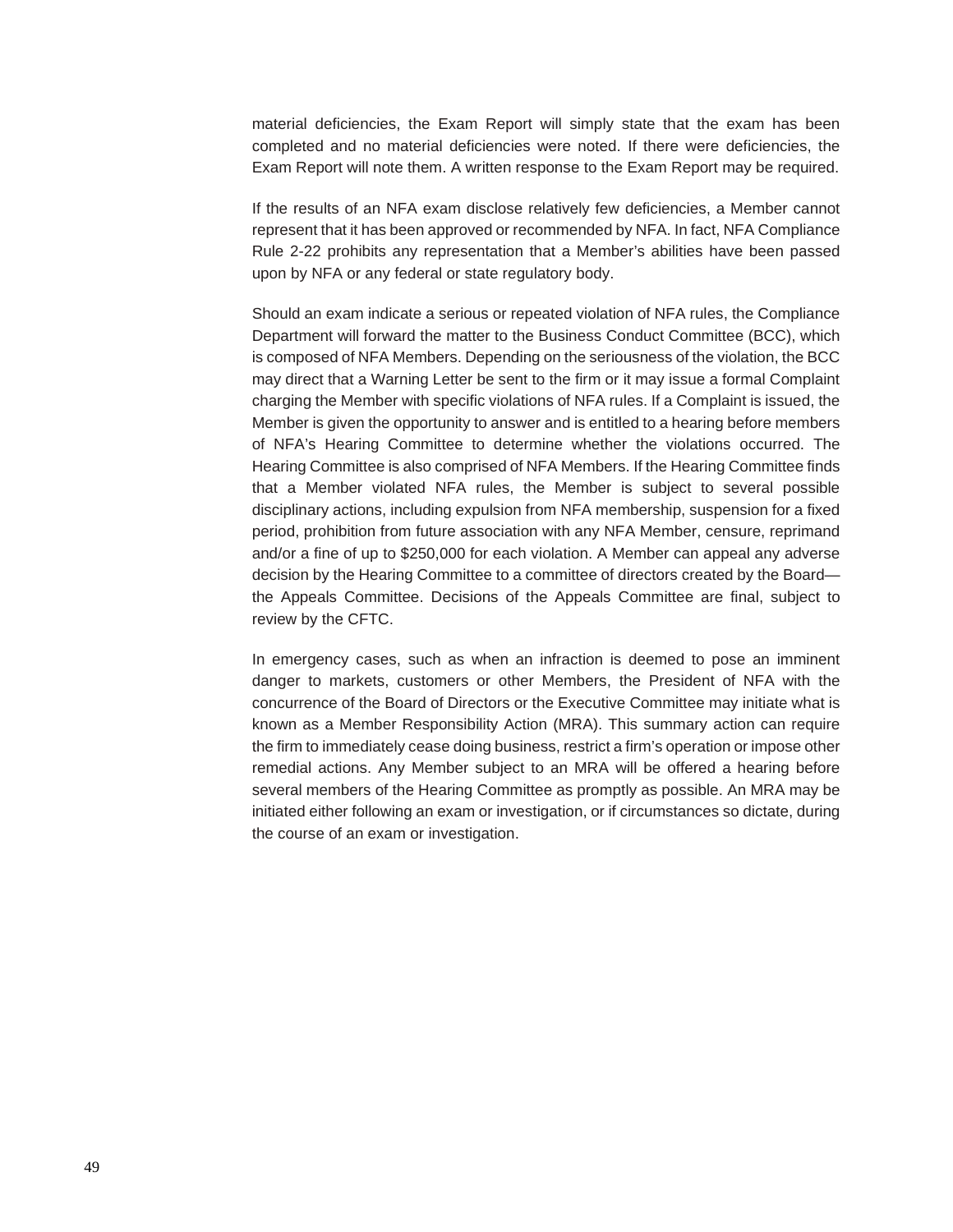Haircut charges on securities should be calculated in compliance with SEC Regulation 240.15c3-1.The charges below are a general summary of the haircuts to be taken on the more common securities.

- A. Government Securities and Canadian Debt Obligations
	- Haircut taken on the market value of the net long or short position in each category plus 50% of the lesser of the aggregate deductions on the long or short positions

### Category 1

(i) Less than 3 months to maturity—0%;

- (ii) 3 months but less than 6 months to maturity— 1/2 of 1%;
- (iii) 6 months but less than 9 months to maturity— 3/4 of 1%;
- (iv) 9 months but less than 12 months to maturity—1%.

### Category 2

- (i) 1 year but less than 2 years to maturity—1 1/2 %;
- (ii) 2 years but less than 3 years to maturity—2%.

## Category 3

- (i) 3 years but less than 5 years to maturity—3%;
- (ii) 5 years but less than 10 years to maturity—4%.

## Category 4

- (i) 10 years but less than 15 years to maturity—4 1/2 %;
- (ii) 15 years but less than 20 years to maturity—5%;
- (iii) 20 years but less than 25 years to maturity—5 1/2 %;
- (iv) 25 years or more to maturity—6%.
- B. Municipal Securities
	- Haircut taken on the market value of the net long or short positions in each category
	- Original maturity of 731 days or less
	- Issued at par and pays interest at maturity or issued at a discount
	- Not traded flat or in default as to principal or interest

(i) Less than 30 days to maturity—0%

(ii) 30 days but less than 91 days to maturity—1/8 of 1%.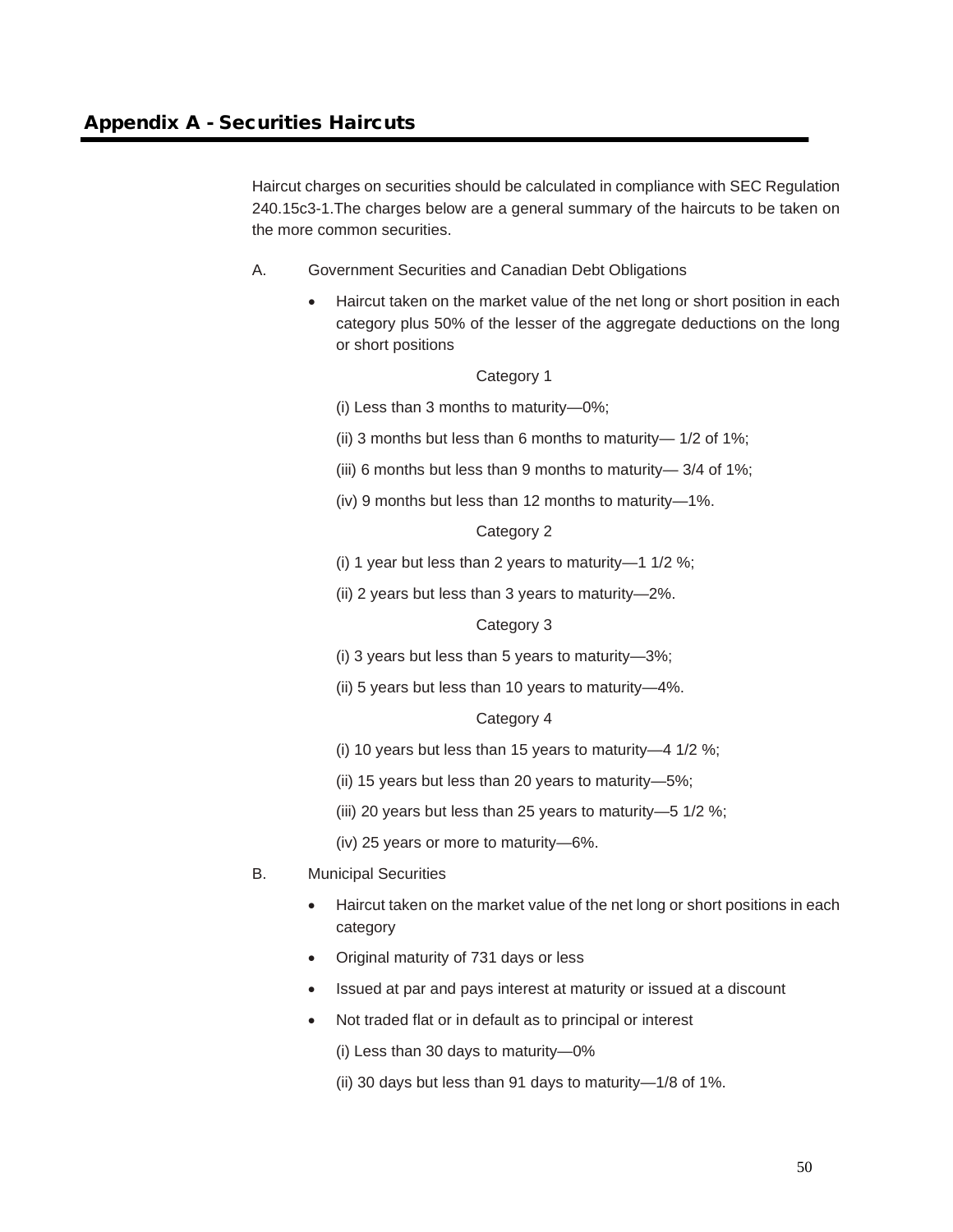- (iii) 91 days but less than 181 days to maturity—1/4 of 1%.
- (iv) 181 days but less than 271 days to maturity—3/8 of 1%.
- (v) 271 days but less than 366 days to maturity—1/2 of 1%.
- (vi) 366 days but less than 456 days to maturity—3/4 of 1%.
- (vii) 456 days but less than 732 days to maturity—1%.
- C. Municipal Securities other than those described above
	- Haircut taken on the market value of the net long or short positions in each category
		- (i) Less than 1 year to maturity—1%.
		- (ii) 1 year but less than 2 years to maturity—2%.
		- (iii) 2 years but less than 3 1/2 years to maturity—3%.
		- (iv) 3 1/2 years but less than 5 years to maturity—4%.
		- (v) 5 years but less than 7 years to maturity—5%.
		- (vi) 7 years but less than 10 years to maturity—5 1/2%.
		- (vii) 10 years but less than 15 years to maturity—6%.
		- (viii) 15 years but less than 20 years to maturity—6 1/2%.
		- (ix) 20 years or more to maturity—7%.
- D. Money Market Funds
	- Haircut is 2% of the market value of the money market fund.
- E. Commercial Paper, Bankers Acceptances and Certificates of Deposit
	- Haircut taken on market value of the greater of the long or short positions in each category
		- (i) less than 30 days to maturity—0%;
		- (ii) 30 days but less than 91 days to maturity—1/8 of 1%;
		- (iii) 91 days but less than 181 days to maturity—1/4 of 1%;
		- (iv) 181 days but less than 271 days to maturity—3/8 of 1%;
		- (v) 271 days but less than 1 year to maturity—1/2 of 1%; and
		- (vi) 1 year of more to maturity—same as Government Securities.
- F. Non-convertible Debt Securities
	- Haircut taken on the market value of the greater of the long or short positions in each category
		- (i) Less than 1 year to maturity—2%;
		- (ii) 1 year but less than 2 years to maturity—3%;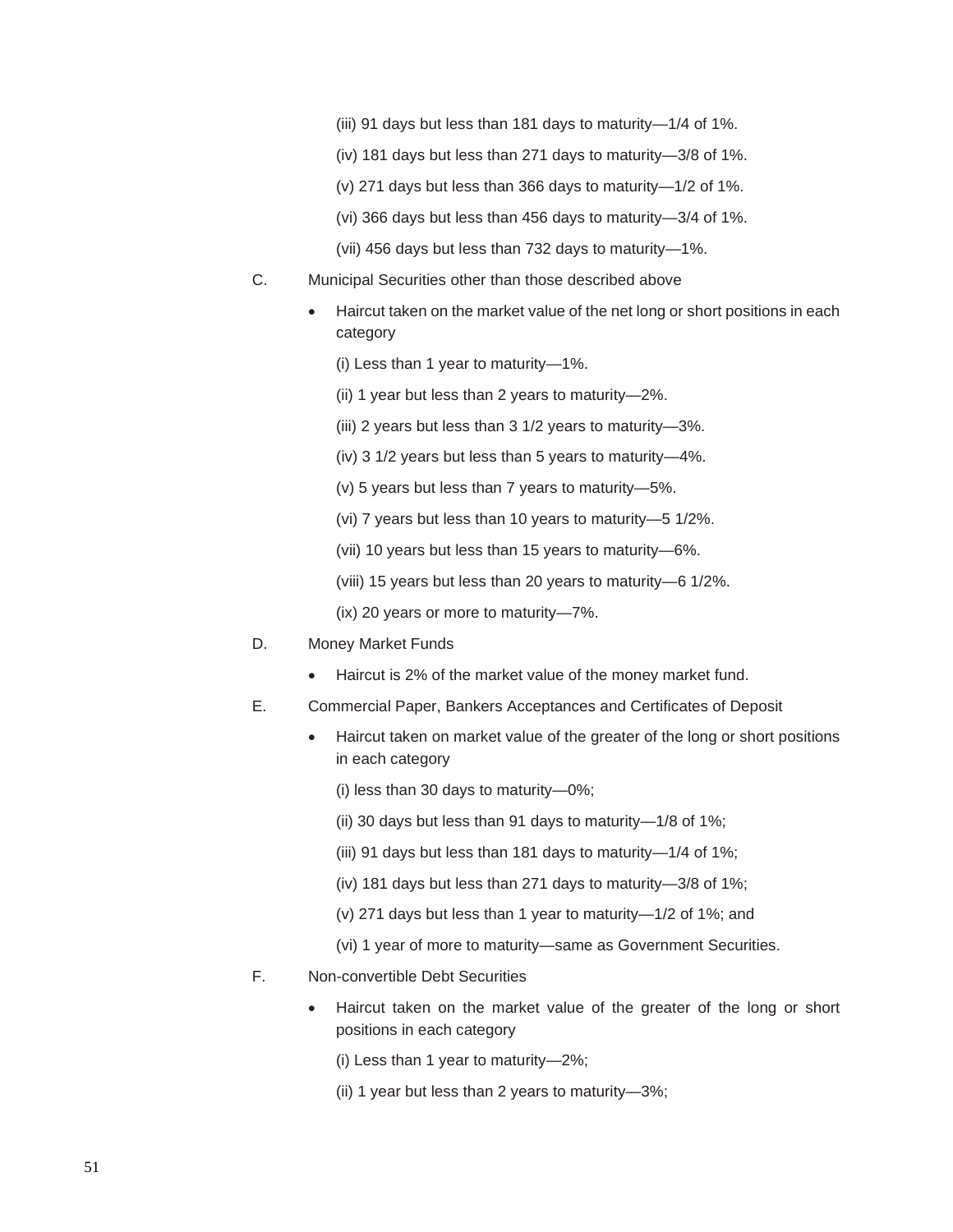- (iii) 2 years but less than 3 years to maturity—5%;
- (iv) 3 years but less than 5 years to maturity—6%;
- (v) 5 years but less than 10 years to maturity—7%;
- (vi) 10 years but less than 15 years to maturity—7 1/2%;
- (vii) 15 years but less than 20 years to maturity—8%;
- (viii) 20 years but less than 25 years to maturity—8 1/2 %; and
- (ix) 25 years or more to maturity—9%.
- G. Convertible Debt Securities
	- If market value is equal to or greater than principal amount, haircut is same as common stock.
	- If market value is less than principal amount, haircut is the same as nonconvertible debt securities.
- H. Common Stock
	- Haircut is 15% of the market value of the greater of the long or short position plus 15% of the lesser to the extent it exceeds 25% of the greater position.
- I. Preferred Stock
	- Haircut is 10% of the market value of the greater of the long or short position.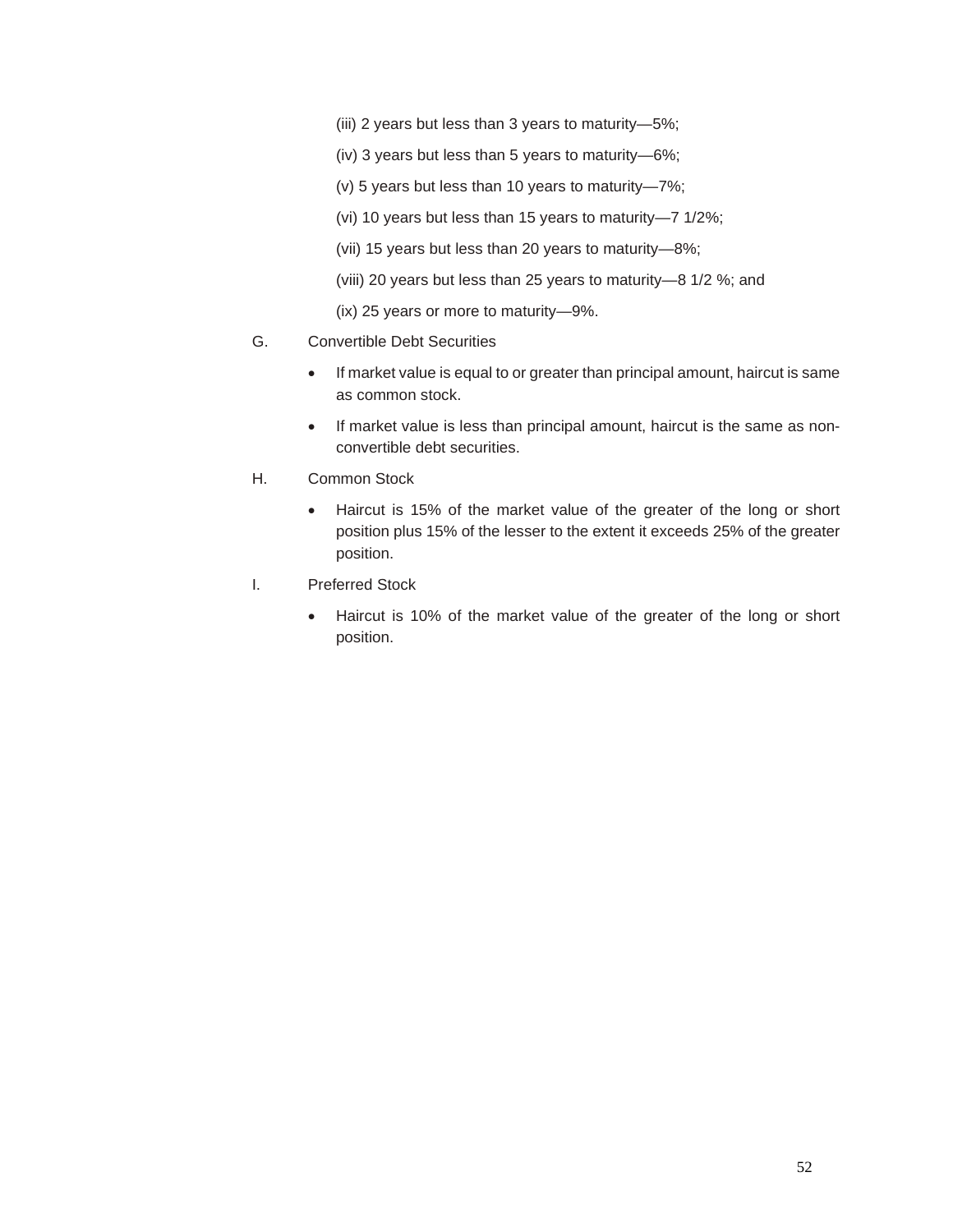NFA is dedicated to helping Member firms meet their regulatory requirements. Each Member firm must adopt a written anti-money laundering ("AML") program tailored to its operations. NFA has developed the following questionnaire to assist firms in meeting that requirement.

The firm should maintain its AML program with other firm procedures. Having a written program is not enough to meet your regulatory requirements, however. You must also implement and follow the program and communicate it to your employees.

Please also consult the following NFA Rule and Interpretive Notice when designing your AML program:

- *[NFA Compliance Rule 2.9. Supervision.](https://www.nfa.futures.org/rulebook/rules.aspx?Section=4&RuleID=RULE%202-9)*
- Interpretive Notice 9045 *– [NFA Compliance Rule 2.9: FCM and IB Anti-](https://www.nfa.futures.org/rulebook/rules.aspx?Section=9&RuleID=9045)[Money Laundering Program.](https://www.nfa.futures.org/rulebook/rules.aspx?Section=9&RuleID=9045)*

A Member firm's written AML program should answer all of the following questions as completely as possible. Although you may answer "not applicable" to particular questions, you should carefully consider the firm's operations before doing so.

# General Questions

- A. What is the firm's policy statement regarding money laundering and terrorist financing?
- B. What are the consequences if an employee does not follow the firm's AML policy?
- C. Who in senior management is responsible for giving written approval of the firm's AML program?
- D. Has the firm designated one or more individuals to be responsible for overseeing the day to day operations of the firm's AML compliance program? Who has the firm designated?
- E. Does the AML Compliance officer/department report to senior management? If so, who do they report to?
- F. What are the AML Compliance Officer's duties and responsibilities?

# Customer Identification Program (CIP)

- A. What identifying information (e.g., name, address, date of birth, tax identification number) does the firm obtain from its new customers?
- B. Does the firm rely on documentary methods to verify identity? If so:
	- What documents does the firm accept to verify the identity of new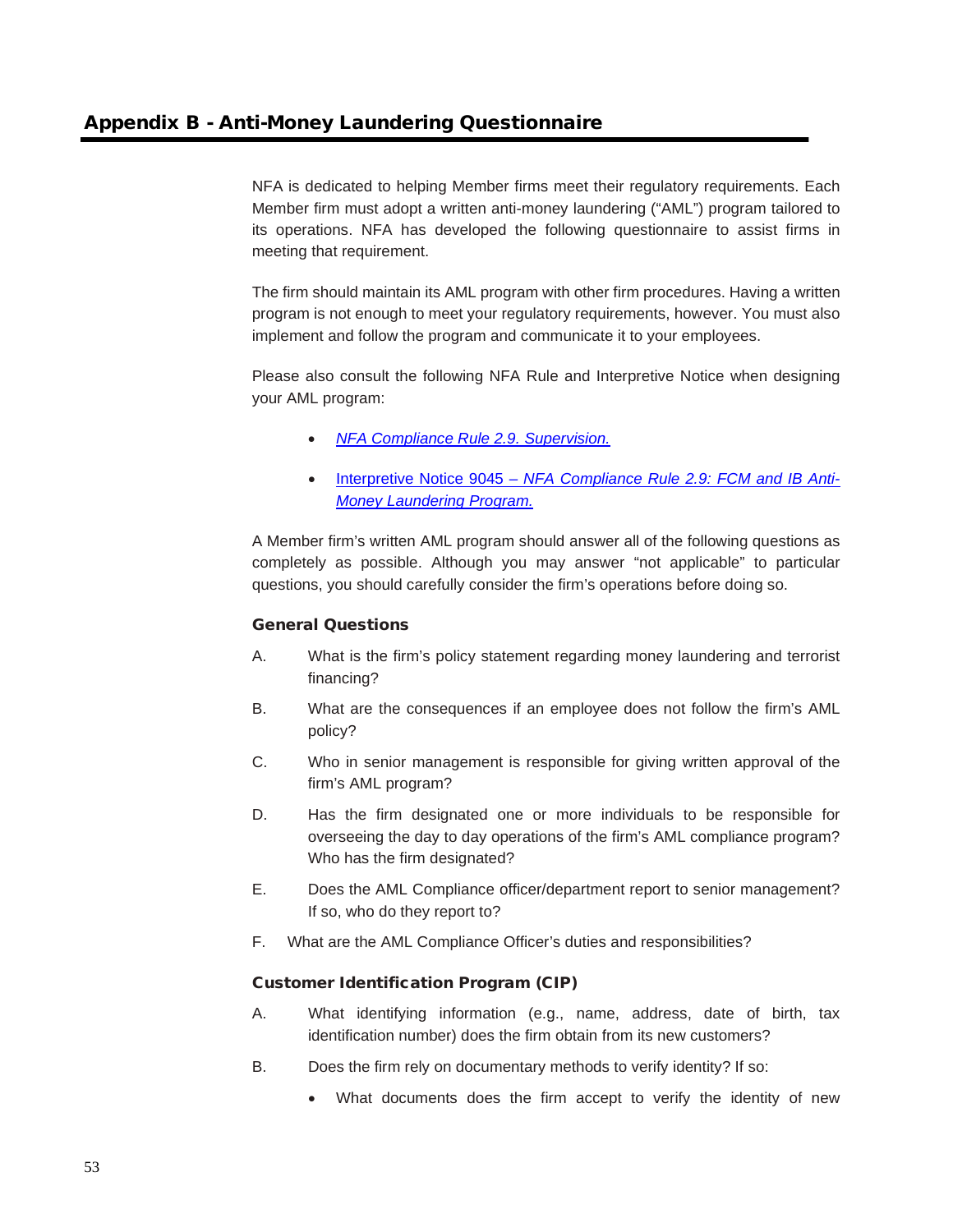customers who are individuals? Be specific.

- What documents does the firm accept to verify the identity of new customers that are not individuals (e.g., corporations, partnerships, trusts)? Be specific.
- C. Does the firm rely on non-documentary methods to verify identity? If so, what non-documentary methods does the firm use to verify a customer's identity? Be specific.
- D. Under what circumstances will the firm verify identity:
	- Using documentary methods alone?
	- Using non-documentary methods alone?
	- Using a combination of both methods?
- E. Does the firm require non-documentary methods in the following situations:
	- The customer is unable to present a current government ID with a photograph or similar safeguard (e.g., a thumbprint)?
	- The firm is not familiar with the documents the customer provides?
	- The firm opens an account without obtaining documents from the customer?
	- A customer opens an account without appearing in person?
	- Other circumstances that increase the risk that the firm will be unable to verify the identity of the customer through documents?

If the firm does not use non-documentary methods in one or more of these situations, why has the firm concluded that non-documentary methods are not necessary?

- F. What is the firm's deadline for completing the verification process? How does the firm ensure that the customer's identity is verified within a reasonable time before or after the account is opened?
- G. Does the firm accept accounts from people who are applying for taxpayer identification numbers? If so, how does the firm confirm that an application for taxpayer identification number has been filed? How does the firm ensure that it obtains the taxpayer identification number within a reasonable period of time?
- H. Under what circumstances will the firm require customers that are not individuals (e.g., corporations, partnerships, trusts) to provide information about the account controller in order to verify the customer's identity?
- I. How does the firm handle an account if the firm does not have a reasonable belief that it knows the customer's identity? Specifically:
	- When will the firm refuse to open an account?
	- What restrictions does the firm place on customer transactions while the firm is still verifying the customer's identity?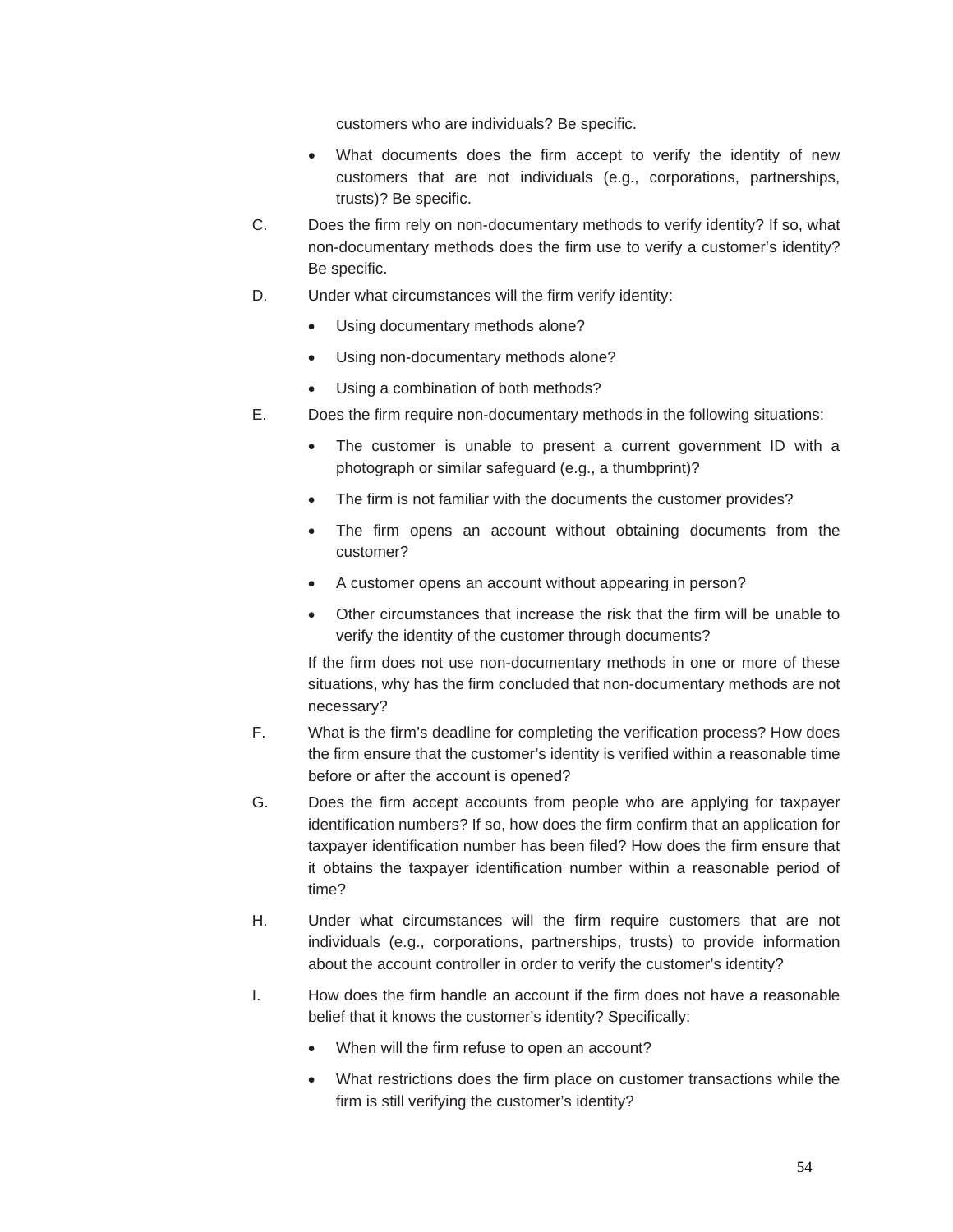- Under what circumstances will the firm close an account after the firm's attempts to verify the customer's identity have failed?
- In what situations will the firm file a suspicious activity report?
- J. Does the firm rely on other financial institutions to carry out its CIP requirements? If so, answer the following questions for each financial institution the firm intends to rely upon:
	- What is the financial institution's name?
	- When will your firm rely on that financial institution to perform some or all elements of the CIP for your firm? If it will perform only some elements, which ones are they?
	- What steps did your firm take to ensure that the financial institution is required to have an AML Compliance program under the Bank Secrecy Act?
	- What Federal agency regulates the financial institution?
	- When did your firm enter into a written agreement with the financial institution requiring it to certify annually that it has implemented an AML program and that it will perform the specified requirements of its own CIP or perform the CIP functions described in the agreement? (You should attach the agreement to the firm's AML procedures.)
	- How does your firm ensure that it obtains a copy of the annual certification?
- K. Does the firm contractually delegate its CIP functions to other entities? If so, answer the following questions for each entity (including any financial institution not included above) that the firm intends to contractually delegate those functions to:
	- What is the entity's name?
	- What elements of the firm's CIP are delegated to that entity?
	- When did you enter into a written agreement outlining each party's responsibilities? (You should attach the agreement to the firm's AML procedures.)
	- What does your firm do to monitor how the other entity implements the CIP and how effective the CIP is?
	- How does your firm ensure that regulators are able to obtain information and records relating to the CIP performed by that entity?
- L. How does your firm notify customers about why the firm requests information to verify identity before opening an account? What does the notice say?
- M. Where, in what form and for what time period does the firm keep the following information:
	- Identifying information collected from customers (e.g., name, address,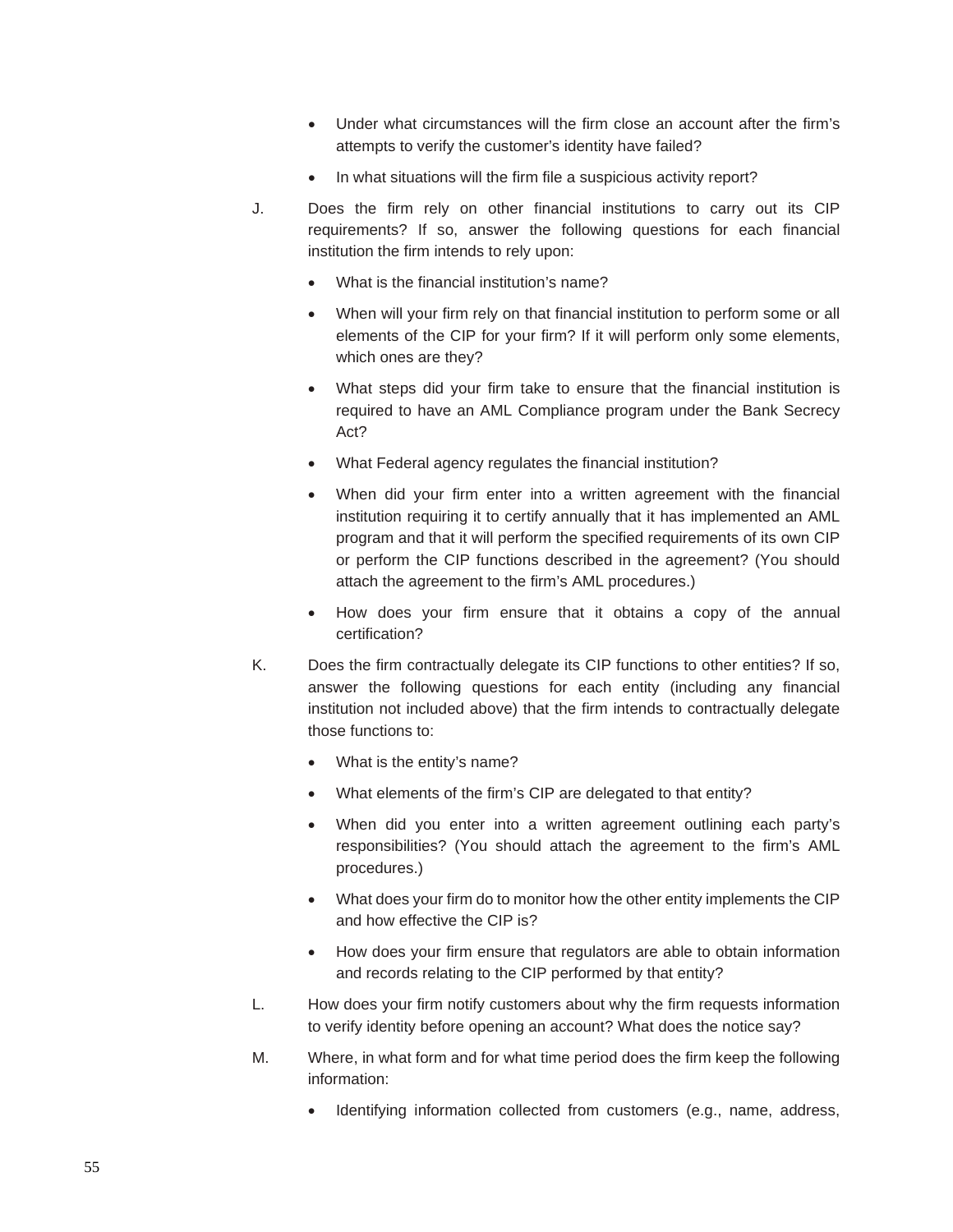date of birth, tax identification number)?

- Documents used to verify identity? Does the firm keep a copy of the documents or does it record the necessary information (e.g., identification number, place issued, date issued, expiration date)?
- Descriptions of the methods used and results obtained when nondocumentary methods are used to verify identity?
- Descriptions of how discrepancies in particular customers' verifying information are resolved?

## Identifying and Verifying Beneficial Owners

- A. For all new accounts for legal entity customers, does the firm identify all individuals who directly or indirectly own more than 25% of the legal entity and an individual with significant authority to control, manage or direct the legal entity customer (account controller)?
- B. Does the firm obtain the following for each beneficial owner and the account controller?
	- Name
	- Title (for account controllers only)
	- Date of Birth
	- Residential or Business Address
	- For U.S. Person Social Security Number
	- For Non-U.S. Person Passport Number and Country of Issuance or other similar Identification Number
- C. Does the firm obtain a certification signed by the natural person opening an account for a legal entity indicating the above information is complete and accurate and include:
	- Name and title of natural person opening the account
	- Name and address of legal entity
	- Name
	- Signature
	- Date
	- Legal Entity Identifier (Optional)
- D. Does the firm verify the identity of each beneficial owner and account controller that, at a minimum, contains the same elements the firm employs to verify the identity of customers under its CIP procedures?
- E. Where, in what form, and for what time period does the firm keep the following information: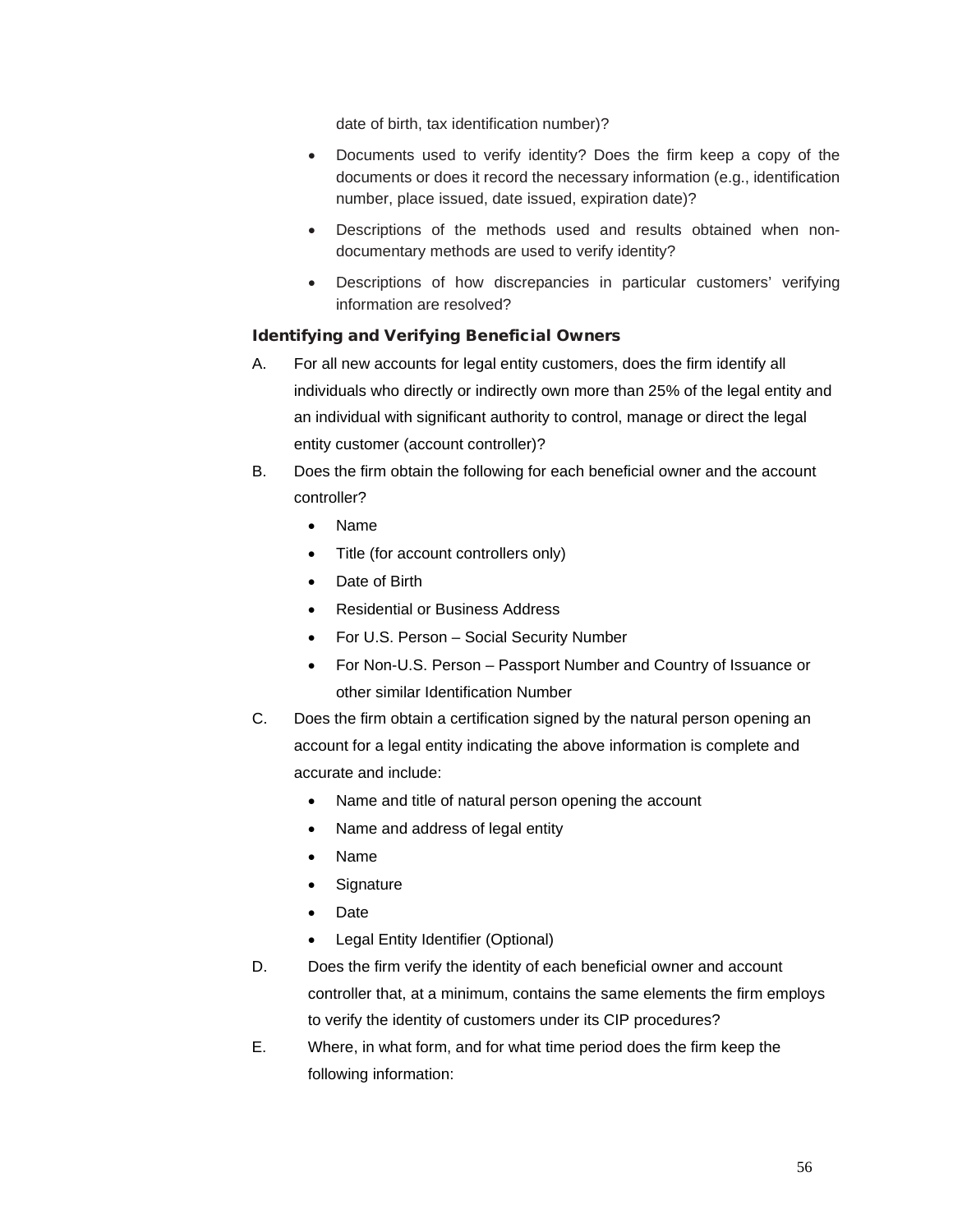- Identifying information collected on beneficial owners and account controllers (e.g., name, address, date of birth, tax identification number)?
- Documents used to verify identity? Does the firm keep a copy of the documents or does it record the necessary information (e.g., identification number, place issued, date issued, expiration date)?
- Descriptions of the methods used and results obtained when nondocumentary methods are used to verify identity?
- Descriptions of how discrepancies in a particular beneficial owner or account controller's verifying information are resolved?
- F. Does the firm rely on other financial institutions to carry out its beneficial ownership requirements? If so, answer the following questions for each financial institution the firm intends to rely upon:
	- What is the financial institution's name?
	- When will your firm rely on that financial institution to perform some or all elements of the beneficial ownership requirements for your firm? If it will perform only some elements, which ones are they?
	- What steps did your firm take to ensure that the financial institution is required to have an AML Compliance program under the Bank Secrecy Act?
	- What Federal agency regulates the financial institution?
	- When did your firm enter into a written agreement with the financial institution requiring it to certify annually that it has implemented an AML program and that it will perform the specified requirements of its own beneficial ownership requirements or perform the beneficial ownership functions described in the agreement? (You should attach the agreement to the firm's AML procedures.)
	- How does your firm ensure that it obtains a copy of the annual certification?
- G. Does the firm contractually delegate its beneficial ownership functions to other entities? If so, answer the following questions for each entity (including any financial institution not included above) that the firm intends to contractually delegate those functions to:
	- What is the entity's name?
	- What elements of the firm's beneficial ownership requirements are delegated to that entity?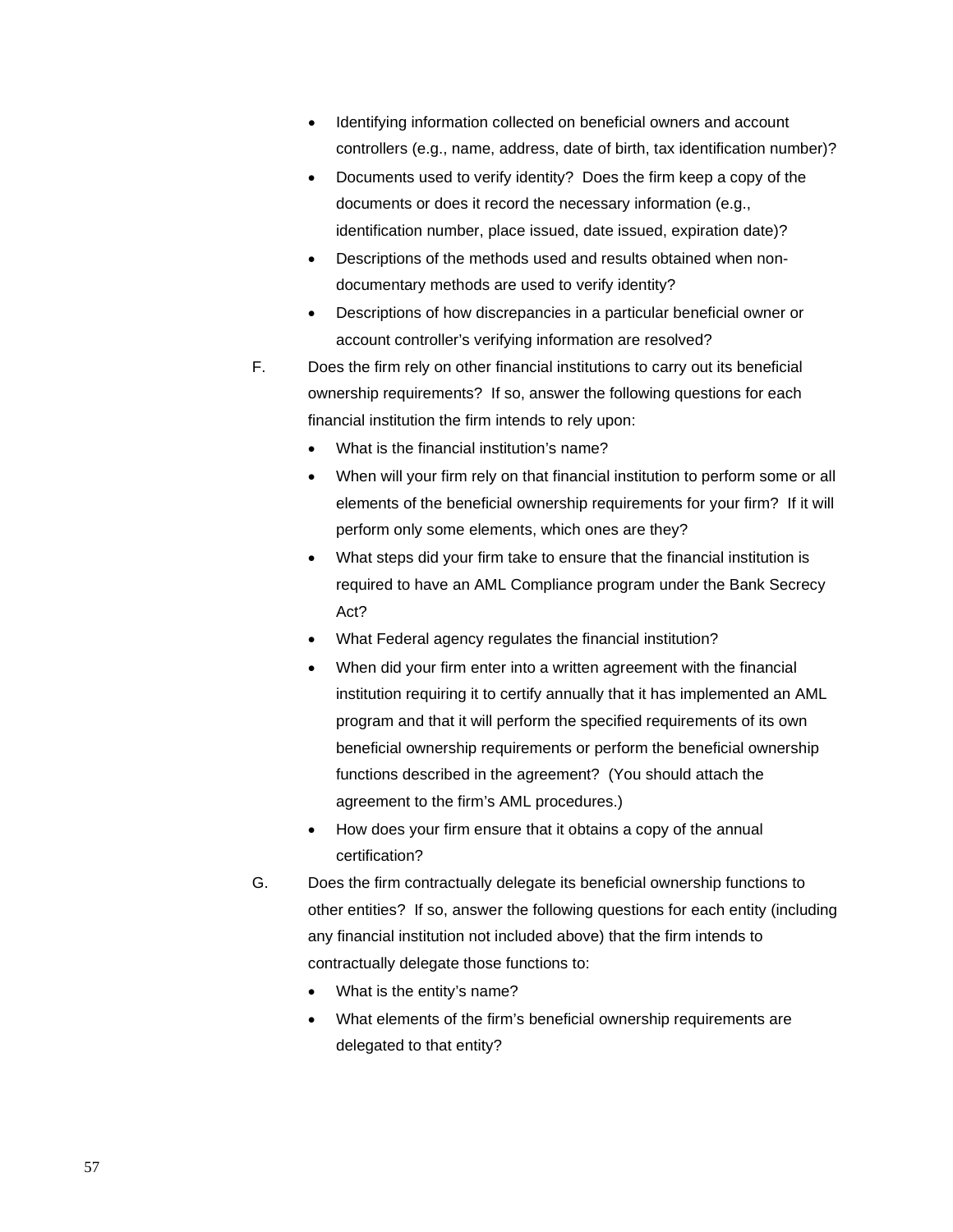- When did you enter into a written agreement outlining each party's responsibilities? (You should attach the agreement to the firm's AML procedures.)
- What does your firm do to monitor how the other entity implements the beneficial ownership requirements and how effective the beneficial ownership requirements is?
- How does your firm ensure that regulators are able to obtain information and records relating to the beneficial ownership requirements performed by that entity?

# Identifying High-Risk Accounts

- A. How does the firm identify potentially high-risk accounts?
- B. What types of accounts does the firm characterize as high risk?
- C. How does the firm determine whether a customer/prospective customer appears on OFAC's list of Specially Designated Nationals and Blocked Persons (SDN list) identifying known or suspected terrorists and terrorist organizations?
- D. How does the firm determine whether a customer is located in a country on OFAC's list of sanctioned countries?
- E. How does the firm determine whether a customer appears on any list of known or suspected terrorists or terrorist organizations that is issued by the Federal Government and designated by the Treasury Department? How does the firm ensure that it follows all Federal directives issued in connection with the list? (Note: No other lists or federal directives have yet been issued).
- F. How does the firm determine whether a customer is from a country that appears on FATF's Public Statement of jurisdictions with AML/CFT deficiencies?
- G. What type of ongoing monitoring does the firm do to ensure that existing customers don't subsequently appear on the SDN list or come from a country on OFAC's sanctioned country list or FATF's Public Statement of jurisdictions with AML/CFT deficiencies?
- H. What kind of due diligence does the firm perform to determine whether to accept a high risk account?
- I. How does the firm determine whether additional monitoring of account activity is necessary for a high risk account?
- J. What additional monitoring does the firm perform for account activity in high risk accounts?
- K. What special steps will the firm take if the customer/prospective customer or its country appears on the following lists: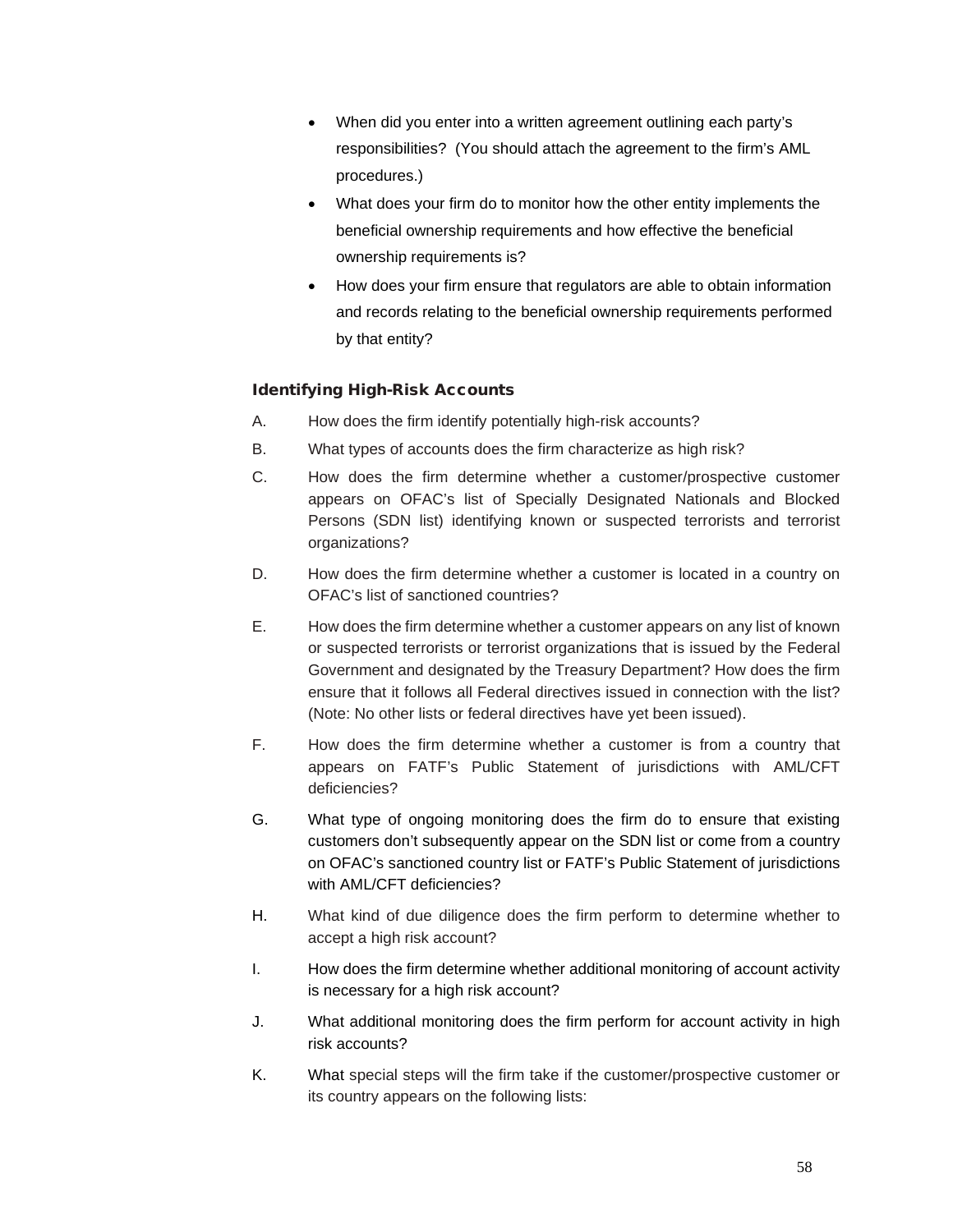- OFAC's SDN list?
- OFAC's list of sanctioned countries?
- A list of known or suspected terrorists or terrorist organizations issued by the Federal Government?
- FATF's NCCT Public Statement of jurisdictions with AML/CFT deficiencies?

# Ongoing Customer Due Diligence and Detection and Reporting of Suspicious Activity

- A. What systems and procedures does the firm use to detect and report suspicious activity:
	- During the account opening process?
	- While an account is open?
	- When an account closes?
- B. What risk-based ongoing customer due diligence (CDD) procedures does the firm employ to:
	- Understand the nature and purpose of customer relationships for purposes of developing a customer risk profile; and
	- Conduct ongoing monitoring to identify and report suspicious transactions, and on a risk basis, maintain and update customer information, including beneficial ownership information?
- C. What type of transactions will require a firm to file a form SAR?
- D. How does the firm ensure that a form SAR is filed for a transaction or series of transactions that are conducted, attempted by, at or through the firm, involve an aggregate of at least \$5,000 in funds or other assets and the firm knows, suspects or has reason to suspect that transactions or pattern of transactions (1) Involves funds that come from illegal activity or are part of a transaction designed to conceal that the funds are from illegal activity (2) Are designed, such as through structuring, to evade the reporting requirements of BSA (3) Do not appear to serve any business or apparent lawful purpose (4) Use the firm to facilitate a criminal transaction. Generally, a SAR is due within 30 days after the firm becomes aware of the suspicious transaction.
- E. How does the firm monitor wire transfer activity for unusual transfers (e.g., unexpected or unusually frequent or large transfers by a particular account during a particular period, transfers involving certain countries identified as high risk or having AML/CFT deficiencies)?
- F. What examples of "red flags" does the firm provide its employees to alert them to suspicious activity?
- G. What kind of investigation does the firm do when a red flag occurs? Who does it?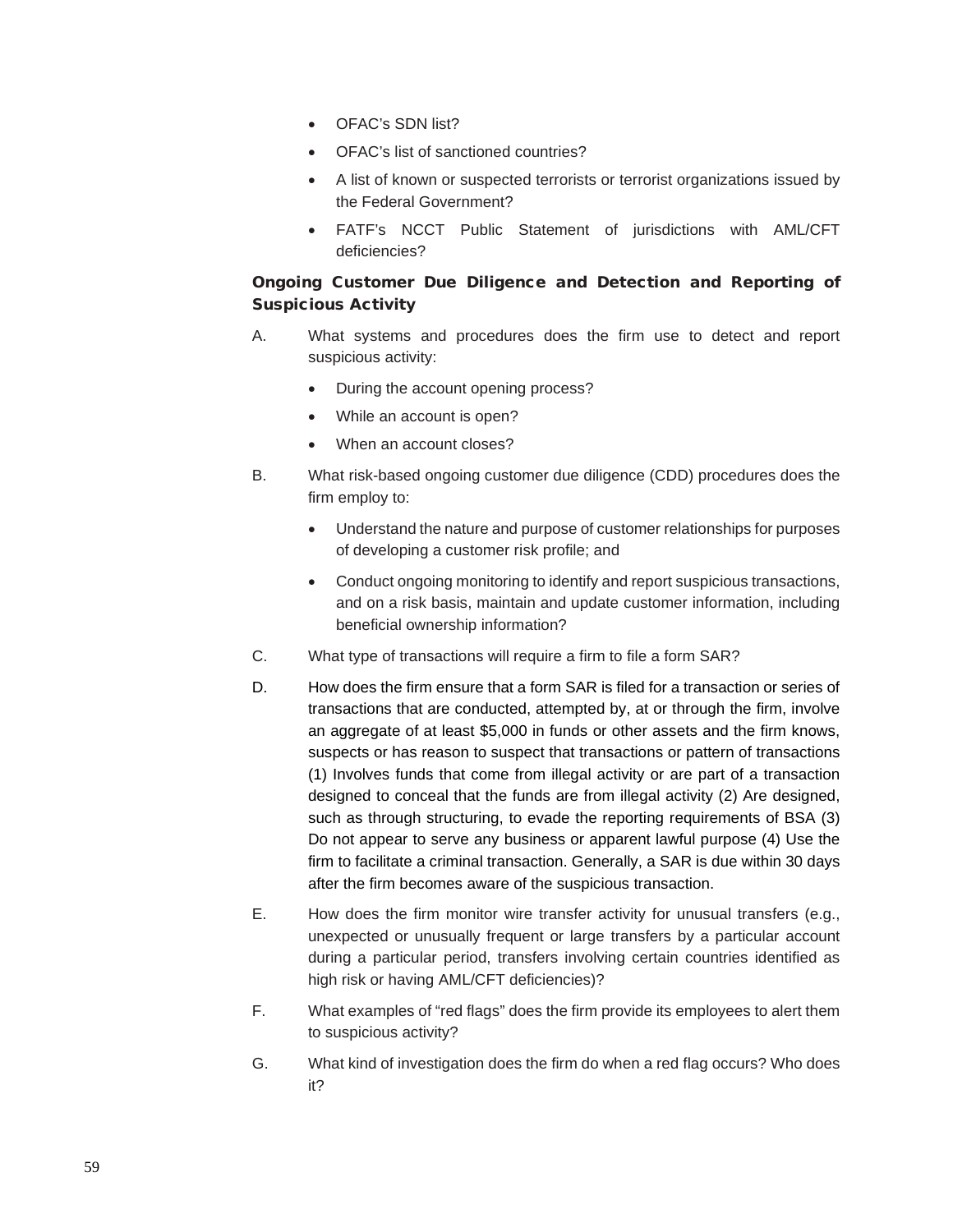- H. How promptly must employees report potential suspicious activity, and who do they report it to?
- I. What are the firm's procedures for filing a form SAR with FinCEN after the firm becomes aware of a suspicious transaction or if identity is unknown? Specifically, how promptly does the firm file a form SAR with FinCEN?
- J. Which supervisory personnel evaluate the activity and determine whether the firm is required to file a SAR with FinCEN?
- K. How does your firm ensure the confidentiality of SAR filings or any information that would reveal the existence of a SAR?
- L. Where and in what form does the firm keep the form SAR and any supporting documentation, which must be maintained for five years from the date the SAR was filed?
- M. How does the firm maintain the confidentiality of the form SAR?
- N. If your firm shares a SAR with a parent entity (or entities), does it have a written confidentiality agreement in place specifying that the parent (or parent entities) must protect the confidentiality of the SAR through appropriate internal controls?
- O. If your firm shares a SAR, or any information that might reveal the existence of a SAR, with an affiliate, does it have policies and procedures, as part of its internal controls, which ensure that its affiliate protects the confidentiality of the SAR? Note that any affiliate receiving a SAR from your firm must be subject to a SAR regulation and cannot share the SAR with another affiliate.
- P. What kind of due diligence does the firm do to ensure that any requests for SARs or SAR supporting documentation come from a representative of FinCEN or an appropriate law enforcement or supervisory agency? What procedures will the firm use to complete this verification?
- Q. Does the firm have additional risk-based measures to help ensure the confidentiality of SARs, including limiting access to the SARs, using cover sheets for SARs or supporting documentation that indicates the filing of a SAR, or using electronic notices that highlight confidentiality concerns before a person may access or disseminate the information? Does the firm include information on SAR confidentiality and the penalties associated with unauthorized disclosure in its ongoing training of employees?
- R. Does the firm obtain a written request from a law enforcement agency when the agency is requesting that the firm keep a particular account open? If so, what type of documentation is maintained and for what time period does the firm keep the documentation?

### **Other**

A. If your firm is an FCM, what steps does the firm take to respond to FinCEN information requests (e.g., 314(a) biweekly request)?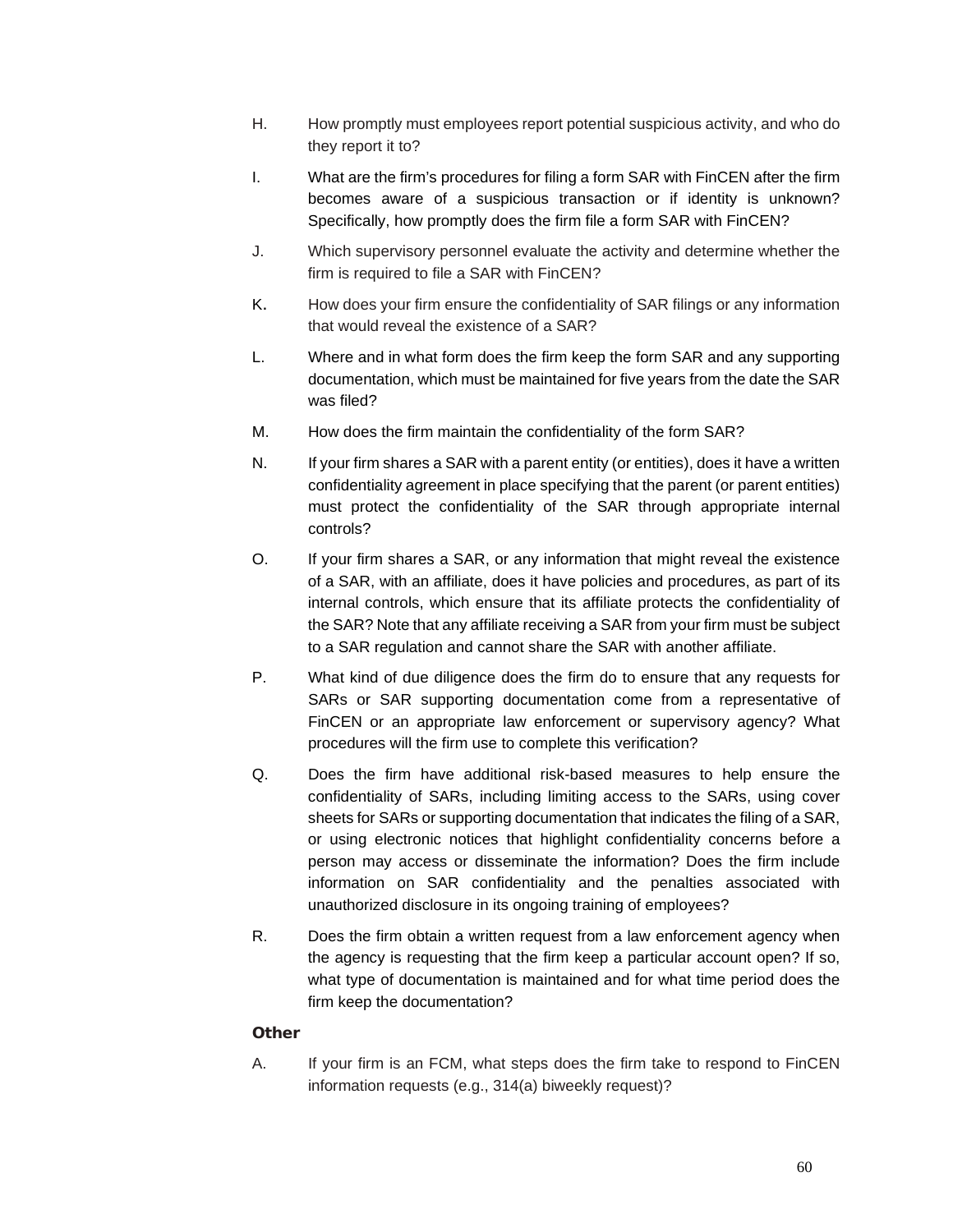- B. If responsibilities for conducting AML compliance, other than CIP responsibilities, are divided between your firm and an FCM or IB, what documentation does your firm maintain to indicate how those responsibilities are divided? How does the firm ensure the other firm is adhering to the AML procedures?
- C. If your firm is an FCM that guarantees introducing brokers ("GIB"), how does it ensure that the firm's GIBs are adhering to their AML procedures?
- D. If your firm is an FCM, how does your firm comply with the currency transaction reporting and funds transfer recordkeeping requirements set forth in the Bank Secrecy Act?
- E. Does your firm accept private banking accounts maintained for non-U.S. persons? If so, what kind of special due diligence does the firm perform for those accounts? If not, how does the firm screen new accounts to ensure that it does not accept this type of account?
- F. Does your firm accept private banking accounts maintained by or on behalf of senior political figures? If so, what enhanced scrutiny does the firm conduct for private banking accounts maintained by or on behalf of senior political figures? If not, how does the firm screen new accounts to ensure that it does not accept this type of account?
- G. Does your firm have a procedure to file the required FBAR report if it has a financial interest or signature authority over any financial accounts which exceed \$10,000 in a foreign country at any time during the calendar year?
- H. Does your firm (only FCMs) have a procedure to file a Report of International Transportation of Currency or Monetary Instruments (CMIR) if your firm transports amounts exceeding \$10,000 internationally under certain circumstances?
- I. Does the firm accept correspondent accounts established, maintained or administered by the firm in the US for a foreign financial institution. If so, what procedures or controls have the firm established over the account that will allow the firm to reasonably detect and report any known suspected money laundering activity conducted through or involving the correspondent account? If not, it is sufficient to indicate that the firm will not open any correspondent accounts.
- J. What are the firm's procedures regarding Section 311 Special Measures? Does the procedures require the firm to monitor FinCEN's website for information on foreign jurisdictions, institutions, classes of transactions, or types of account that have been designated as a primary money laundering concern and any special measures that have been imposed? Does the firm's procedure require the firm to follow any special measures that have been imposed?
- K. Which individuals or departments are trained, at least every 12 months, on the firm's overall AML program?
- L. Which individuals or departments are trained to monitor unusual trading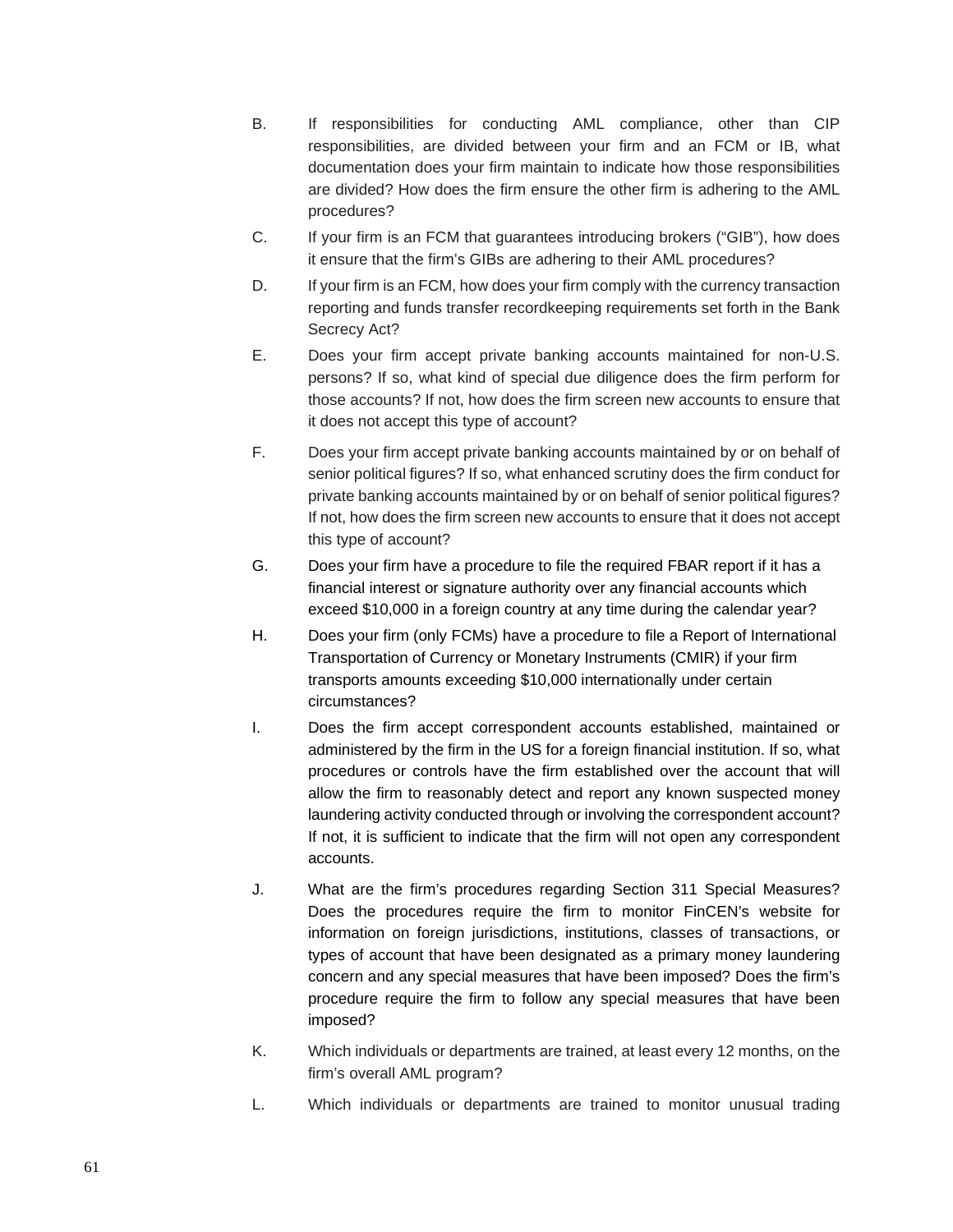activity to detect suspicious activity? How often do these employees take the training?

- M. Who conducts the training and what areas does it cover? Be specific for each group of employees who receive training.
- N. Other than documents obtained or made during the CIP process, what AML documents and records does the firm maintain? How long are they maintained? Be specific.
- O. Which independent firm personnel or experienced outside party will conduct annual testing on the adequacy of the firm's anti-money laundering program at least every 12 months?
- P. What areas are reviewed in the annual audit?
- Q. Who in senior management or on the audit committee receives the results of the independent audit?
- R. Who in senior management or on the audit committee reviews and signs off in writing on the independent audit report?
- S. How will the firm address deficiencies noted in the annual AML audit report?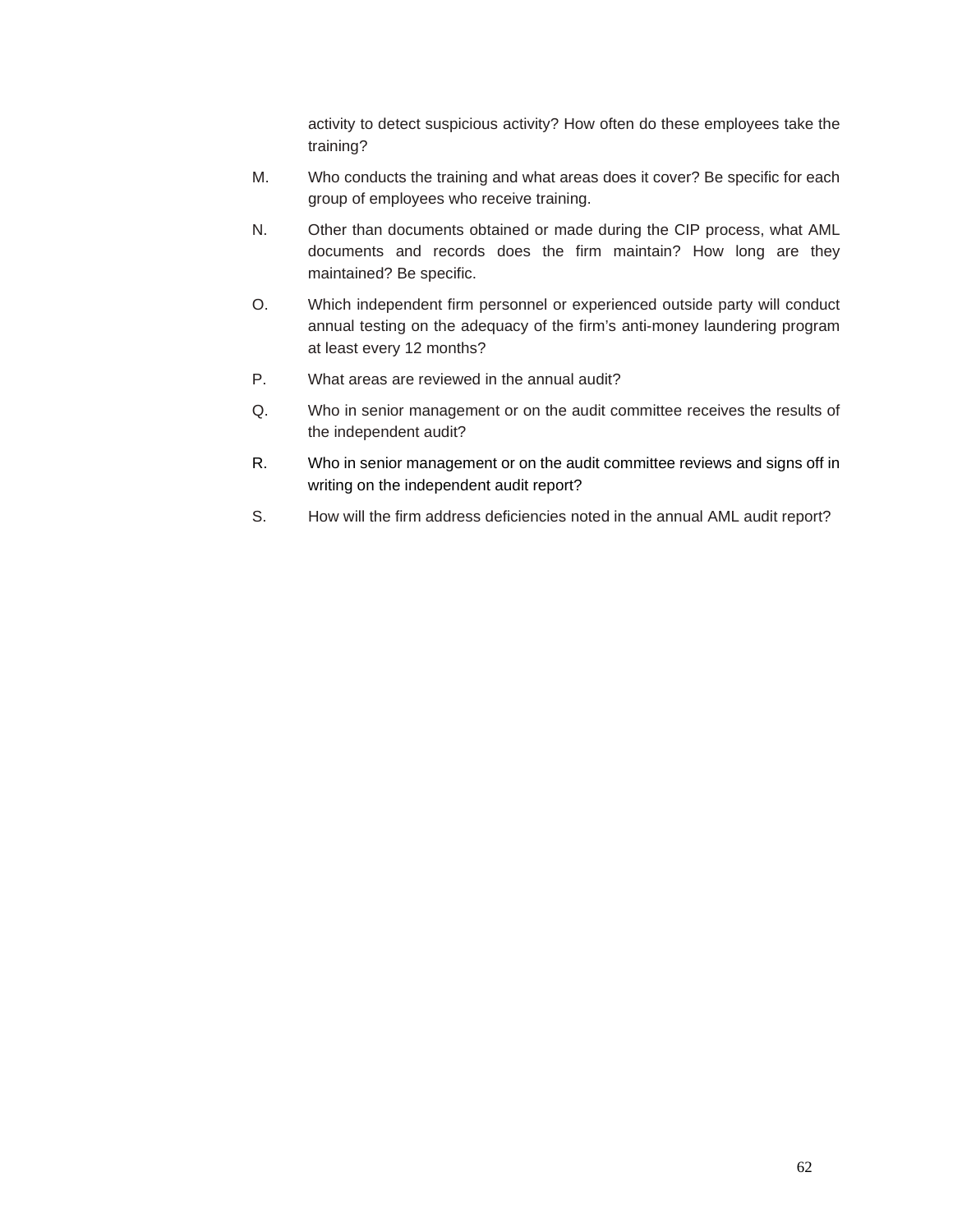# Appendix C - Business Continuity & Disaster Recovery Plan Questionnaire

Each NFA Member firm must adopt a written business continuity and disaster recovery plan tailored to its operations. NFA has developed the following questionnaire to assist firms in meeting that requirement.

The firm should maintain its business continuity and disaster recovery plan with other firm procedures. Having a written policy is not enough to meet your regulatory requirements, however. You must also implement and follow that policy and communicate it to your employees.

Please also consult the following NFA Rule and Interpretive Notice when designing your plan:

- *[NFA Rule 2-38. Business Continuity and Disaster Recovery Plan.](https://www.nfa.futures.org/rulebook/rules.aspx?Section=4&RuleID=RULE%202-38)*
- Interpretive Notice 9052 *– [NFA Compliance Rule 2-38: Business Continuity](https://www.nfa.futures.org/rulebook/rules.aspx?Section=9&RuleID=9052)  [and Disaster Recovery Plan.](https://www.nfa.futures.org/rulebook/rules.aspx?Section=9&RuleID=9052)*

A Member firm's written policy should answer all of the following questions as completely as possible. Although you may answer "not applicable" to particular questions, you should carefully consider the firm's operations before doing so.

- A. Where are the firm's backup facilities (including systems and personnel) located? Are the backup facilities located in separate geographical areas from the primary facility? Are the backup facilities on a different power grid than the primary facility? Do they utilize a different telecommunication vendor?
- B. What are the firm's procedures for backing up or copying essential documents and data? How often is this done?
- C. Does the firm store the information in hard copy? In electronic format? Where is the backup information stored?
- D. What staff competencies or duties are critical to continuing your operations? How has your firm duplicated these competencies in order to minimize the effect on the firm's operations if it loses primary staff?
- E. What specific steps will the firm take to minimize the impact of business interruptions encountered by the following third parties:
	- Banks?
	- Carrying brokers?
	- Order routers?
	- Data providers?
	- Other third parties that are critical to continuing your operation? Be specific.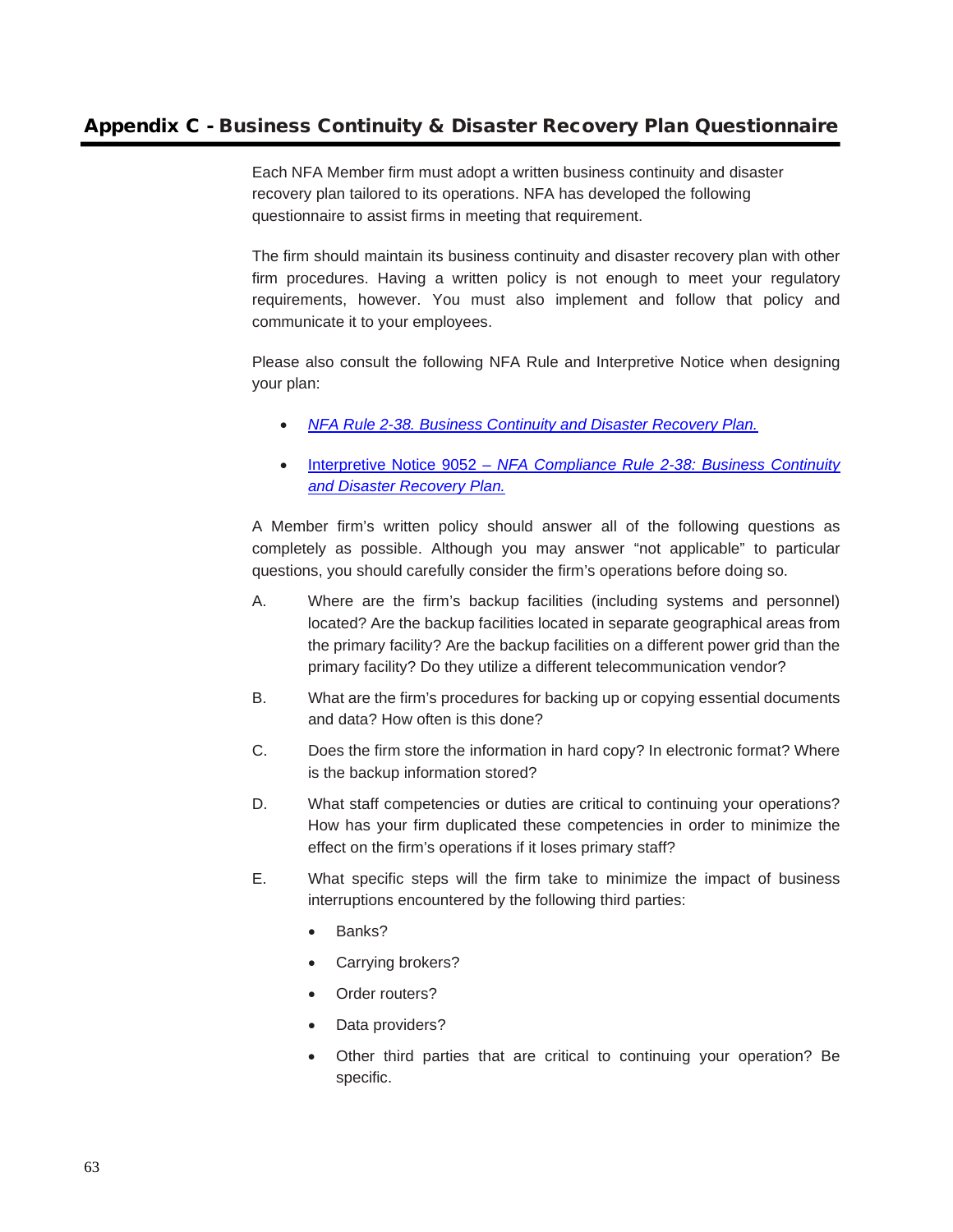- F. Describe the firm's disaster-related communication plan. Specifically, how will the firm contact each of the following essential parties:
	- Employees?
	- Customers?
	- Carrying brokers?
	- Vendors?
	- Other third parties that are essential to continuing your operation? Be specific.
- G. How often does management review the plan for needed updates? What evidence does the firm maintain as proof that a review was completed?
- H. How often is the plan tested for effectiveness? Describe the testing process, including whether the firm plans to participate in any industry-wide disaster recovery testing. What evidence does the firm maintain as proof that a test was completed?
- I. Where does the firm maintain copies of the plan? Is the plan kept at one or more off-site locations that are readily accessible to key employees? Be specific.
- J. List the key employees that have received the plan. Has the plan been explained to these employees? What essential components have been discussed with all other employees? How often will the plan be communicated or distributed to employees?
- K. What procedures are in place to ensure that any updated plan is distributed to key employees and that all other employees are notified of changes to essential components?
- L. Have FCM Members provided NFA with, and maintained the emergency contact information for, all key management employees? Additionally, have the firms provided NFA with the location, address and telephone number of its primary and alternative disaster recovery sites?

*If not, this information can be updated through the WinJammerTM Online Filing System.*

M. Have IB, CPO, or CTA Member firms provided NFA with emergency contact information for one or more individuals whom NFA can contact in the event of an emergency?

*If not, this information can be updated in the firm's annual questionnaire. Go to NFA's website home page under the "Annual Update" heading. Click on "Annual Questionnaire." Members will need an ORS sign-on ID and password to gain access.* 

N. The components listed in letters A through N are the minimum areas that the plan should address. Please include additional information on any other areas that are essential to your operations.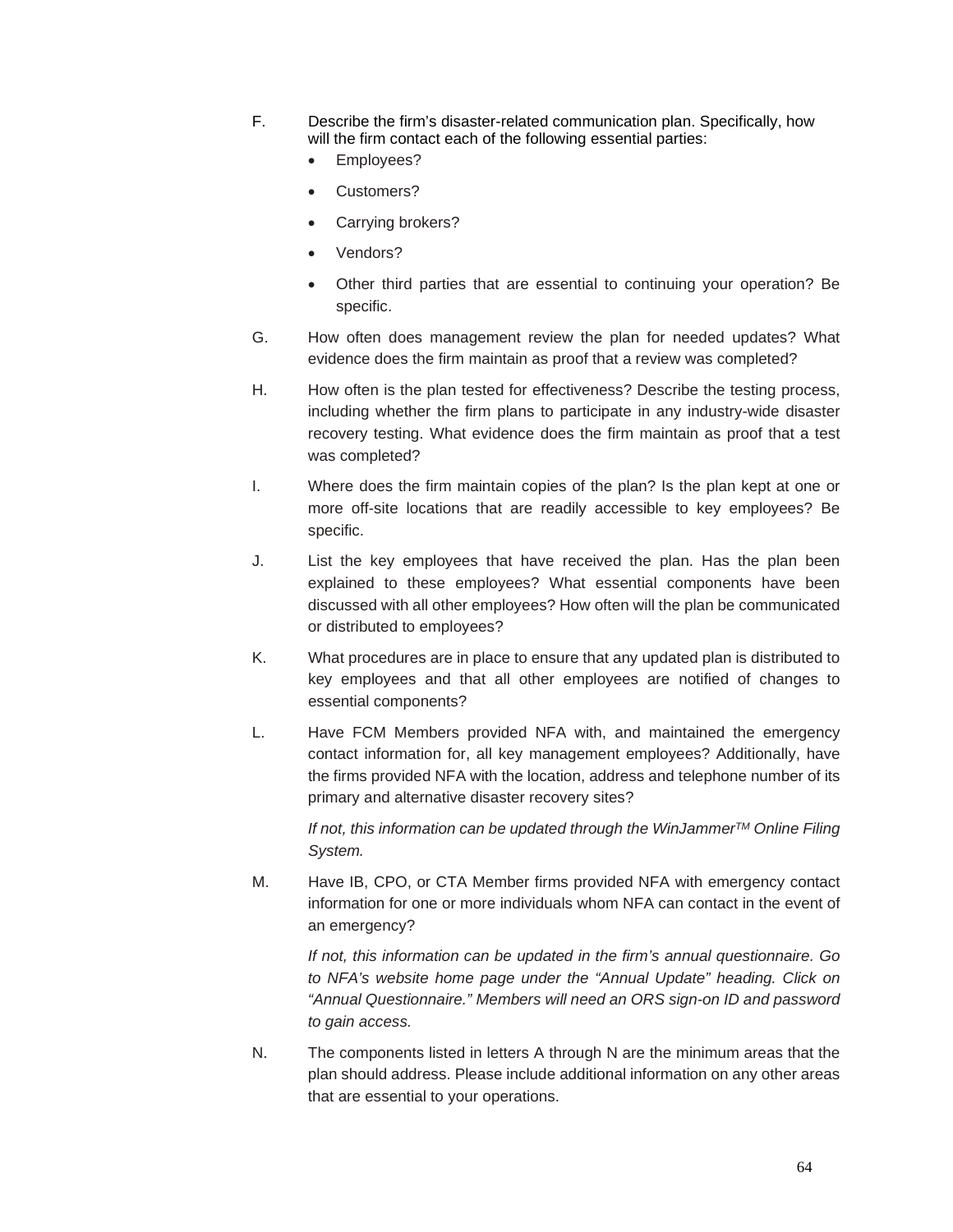Each NFA Member firm must adopt a written ethics training policy tailored to its operations. NFA has developed the following questionnaire to assist firms in meeting that requirement.

The firm should maintain its ethics training policy with other firm procedures. Having a written policy is not enough to meet your regulatory requirements, however. You must also implement and follow that policy.

Please also consult the following NFA Rule and Interpretive Notice when designing your plan:

- *[NFA Rule 2-9. Supervision.](https://www.nfa.futures.org/rulebook/rules.aspx?Section=4&RuleID=RULE%202-9)*
- Interpretive Notice 9051 *NFA [Compliance Rule 2-9: Ethics Training](https://www.nfa.futures.org/rulebook/rules.aspx?Section=9&RuleID=9051)  [Requirements.](https://www.nfa.futures.org/rulebook/rules.aspx?Section=9&RuleID=9051)*

A Member firm's written policy should answer all of the following questions as completely as possible.

- A. Who conducts the ethics training? If the firm conducts training in-house, who are the training personnel (by name or title)? If the firm utilizes an outside provider, what is the provider's name?
- B. What are the training personnel's or provider's qualifications? What proof does the firm maintain that the training personnel or provider are qualified to conduct ethics training?
- C. What type of medium (e.g., Internet, audiotapes, computer software, video tapes, in-person courses) does the firm utilize for the ethics training course?
- D. How frequently are employees required to complete the training? Specifically, how soon and how often are new registrants required to complete ethics training? How often are other registrants required to complete ethics training?
- E. How long is the ethics training program for new registrants? For existing registrants?
- F. List the topics the ethics training program addresses.
- G. What type of written materials are distributed during training? How does the firm ensure that it maintains copies of those materials?
- H. What type of documentation or records does the firm maintain as proof that its employees have completed the ethics training?
- I. How often does management review the firm's ethics training policy?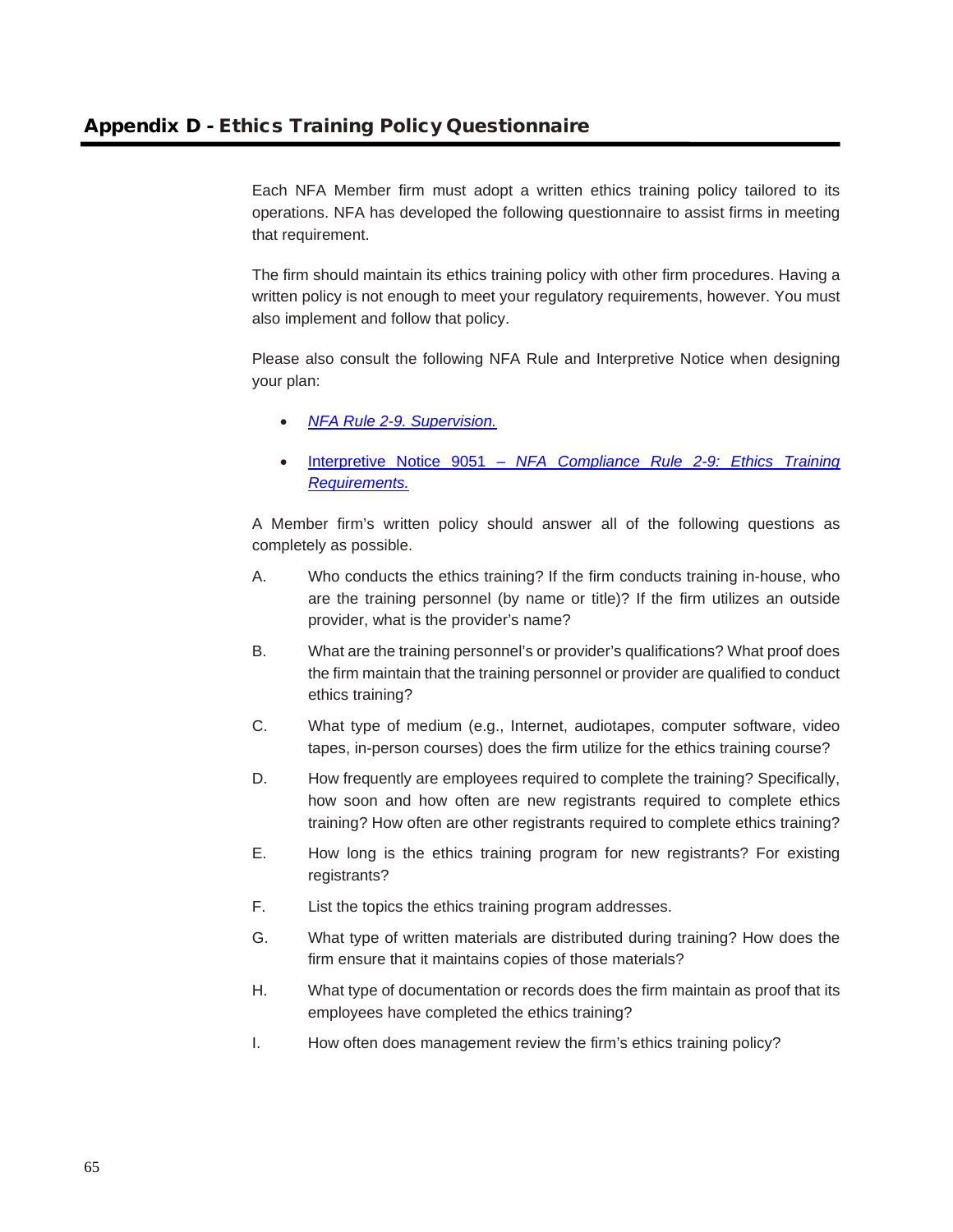NFA has developed the following questionnaire to assist firms in meeting their obligations under the CFTC's privacy rules.

Many elements of the firm's privacy policy must be described in the privacy notice given to customers. The firm's policy and procedures for protecting customer records and information (see Question C) must be in writing separate from the privacy notice and should be maintained with the rest of the firm's written procedures. Although the firm is not technically required to have a separate document describing every aspect of its privacy policy and procedures, a comprehensive written policy is the best way to ensure that firm personnel know what the firm's policy is. This is important because just having a policy is not enough to meet your regulatory requirements. You must also implement and follow that policy.

The questions listed below are very general and do not cover every aspect of the privacy rules. You should consult the following CFTC Regulations when designing your privacy policy:

• *CFTC Regulation 160 -- Privacy of Consumer Financial Information* 

A firm's privacy policy should answer all of the following questions as completely as possible. Although you may answer "not applicable" to particular questions, you should carefully consider the firm's operations before doing so.

A. Does the firm solicit, accept, or have any clients or customers who are individuals and who use the firm's products or services primarily for personal, family or household purposes?

[NOTE: If the answer to this question is "NO," the firm is not required to have a privacy policy and does not need to answer the remaining questions.]

- B. What types of nonpublic personal information does the firm collect from clients or customers? Be specific. (NOTE: Nonpublic personal information includes account numbers, trading history, account balances, social security numbers and all financial information obtained from the customer. It also includes names and addresses when that information is included in a list derived in whole or in part from nonpublic personal information, such as a list of the firm's customers.)
- C. What does the firm do administratively, technically and physically to maintain the confidentiality and security of customer information?
	- How does the firm safeguard paper documents?
	- How does the firm safeguard electronic information?
	- Who has access to nonpublic personal information?
	- How does the firm protect against unauthorized access, disclosure or use of the information?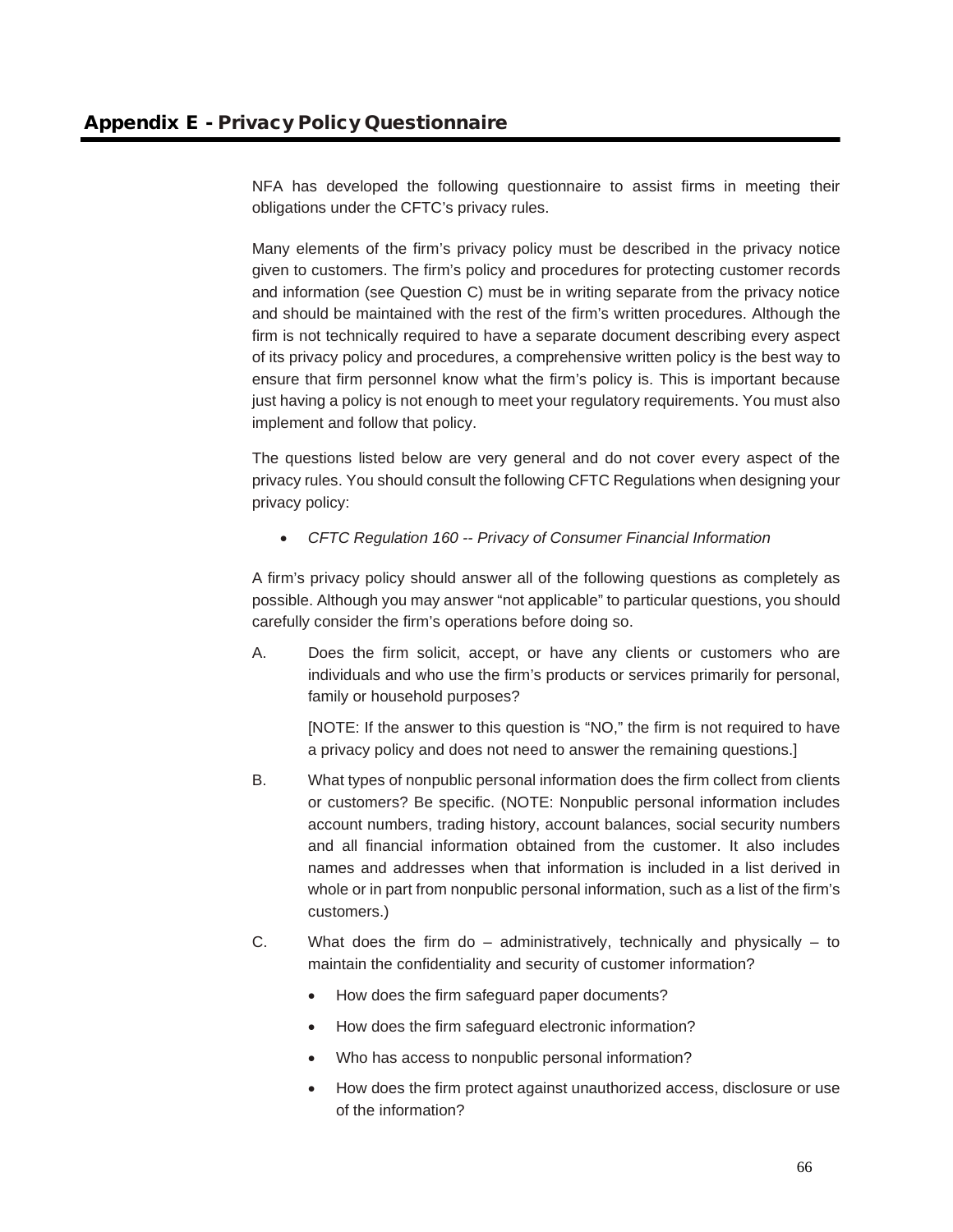- D. Does the firm disclose information to nonaffiliated third parties? If so, what categories of nonaffiliated third parties does the firm disclose customer information to? For each category, what information does the firm disclose and under what circumstances does the firm disclose it? Be specific.
- E. What types of information are included in the firm's written privacy notice? (If the firm has written privacy procedures, you should attach a copy of the privacy notice to those procedures.)
- F. When does the firm provide new customers with the firm's privacy policy? How often does the firm provide its privacy policy to existing customers?
- G. Under what circumstances does the firm provide its privacy policy to consumers who do not become customers?
- H. How does the firm distribute its privacy policy to customers (e.g., electronically or mailed, included with account statements)?
- I. Does the firm give customers an opt-out notice? (If the firm has written privacy procedures, you should attach a copy of the opt-out notice to those procedures.) [NOTE: Your firm does not have to give customers an opt-out notice if it does not share nonpublic personal information with nonaffiliated third parties.]
- J. When does the firm provide customers with amended privacy and opt-out notices?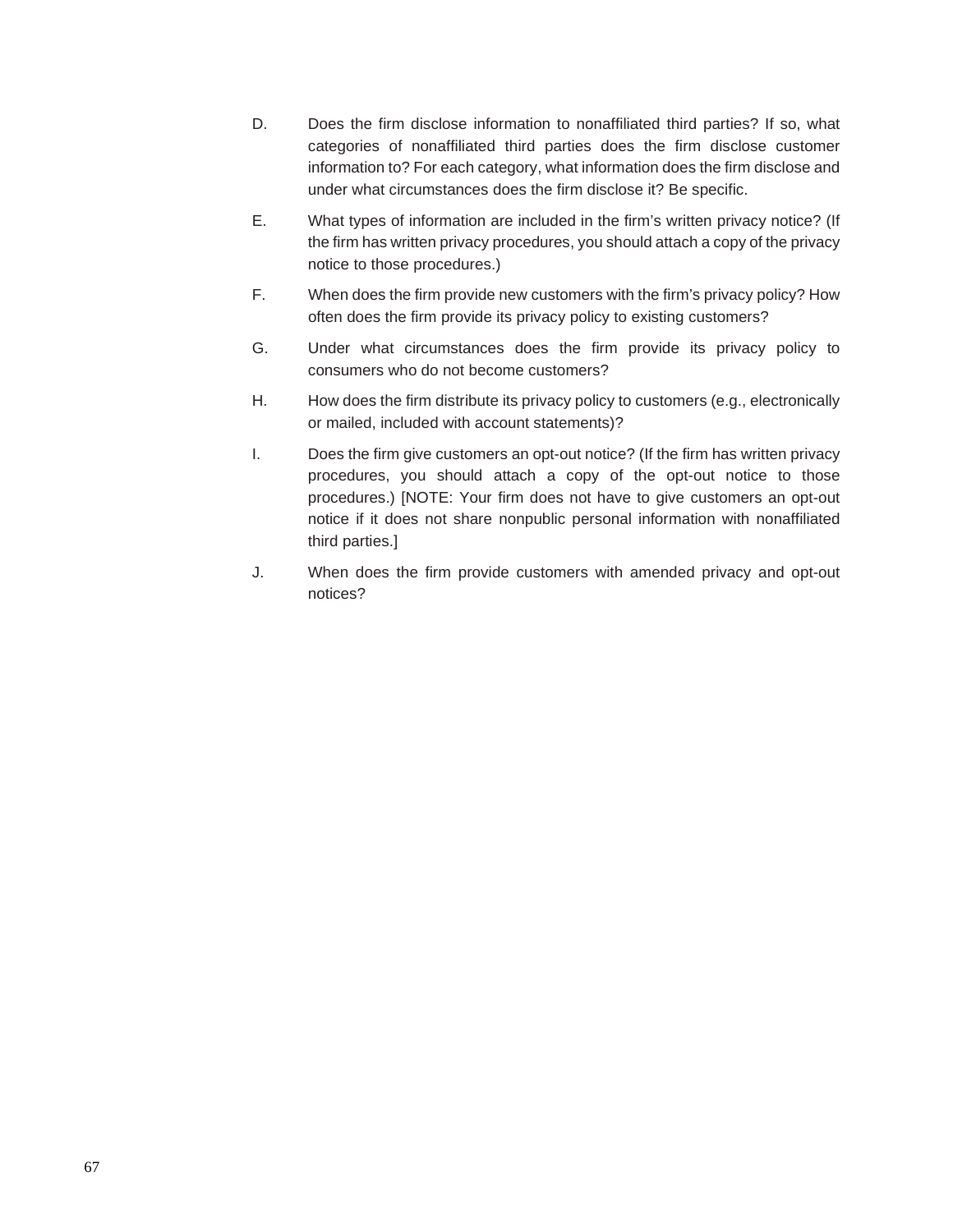## American Institute of Certified Public Accountants

1211 Avenue of the Americas New York, NY 10036 (212) 596-6200 [www.aicpa.org](http://www.aicpa.org/)

### Commodity Futures Trading Commission

Three Lafayette Centre 1155 21<sup>st</sup> Street, N.W. Washington, D.C. 20581 (202) 418-5000 [www.cftc.gov](http://www.cftc.gov/)

# Futures Industry Association/Institution for Financial Markets

2001 Pennsylvania Avenue, N.W. Suite 600 Washington, D.C. 20006 (202) 466-5460 (202) 223-1528 www.futuresindustry.org www.theifm.org

## Managed Funds Association

2025 M Street, N.W. Suite 800 Washington D.C.20036-3309 (202) 367-1140 www.mfainfo.org

## Financial Industry Regulatory Authority

1735 K Street, N.W. Washington, D.C. 20006 (202) 728-8000 www.finra.org

## **NFA**

300 South Riverside Plaza Suite 1800 Chicago, IL 60606 (312) 781-1300 [www.nfa.futures.org](http://www.nfa.futures.org/)

## National Introducing Brokers Association

c/o Melinda Schramm 55 West Monroe Street Suite 3330 Chicago, IL 60603 (312) 977-0598 www.theniba.com